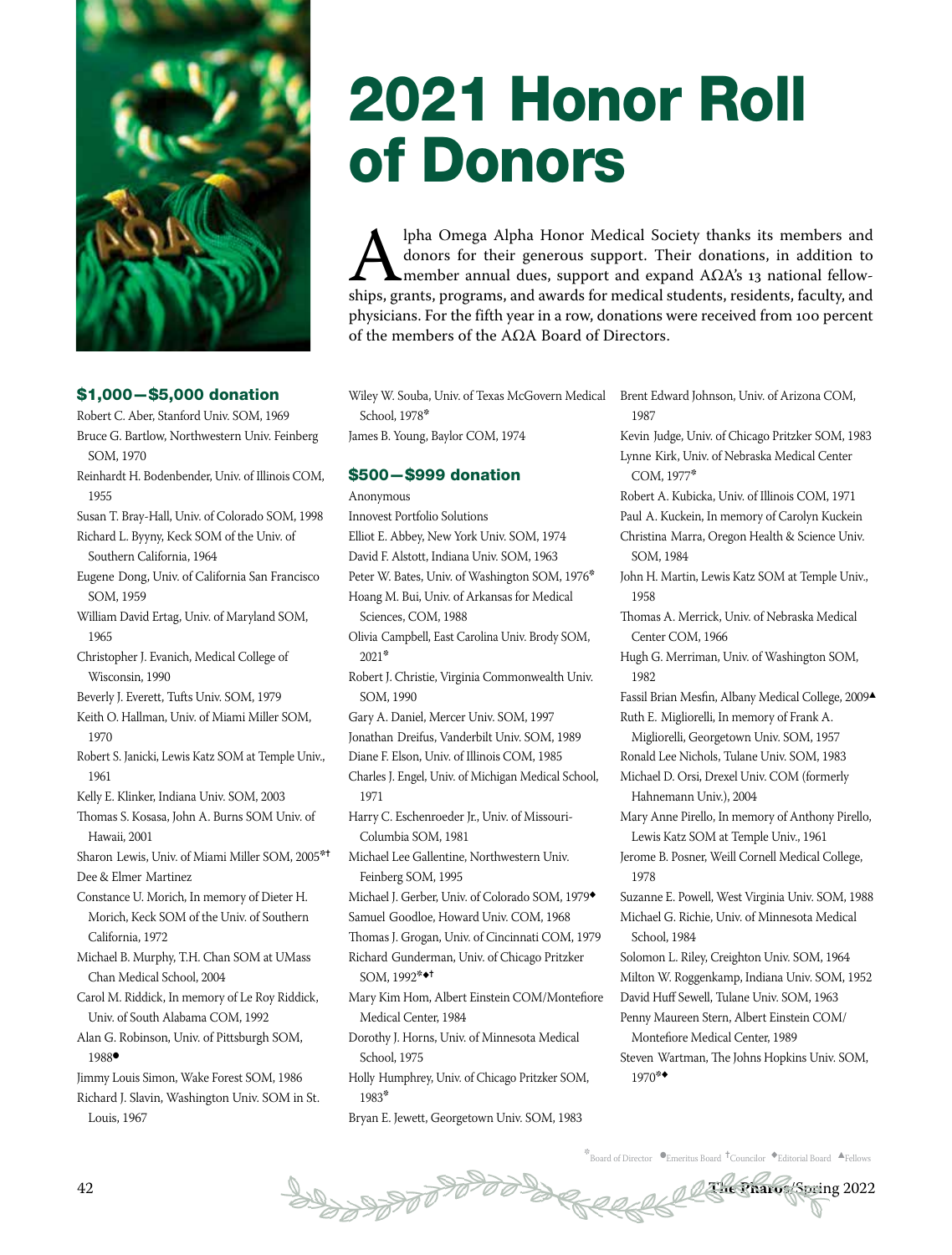#### \$200—\$499 donation

Anonymous

Renaissance Charitable Giving Fund

- Jorge E. Alonso, Univ. of South Alabama COM, 2013
- Ellen Andrews, Meharry Medical College SOM, 1984
- Paul Levon Asdourian, SUNY Upstate Medical Univ. COM, 1981
- Thomas N. Atkins, Univ. of Nebraska Medical Center COM, 1976
- Robert G. Atnip, Univ. of Alabama at Birmingham SOM, 1976<sup>·</sup>
- Gladys M. Ayala, New York Medical College, 2009
- Dorothy M. Barbo, Drexel Univ. COM (formerly Hahnemann Univ.), 1988
- George T. Barker, Oregon Health & Science Univ. SOM, 1973
- Kevin Barlotta, Lewis Katz SOM at Temple Univ., 2002
- Susan E. Bates, Univ. of Arkansas for Medical Sciences, COM, 1978
- Melvin E. Belding, Univ. of Colorado SOM, 1962
- Edward J. Benz, Harvard Medical School, 1973
- Myrwood C. Besozzi, Univ. of Miami Miller SOM, 1970
- Cary M. Bjork, Univ. of Colorado SOM, 1972
- Ernie Bodai, Univ. of California Davis SOM, 1988
- Karen R. Borman, Tulane Univ. SOM, 1977
- Talmadge A. Bowden, Medical College of Georgia at Augusta Univ., 2004
- Mark S. Box, Univ. of Missouri-Columbia SOM, 1986
- Eric M. Boyden, Univ. of Nevada, Reno SOM, 1998
- Stephen August Brietzke, Univ. of Missouri-Columbia SOM, 2015
- Thomas A. Broadie, Northwestern Univ. Feinberg SOM, 1966
- Denise M. Buntin, Univ. of Tennessee Health Science Center COM, 1979
- Charles F. Burant, Medical Univ. of South Carolina COM, 1984
- Petra Burke Ramirez, Univ. of Puerto Rico SOM, 2001
- Peter H. Byers, Case Western Reserve Univ. SOM, 1968
- William Cain, Medical Univ. of South Carolina COM, 1973 Turner M. Caldwell, Univ. of Texas Southwestern Medical School, 1974 Richard H. Carmona, Univ. of California San Francisco SOM, 1980 Arva Yahua Chiu, Wake Forest SOM, 1990 John C Christenson, Indiana Univ. SOM, 2017 Brett M. Clarke, Univ. of Nevada, Reno SOM, 2003 Clifton Rance Cleaveland, Vanderbilt Univ. SOM, 2013 Michael J. Conlin, Oregon Health & Science Univ. SOM, 1994 Louis M. Corne, Louisiana State Univ. Health New Orleans SOM, 1998 Charles N. Cornell, Weill Cornell Medical College, 1979 Robert B. Couch, Vanderbilt Univ. SOM, 1956 Glendon G. Cox, Univ. of Kansas SOM, 1980 Donald Gerard G. Crino, Univ. of Colorado SOM, 1991 Darshana M. Dadhania, Rutgers New Jersey Medical School, 1997 Paul J. Davis, Albany Medical College, 1994 Christine M. de la Garza, Univ. of Texas Health San Antonio Long SOM, 1988 Mariellen Dentino, Indiana Univ. SOM, 1973 Jack T. Dillon, Univ. of Michigan Medical School, 1975 Joseph F. Dilustro, Eastern Virginia Medical School, 2006 Bonnie B. Dorwart, Lewis Katz SOM at Temple Univ., 1966 John Edward Downing, Univ. of Louisville SOM, 1961 Elizabeth T. Drum, Lewis Katz SOM at Temple Univ., 2004 Gansevoort H. Dunnington, Virginia Commonwealth Univ. SOM, 1996 Curtis John Dunshee, Univ. of Arizona COM, 1987 Sara Kay Dye, Dartmouth Geisel SOM, 1999 Howard J. Eisen, Perelman SOM at the Univ. of Pennsylvania, 1980 Gilbert M. Eisner, Yale Univ. SOM, 1956 Gloria Lynne Elam, Meharry Medical College SOM, 1985

Roy D. Elterman, Univ. of Miami Miller SOM, 1973 Michael Robert Fenlon, Univ. of California Irvine SOM, 2013 Eduardo E. Fernandez, Rutgers Robert Wood Johnson Medical School, 1993 Mark Edwin Fesenmyer, Indiana Univ. SOM, 1990 Ruth-Marie E. Fincher, Medical College of Georgia at Augusta Univ., 1976<sup>·</sup> Kiah Thornton Ford, Univ. of Virginia SOM, 1969 Marvin G. Frank, Virginia Commonwealth Univ. SOM, 1964 Gary B. Fromm, Indiana Univ. SOM, 1971 Phillip F. Fuselier, Univ. of Texas Medical Branch SOM, 1963 Grant E. Gauger, Univ. of California San Francisco SOM, 2006 Stephen Ryan Gawne, Univ. of Illinois COM, 1983 Robert Mac Geer, Northwestern Univ. Feinberg SOM, 1970 Anita Marta Gilder, Icahn SOM at Mount Sinai, 1975 Sharon L. Goldstein, Albert Einstein COM/ Montefiore Medical Center, 1995 David Wayne Gray, Univ. of Texas McGovern Medical School, 1986 William Greene, SUNY Downstate Health Sciences Univ., 1968 Carin Ann Hagberg, Univ. of Texas McGovern Medical School, 2014 Julia Haller, The Johns Hopkins Univ. SOM, 1980 Keith A. Hansen, Univ. of South Dakota Sanford SOM, 2014 Joan Harvey, Univ. of Pittsburgh SOM, 1994 John A. Haugen, Univ. of Minnesota Medical School, 1975 Katherine S. Hauser, Univ. of Iowa Roy J. and Lucille A. Carver COM, 1974 Linda A. Heier, Univ. of Western Ontario Faculty of Medicine and Dentistry, 1979 David C. Hohn, Univ. of Illinois COM, 1970 Robert C. Homburg, Univ. of Wisconsin SOM and Public Health, 1981 Karen Hopp, Univ. of California Davis SOM, 2002 Sharon L. Hostler, The Robert Larner, M.D. COM at the Univ. of Vermont, 1985 Melissa M. Hudson, Univ. of Texas McGovern

Medical School, 1983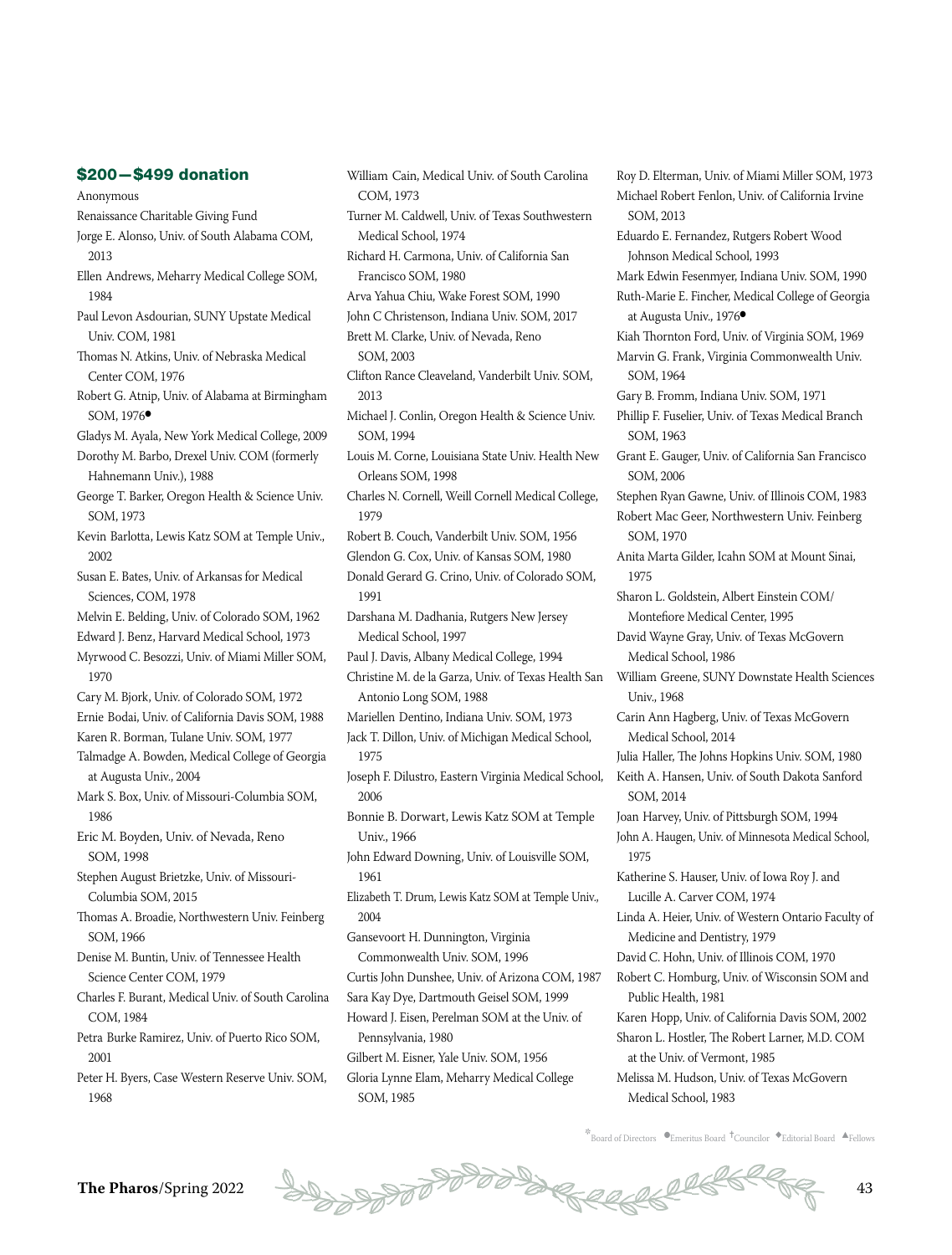Janice A. D. Jacques, Howard Univ. COM, 1985 Robert D. Jansen, Emory Univ. SOM, 1979 Peter J. Julien, Univ. of Miami Miller SOM, 1968 Larry Kaiser, Tulane Univ. SOM, 1976 Bernard M. Karnath, Univ. of Texas Medical Branch SOM, 2007<sup>+</sup> Donald J. Kastens, Univ. of Oklahoma COM, 1981 Richard P. Keeling, Tufts Univ. SOM, 1972 Andrew H. Kellum, Univ. of Mississippi SOM, 1982 Frank L. Meyskens, Univ. of California Irvine SOM, Eleanor E. Kennedy, Emory Univ. SOM, 1979 Stephen M. Kirkland, Medical Univ. of South Carolina COM, 1982 Kenneth A. Kist, Drexel Univ. COM (formerly Hahnemann Univ.), 1992 Judy Christin Lane, Univ. of Colorado SOM, 1987 Francis Y. Lau, Loma Linda Univ. SOM, 1964 Hillard M Lazarus, Univ. of Rochester SOM and Dentistry, 1974 Donald J. Lefkowits, Dartmouth Geisel SOM, 1978 May Siang Lesar, Wayne State Univ. SOM, 1965 Jane L. Liesveld, Univ. of Iowa Roy J. and Lucille A. Carver COM, 1979<sup>†</sup> Louis Livoti, Albert Einstein COM/Montefiore Medical Center, 1965 Timothy P. Long, Univ. of Missouri-Columbia SOM, 1978 Denis R. Lunne, Northeast Ohio Medical Univ., 2002 Kenric D. Malmberg, Univ. of North Dakota SOM and Health Sciences, 2004 Timothy J. Malone, Univ. of Kansas SOM, 1979 David A. Margileth, Baylor COM, 1971 Taras W. Masnyk, The Johns Hopkins Univ. SOM, 1993 Allan W. Mathies, The Robert Larner, M.D. COM at the Univ. of Vermont, 1960 Earl B. Matthew, Univ. of Texas Southwestern Medical School, 1967 Gail A. Mattox, Meharry Medical College SOM, 1975 Barbara McAneny, Univ. of Iowa Roy J. and Lucille A. Carver COM, 1977\* Fredrick A. McCurdy, Uniformed Services Univ. of the Health Sciences F. Edward Hébert SOM, 1993 Rob McCurdy, Wayne State Univ. SOM, 1993

Donald M. McDonald, Univ. of California San Francisco SOM, 1965

James Anthony McGee, Univ. of Iowa Roy J. and Lucille A. Carver COM, 1987 Daniel L. McKinney, Indiana Univ. SOM, 1956 Rosemary Mehl, Virginia Commonwealth Univ. SOM, 1982 Robert A. Metzger, Creighton Univ. SOM, 1963 Carol F. Meyer, Medical College of Georgia at Augusta Univ., 1966 2001 Mark R. Milunski, Albany Medical College, 1982 Valerie Montgomery Rice, Morehouse SOM, 2013 David R. Murray, Univ. of Illinois COM, 1985 Steve Earl Musick, Univ. of Missouri-Columbia SOM, 1989 Francis A. Neelon, Duke Univ. SOM, 2002◆ John Carl Neff, The Ohio State Univ. COM, 1983 Don G. Nelson, Univ. of Illinois COM, 1964 Wilner N. Nelson, Univ. of Iowa Roy J. and Lucille A. Carver COM, 1968 Thuan Nguyen, The Robert Larner, M.D. COM at the Univ. of Vermont, 2002 Teresa Kee Wa Ning, Albany Medical College, 1987 Jeana D. O'Brien, Washington Univ. SOM in St. Louis, 1992 Catherine T. O'Malley, SUNY Downstate Health Sciences Univ., 1967 Kenneth E. Olive, East Tennessee State Univ. Quillen COM, 1992 Kenny Omlin, COM and Life Sciences Univ. of Toledo, 1998 Marcus Owen, Univ. of Arkansas for Medical Sciences, COM, 2000 Heriberto Pagan-saez, Univ. of Puerto Rico SOM, 1987 Alexandros A. Pappas, Univ. of Arkansas for Medical Sciences, COM, 1995 Patrick K. Parks, Creighton Univ. SOM, 1964 Marc R. Peck, Perelman SOM at the Univ. of Pennsylvania, 1962 Meira Marna Pernicone, Univ. of South Florida Morsani COM, 1986 Sheryl Pfeil, The Ohio State Univ. COM, 1984<sup>.</sup>, Emanuel T. Phillips, Albert Einstein COM/ Montefiore Medical Center, 1959 Jane E. Phillips-Conroy, Washington Univ. SOM in St. Louis, 2009

Michael A. Pick, Southern Illinois Univ. SOM, 2008 David N. Podell, Univ. of Rochester SOM and Dentistry, 1980

- Don W. Powell, Univ. of Alabama at Birmingham SOM,  $1961$ <sup> $\bullet$ </sup>
- James W. Redka, Sidney Kimmel Medical College, 1971

Justin L. Regner, Texas Tech Univ. Health Sciences Center SOM, 2003

Ren L. Ridolfi, Univ. of Michigan Medical School, 1972

Ronald N. Riner, Weill Cornell Medical College, 1974

Charles B. Rodning, Univ. of Rochester SOM and Dentistry, 1970

Lee F. Rogers, Northwestern Univ. Feinberg SOM, 1958

Garren C. Ruggaber, Medical College of Wisconsin, 1974

Monica Lisa Saenz, Univ. of Texas Medical Branch SOM, 2003

Alan Paul Sandler, Lewis Katz SOM at Temple Univ., 1970

Nicholas A. Sannella, Tufts Univ. SOM, 1971

Roberto Parulan Parulan Santos, Albany Medical College, 2016

JF F. Sarwark, Northwestern Univ. Feinberg SOM, 2000

Daniel G. Sayers, The Ohio State Univ. COM, 1977

Michelle L. Schoepflin Sanders, Univ. of Rochester SOM and Dentistry, 2004

Charles L. Schulman, Perelman SOM at the Univ. of Pennsylvania, 1961

Brence A. Sell

Lisa Marie Shakerin, Northwestern Univ. Feinberg SOM, 1986

Donald L. Shifrin, Georgetown Univ. SOM, 1974 Grace G. Shumaker, Univ. of Mississippi SOM, 1986

Frank A. Simon, New York Univ. SOM, 1967

James S. Simpson, Medical College of Georgia at Augusta Univ., 1974

Arminder Singh, Univ. of Illinois COM, 1990 Frank C. Smith, SUNY Upstate Medical Univ. COM, 1989

Lawrence Arthur Solberg, Saint Louis Univ. SOM, 1974

 $*$ Board of Directors  $\bullet$ Emeritus Board  $\,^\dagger$ Councilor  $\,^\blacklozenge$ Editorial Board  $\,$   $\bullet$ Fellows

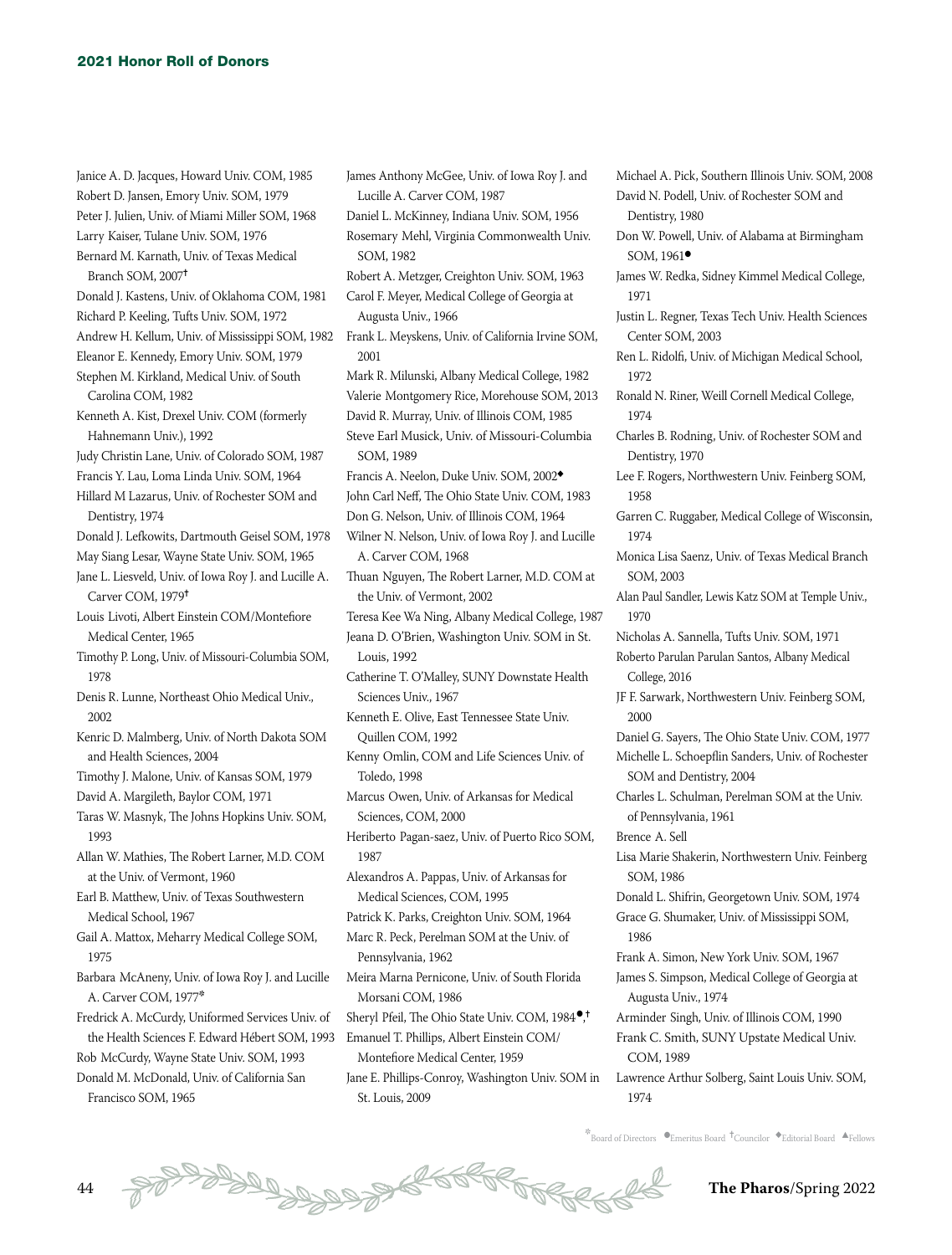Mary C. Spires, Michigan State Univ. College of Human Medicine, 1988

- Dempsey S. Springfield, Univ. of Florida COM, 1971 Christine Stehman, Northwestern Univ. Feinberg
- SOM, 2004
- Richard W. Stevens, Oregon Health & Science Univ. SOM, 1964
- E.R. Stiehm, Univ. of Wisconsin SOM and Public Health, 1956
- Joseph Stubbs, Emory Univ. SOM, 1978<sup>·</sup>
- Valerie S. Swiatkowski, Wayne State Univ. SOM, 2002
- Banu A. Symington, Perelman SOM at the Univ. of Pennsylvania, 1982
- Raymond Patrick Ten Eyck, Georgetown Univ. SOM, 1975
- Todd A. Thames, Univ. of Texas Medical Branch SOM, 1995
- Matthew Robert Thom, Medical College of Georgia at Augusta Univ., 2006
- Jan van Eys, Univ. of Washington SOM, 1966◆
- Marianna Vas, The Robert Larner, M.D. COM at the Univ. of Vermont, 1961
- Alexander von Hafften, George Washington Univ. SOM and Health Sciences, 1987
- Daniel D. Von Hoff, Columbia Univ. Vagelos College of Physicians and Surgeons, 1972
- Ray L. Watts, Washington Univ. SOM in St. Louis, 1980
- Richard Elmer Weibley, Univ. of South Florida Morsani COM, 2010
- Rudolph F. Weichert, Tulane Univ. SOM, 1960
- Roberta J. A. Weintraut, Mercer Univ. SOM, 1991
- Mell B. Welborn, Emory Univ. SOM, 1962
- Robert A. Whisnant, Virginia Commonwealth Univ. SOM, 1961
- Michael T. White, Wayne State Univ. SOM, 1990<sup>=</sup> Curtis B. Winters, Keck SOM of the Univ. of
- Southern California, 1983
- David J. Wolf, SUNY Downstate Health Sciences Univ., 1972
- James Scott Young, Northeast Ohio Medical Univ., 2010
- Nan T. Zaitlen, Georgetown Univ. SOM, 1974
- Patrick F. Zazzaro, Rutgers Robert Wood Johnson Medical School, 1975
- Leonard Zinman, Tufts Univ. SOM, 1957

#### \$100—\$199 donation

- Anonymous Collins Charitable Fund The Benevity Community Impact Fund/Phillips 66 Leslie & Jon Zoltan Warren R. Abel, Medical College of Georgia at Augusta Univ., 1987 Jeffrey T. Adams, Univ. of Tennessee Health Science Center COM, 1985 Neera Agrwal, Univ. of Nebraska Medical Center COM, 1999 Z.A. Ajans, American Univ. of Beirut Faculty of Medicine, 1960 David Albracht, Univ. of Texas Southwestern Medical School, 2020 James Oren Alexander, Southern Illinois Univ. SOM, 1988 Lisa P. Allardice, Univ. of Alabama at Birmingham SOM, 1991 Elena C. Allbritton, Howard Univ. COM, 2000 Charles F. Allen, Indiana Univ. SOM, 1964 Alvin Ariel Almodovar Adorno, Univ. of Puerto Rico SOM, 1999 Adrian K. Almquist, Univ. of Nebraska Medical Center COM, 1972 David F. Altman, Univ. of California San Francisco SOM, 1971 Milliette Alvarado Santiago, Univ. of Puerto Rico SOM, 2010 Ruben Alvero, Uniformed Services Univ. of the Health Sciences F. Edward Hébert SOM, 1989 Kwame Sarpong Amankwah, SUNY Upstate Medical Univ. COM, 2010 Louis F. Amorosa, Rutgers Robert Wood Johnson Medical School, 1979 Frank A. Anania, Univ. of Pittsburgh SOM, 1988 Beverly A. Anderson, Univ. of Colorado SOM, 1980 Forrest L. Anderson, Columbia Univ. Vagelos College of Physicians and Surgeons, 2017 Kenneth N. Anderson, Univ. of Washington SOM, 1958 Tom Anderson, Medical College of Wisconsin, 1982 Jose V.G. Angel, Univ. of Iowa Roy J. and Lucille A. Carver COM, 2005
- Michael A. Apicella, SUNY Downstate Health Sciences Univ., 1963

Thurayya K. Arayssi, American Univ. of Beirut Faculty of Medicine, 2003 Chandrakanth Are, The Johns Hopkins Univ. SOM, 2003 Folasade A. Arinze, Univ. of Louisville SOM, 2010 John Marshall Armitage, Univ. of Tennessee Health Science Center COM, 1979 George Foster Armstrong, Duke Univ. SOM, 1952 William J. Arnold, Univ. of Illinois COM, 1967 Dominic D. Aro, New York Medical College, 1993 Amy C. Bacchus, Univ. of Texas Medical Branch SOM, 1998 Robert D. Bacsik, Albany Medical College, 1973 David Brian Badesch, Univ. of Virginia SOM, 1982 Barbara A. Baetz-Greenwalt, Case Western Reserve Univ. SOM, 1978 Lepage T. Bailey, In memory of Joseph Peyton Bailey, Medical College of Georgia at Augusta Univ. 1972 David A. Baird, Wayne State Univ. SOM, 1992 Robert A. Baird, SUNY Downstate Health Sciences Univ., 1971 John R. Balfanz, Univ. of Minnesota Medical School, 1971 Thomas J. Balkany, Univ. of Miami Miller SOM, 1972 Linda M. Balogh, Wayne State Univ. SOM, 1994 Jennifer M. Barker, The Johns Hopkins Univ. SOM, 1998 Margaret M. Barnes, Lewis Katz SOM at Temple Univ., 1981 Florence C. Barnett, Medical College of Georgia at Augusta Univ., 1992 Michelle A. Barnett-Putnam, Albany Medical College, 1998 Jeremiah Barondess, The Johns Hopkins Univ. SOM, 1949◆ George H. Barrows, Univ. of Louisville SOM, 1972 John Maynard Barry, Oregon Health & Science Univ. SOM, 1986 Kathleen L. Barry, Univ. of California Irvine SOM, 1983 Bradley E. Barth, Univ. of Kansas SOM, 1994\* Mary-Jane T. Barth, Univ. of Texas Southwestern Medical School, 1985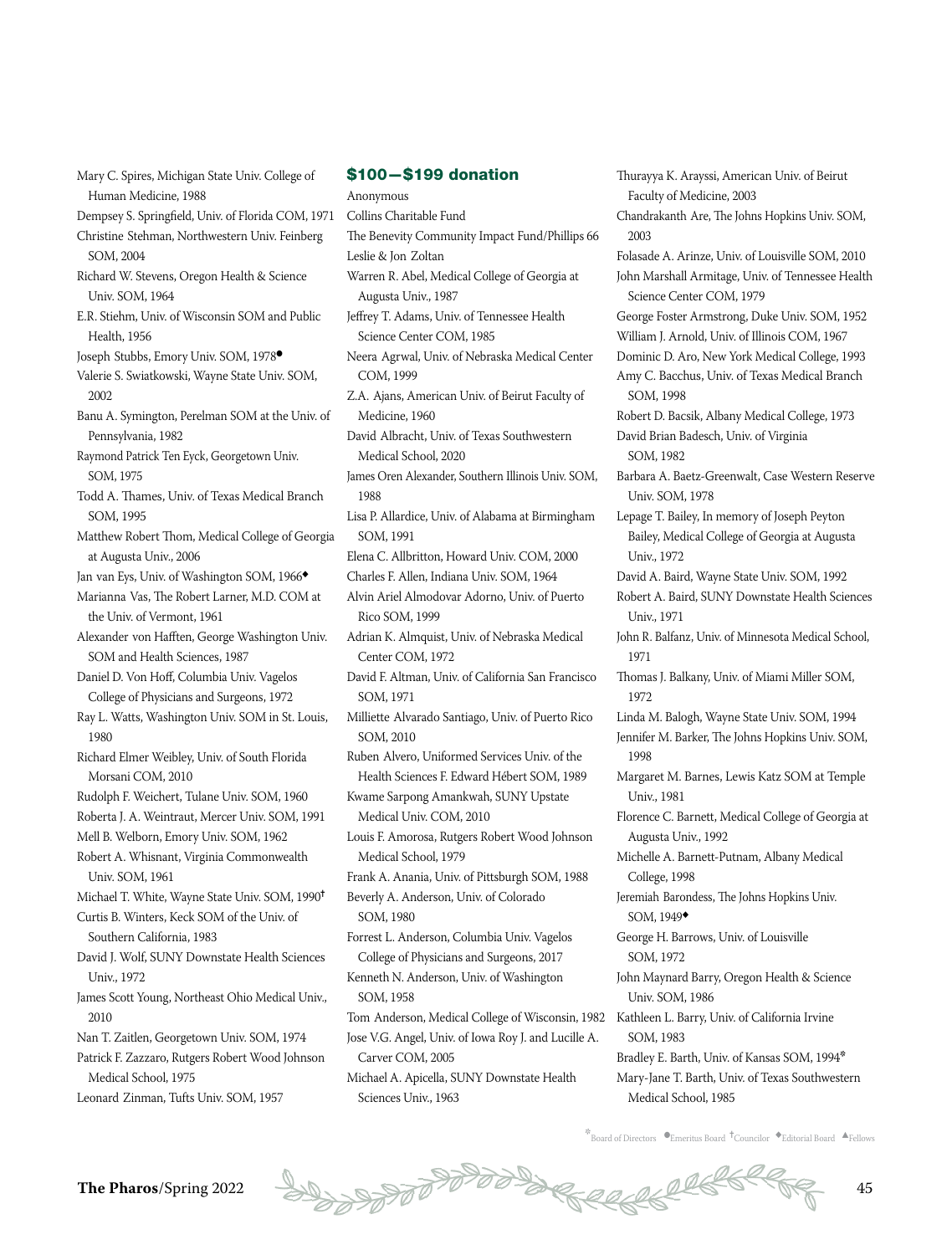- Richard J. Battafarano, Univ. of Maryland SOM, 2009
- James Richard Bean, Tulane Univ. SOM, 1974
- Russell G. Beaty, Univ. of Alabama at Birmingham SOM, 1986
- Stuart Beck, Oregon Health & Science Univ. SOM, 1989
- Russell Brian Beckley, Loyola Univ. Chicago Stritch SOM, 1988
- Richard Thorson Beeler, Indiana Univ. SOM, 2010
- Richard J. Beil, SUNY Upstate Medical Univ. COM, 1992
- Mark K. Belknap, Univ. of Minnesota Medical School, 1978
- David A. Bellows, Rosalind Franklin Univ. of Medicine & Science, 1977
- Joseph L. Belsky, Albany Medical College, 1954
- Karl T. Benedict, Tufts Univ. SOM, 1961
- David A. Bennahum, Univ. of New Mexico SOM, 1984◆
- William M. Bennett, Oregon Health & Science Univ. SOM, 1976
- Richard E. Bensinger, The Johns Hopkins Univ. SOM, 1969
- Constance A. Benson, The Ohio State Univ. COM, 1978
- John A. Benson, Jr., Oregon Health & Science Univ. SOM, 1968 ◆
- Richard T. Benson, Meharry Medical College SOM, 1994
- James B. Benton, Morehouse SOM, 2015
- Mark C. Benyunes, Duke Univ. SOM, 1984
- Honorio T. Benzon, Northwestern Univ. Feinberg SOM, 2014
- Rima Berchane, American Univ. of Beirut Faculty of Medicine, 2000
- Leonard Berg, Univ. of Tennessee Health Science Center COM, 1956
- Dale T. Berkbigler, Univ. of Missouri-Columbia SOM, 1975
- Stephen A. Bernard, Univ. of North Carolina SOM at Chapel Hill, 1972
- David B. Bernstein, Icahn SOM at Mount Sinai, 1996 Palmer Q. Bessey, The Robert Larner, M.D. COM
- at the Univ. of Vermont, 1975 Edgar Betancourt Cintron, Univ. of Puerto Rico
- SOM, 1995
- Bruce A. Bethancourt, Univ. of Arizona COM, 1980
- Georgetta C. Bidwell, Drexel Univ. COM (formerly Hahnemann Univ.), 1971
- Glenn J. Bingle, Indiana Univ. SOM, 1971
- Clifford A. Birge, Washington Univ. SOM in St. Louis, 1975
- George B. Bittar, SUNY Upstate Medical Univ. COM, 1992
- Carl M. Black, George Washington Univ. SOM and Health Sciences, 1993
- Alfreda D. Blackshear, Meharry Medical College SOM, 1977
- Deborah A. Blades, Case Western Reserve Univ. SOM, 1986
- Margaret Block, Albany Medical College, 1975
- H. Allan Bloomer, Medical College of Wisconsin, 1953
- Jeffrey P. Blount, Univ. of Rochester SOM and Dentistry, 1989
- Joann N. Bodurtha, Yale Univ. SOM, 1979
- William M. Boehme, Albany Medical College, 1969
- Michael Bohrn, Drexel Univ. COM (formerly Hahnemann Univ.), 2017
- Charlotte M. Boney, Univ. of Tennessee Health Science Center COM, 1988
- L. Bradford Boothby, Boston Univ. SOM, 2007
- J. Larry Boss, Medical College of Georgia at Augusta Univ., 1997
- Anne M. Botti, George Washington Univ. SOM and Health Sciences, 1991
- Carl W. Bourne, Howard Univ. COM, 1974
- Mac Andrew Bowman, Medical College of Georgia at Augusta Univ., 2000
- May Lynn Bowman, Univ. of Texas Southwestern Medical School, 1989
- Scott R. Brazer, Case Western Reserve Univ. SOM, 1980
- Albert E. Breland, Univ. of Mississippi SOM, 1963 Joel Robert Brockmeyer, Univ. of Missouri-Columbia SOM, 2008
- Roy D. Brod, Lewis Katz SOM at Temple Univ., 1983
- Clarence H. Brown, Emory Univ. SOM, 1965 Donald Brown, Univ. of Iowa Roy J. and Lucille A. Carver COM, 1965
- Nancy Joan Brown, Vanderbilt Univ. SOM, 1988

1969 John H. Bryan, Univ. of North Carolina SOM at Chapel Hill, 1968 Thomas Parker Buck, Rutgers New Jersey Medical School, 2007 Tracy L. Buckingham, SUNY Upstate Medical Univ. COM, 1989 Thomas F. Budinger, Univ. of Colorado SOM, 1964 Louis Maximilian Buja, Tulane Univ. SOM, 1967 Michael J. Bukstein, Univ. of Missouri-Columbia SOM, 1970 Susan C. Bunch, Univ. of Louisville SOM, 1983 Timothy A. Burd, Univ. of Missouri-Columbia SOM, 2000 Jennifer T. Burgoyne, Indiana Univ. SOM, 1994 John Burton, The Johns Hopkins Univ. SOM, 2011 Michelle Renee Butler, Baylor COM, 2008 Enrico Caiola, Univ. at Buffalo Jacobs SOM and Biomedical Sciences, 1994 Alfred S. Callahan, Vanderbilt Univ. SOM, 1974 George M. Callard, The Johns Hopkins Univ. SOM, 1960 Isa S. Canavati, American Univ. of Beirut Faculty of Medicine, 1979 Terrance D. Capistrant, Univ. of Minnesota Medical School, 1963 Stephanie A. Caradonna, Univ. of Florida COM, 1999 Marcia B. Cardelli, Wayne State Univ. SOM, 1985 Cynthia J. Carlyn, Eastern Virginia Medical School, 1988 Jerry L. Case, Univ. of Iowa Roy J. and Lucille A. Carver COM, 1960 Kenneth Lyman L. Casey, Univ. of Washington SOM, 1961 Lisa B. Cassileth, Perelman SOM at the Univ. of Pennsylvania, 1996 Mary Beth Cermak, Lewis Katz SOM at Temple Univ., 1984 Rowland W. Chang, Tufts Univ. SOM, 1976 Nancy L. Chapin, Boston Univ. SOM, 1983 James D. Charasika, Meharry Medical College

Roger G. Brown, Northwestern Univ. Feinberg SOM,

SOM, 1976

Marvin H. Chasen, The Ohio State Univ. COM, 1973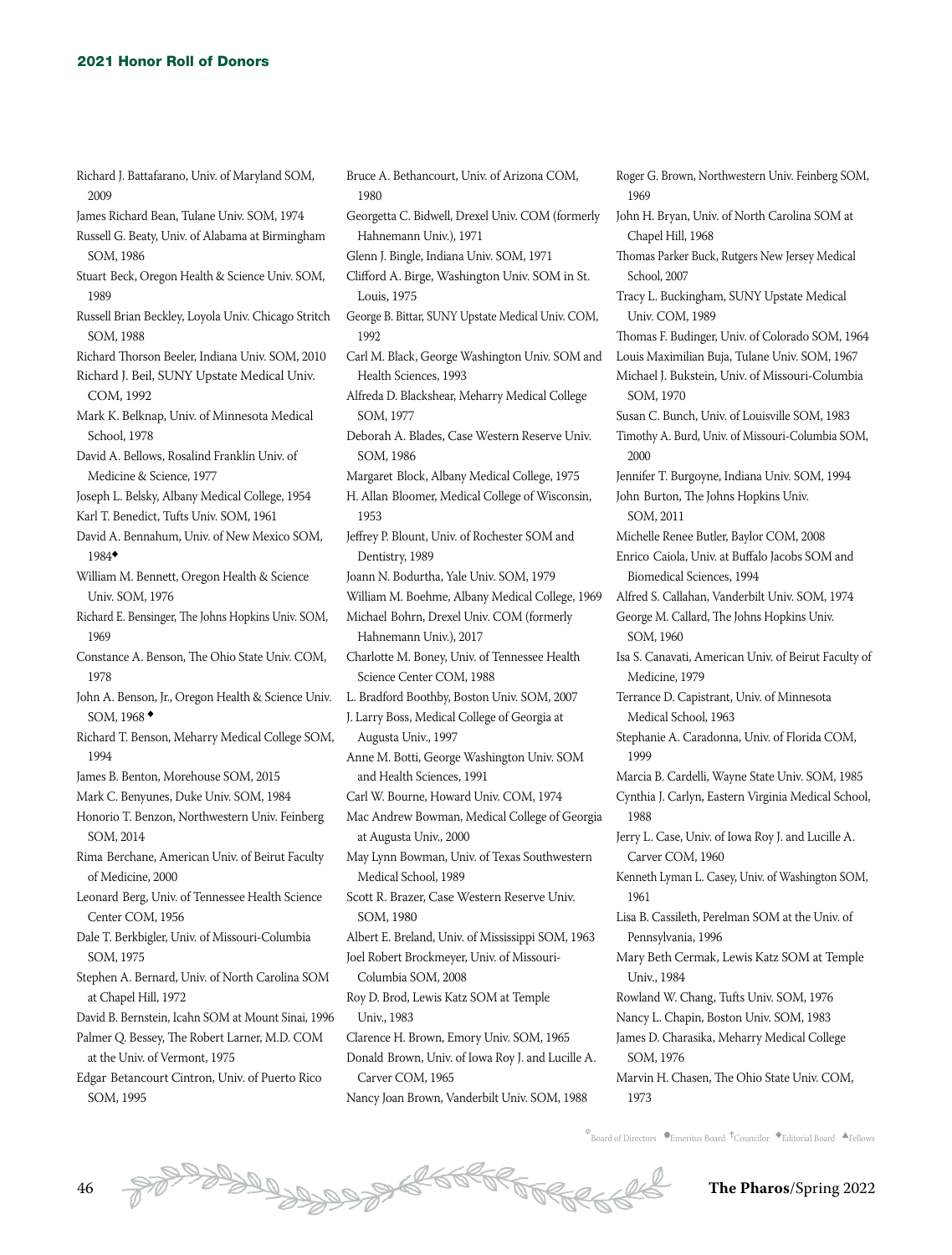Allen R. Chauvenet, Univ. of Florida COM, 1978 John A. Cheek, The Ohio State Univ. COM, 1982

- Allan J. Chernov, Univ. of British Columbia Faculty of Medicine, 1963
- Richard W. Cherwenka, Medical College of Wisconsin, 1971
- Earl Michael Chester, Univ. of Washington SOM, 2009
- Maria Chong, Univ. of Washington SOM, 1992
- Elizabeth Choy, Univ. of Washington SOM, 1984
- Jonathan S. Citow, Univ. of Illinois COM, 1991 Linda L. Civerchia Balent, Albany Medical College, 1975
- Kim M. Clabbers, Univ. of Minnesota Medical School, 1994
- Mark F. Clapper, Uniformed Services Univ. of the Health Sciences F. Edward Hébert SOM, 1984
- Christa L. Clark, Wayne State Univ. SOM, 1999 Terence M. Clark, Univ. at Buffalo Jacobs SOM and Biomedical Sciences, 1971
- Vivian E. Clark, Boston Univ. SOM, 1981
- Dennis Alfred Clements III, Duke Univ. SOM, 2005
- Henry W. Clever, Univ. of Missouri-Columbia SOM, 1988
- William H. Clewell, Stanford Univ. SOM, 1970
- Brian T. Clista, Univ. of Pittsburgh SOM, 1992
- John R. Clough, Loma Linda Univ. SOM, 1982
- Scott David Coates, Univ. of Kansas SOM, 2019
- Mark Ian Cockburn, Howard Univ. COM, 1994
- J. John Cohen, Univ. of Colorado SOM, 1992
- Ralph M. Colburn, Northwestern Univ. Feinberg SOM, 1965
- Carmella A. Cole, Virginia Commonwealth Univ. SOM, 1982
- Elliott H. Coleman, Lewis Katz SOM at Temple Univ., 1963
- Christopher C. Colenda, Virginia Commonwealth Univ. SOM, 1999
- Daniel J. Combo, Creighton Univ. SOM, 1959
- James R. Commers, Univ. of Nebraska Medical Center COM, 1976
- Tamara W. Congdon, Boston Univ. SOM, 1998 Thomas E. Conley, Univ. of Nebraska Medical Center COM, 1976
- Charles L. Conlon, Univ. of Texas Medical Branch SOM, 1975

Donald P. Connelly, Univ. of Minnesota Medical School, 1971 Edward A. Connolly, Univ. of Iowa Roy J. and Lucille A. Carver COM, 1989 Brian P. Conway, Georgetown Univ. SOM, 1967 Shannon E. Cooke, Univ. of Texas Medical Branch SOM, 1989 Brian K. Cooley, Univ. of Maryland SOM, 1982 John Vernon Coon, Univ. of Oklahoma COM, 1970 Cheryl Cooper, Rosalind Franklin Univ. of Medicine & Science, 1983 David S. Cooper, Tufts Univ. SOM, 1973 Robert A. Cordes, Medical College of Wisconsin, 1967 Jack L. Cortese, Univ. of Tennessee Health Science Center COM, 1976 William C. Cory, Univ. of California San Francisco SOM, 1973 George W. Counts, Univ. of Iowa Roy J. and Lucille A. Carver COM, 1965 Claude L. Cowan, Howard Univ. COM, 2015 Rafael A. Cox, Univ. of Puerto Rico SOM, 1993 Jeremiah Edward Crabb, Univ. of Kansas SOM, 1979 Mark A. Craig, Louisiana State Univ. Health New Orleans SOM, 1993 Walter P. Craig, Tulane Univ. SOM, 1969 Richard S. Crampton, Univ. of Virginia SOM, 1974 Edward D. Crum, Case Western Reserve Univ. SOM, 1964 Julia M. Cruz, Wake Forest SOM, 1998 Marcia Roxana Cruz-Correa, Univ. of Puerto Rico SOM, 2008 Madison Cuffy, Univ. of Cincinnati COM, 2018 Heather D. Cunningham, Univ. of Kansas SOM, 2012 Thomas Joseph Curran, Keck SOM of the Univ. of Southern California, 1987 William A. Curry, Vanderbilt Univ. SOM, 1975 Guy P. Curtis, Univ. of Michigan Medical School, 1972 Lida S. Dahm, Tulane Univ. SOM, 1962 Gregory W. Dalack, Columbia Univ. Vagelos College of Physicians and Surgeons, 1984

Michael C. Dalsing, Indiana Univ. SOM, 1988 Andrew Dancis, New York Univ. SOM, 2003

Byron D. Danielson, Univ. of North Dakota SOM and Health Sciences, 1990 Nazareth E. Darakjian, Loyola Univ. Chicago Stritch SOM, 1978 Edward A. Dauer, Univ. of Miami Miller SOM, 2011 Sheldon J. Davidson, Albert Einstein COM/ Montefiore Medical Center, 1963 Erin Dawn Davies, Sidney Kimmel Medical College, 2003 Joshua Seth Davis, Univ. of North Carolina SOM at Chapel Hill, 2010 Larry S. Dean, Univ. of Alabama at Birmingham SOM, 1980 Alan J. Deangelo, Virginia Commonwealth Univ. SOM, 1998 James J. Dehen, Univ. of North Dakota SOM and Health Sciences, 1982 Joel A. Delisa, Rutgers New Jersey Medical School, 1994 Marlene DeMaio, Drexel Univ. COM (formerly Hahnemann Univ.), 1985 Mark Emil DeMichiei, The Ohio State Univ. COM, 1984 Maurice E. Dennis, Univ. of Alabama at Birmingham SOM, 1973 Lemuel Leon Dent, Meharry Medical College SOM, 2012 Frederick R. Derubertis, Univ. of Pittsburgh SOM, 1964 Barbara G. Deutsch, SUNY Downstate Health Sciences Univ., 1963 Thomas Alan Deutsch, Rush Medical College of Rush Univ., 1979 Stephanie Buck Dewar, Univ. of Pittsburgh SOM, 2010 Ann Di Maio, SUNY Downstate Health Sciences Univ., 2020 Thomas S. Dina, Northwestern Univ. Feinberg SOM, 1964 Tony A. Dixon, Meharry Medical College SOM, 1984 Maryanne L. Dokler, Creighton Univ. SOM, 1978 Karen B. Domino, Univ. of Michigan Medical School, 1978 Jose Dones Vazquez, Universidad Central del

Caribe SOM, 1994

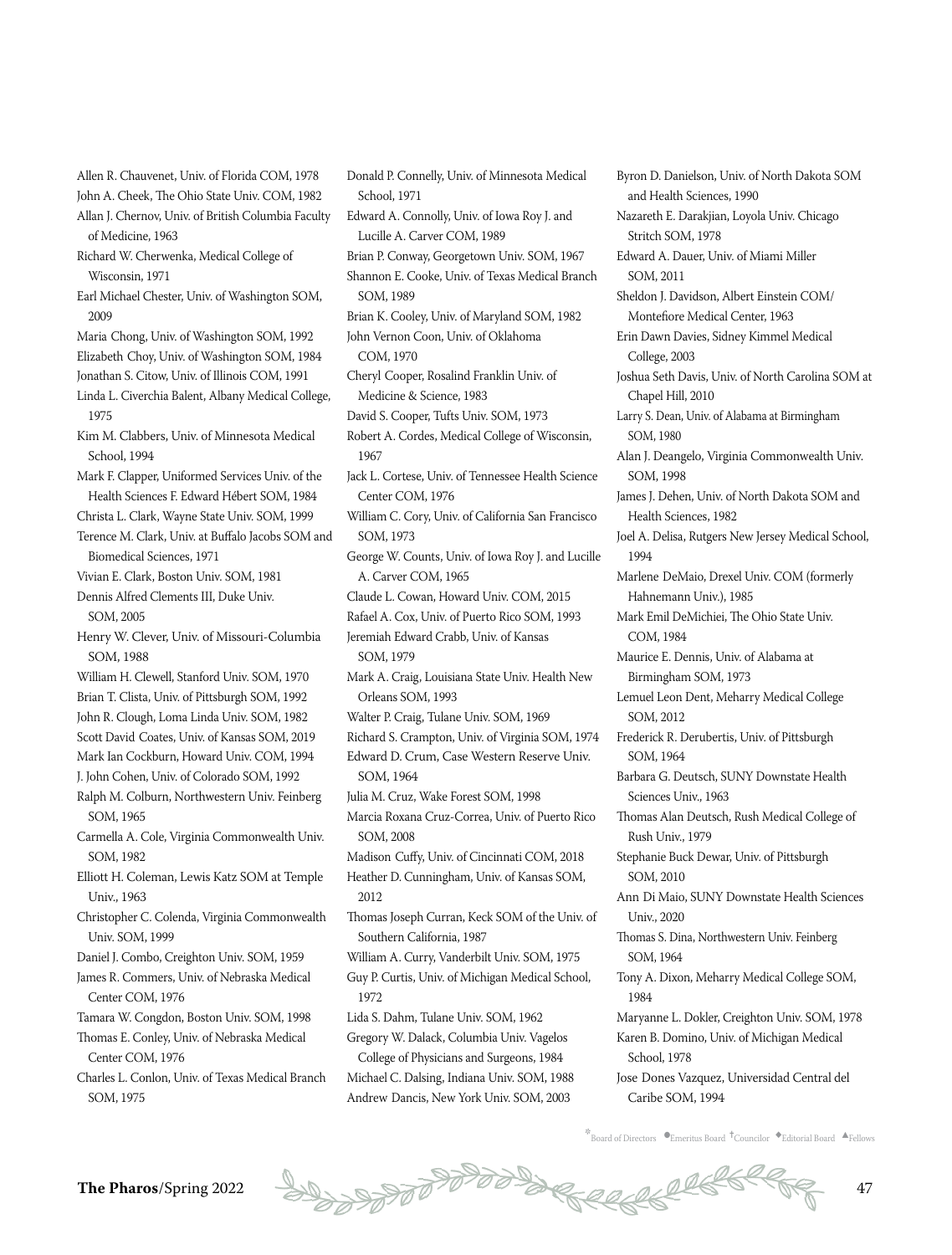Steven Donohoe, David Geffen SOM at Univ. of California, Los Angeles, 2014

John M. Dorsey, Wayne State Univ. SOM, 2002

Paul J. Dorsher, Univ. of Minnesota Medical School, 1976

Robert B. Doud, David Geffen SOM at Univ. of California, Los Angeles, 1969

Sabra F. Drake, Univ. of Tennessee Health Science Center COM, 1986

Samuel T. Drake, Medical Univ. of South Carolina COM, 1973

Marion H. Drews, Medical Univ. of South Carolina COM, 1974

David J. Drutz, Univ. of Louisville SOM, 1984

- Jeffrey Wolfe Dubb, Univ. of Chicago Pritzker SOM, 1968
- Kika M. Dudiak, Univ. of Wisconsin SOM and Public Health, 1985

Igor Dumbadze, Univ. of Cincinnati COM, 1973

Justin Peter Dumouchel, Univ. of Pittsburgh SOM, 2003

Thomas E. Duncan, Tulane Univ. SOM, 1968

- Michael Leona Durci, Univ. of Texas McGovern Medical School, 1987
- Charles P. Duvall, Univ. of Rochester SOM and Dentistry, 1962
- Bradford J. Dye, Univ. of Mississippi SOM, 1995
- Cornelius M. Dyke, Virginia Commonwealth Univ. SOM, 1993
- Gerald L. Early, Univ. of Missouri-Kansas City SOM, 1985
- Thomas G. Eccles, Uniformed Services Univ. of the Health Sciences F. Edward Hébert SOM, 1998
- Robert Harold Eckel, Univ. of Cincinnati COM, 1973
- Steven David Edbril, Albert Einstein COM/ Montefiore Medical Center, 1991
- Arthur J. Edelstein, New York Univ. SOM, 1965
- Daniel Ein, Albert Einstein COM/Montefiore Medical Center, 1964

Zach Mitchum Ellis, Indiana Univ. SOM, 1987

- F.E. Ellison, Medical Univ. of South Carolina COM, 1963
- Mark F. Ellison, Medical College of Georgia at Augusta Univ., 1981
- Kurtis Scott Elward, Univ. of Rochester SOM and Dentistry, 1988
- Anne C. Emler, Louisiana State Univ. Health New Orleans SOM, 1997 Joseph S. Emond, Univ. of Minnesota Medical School, 1961 Frank R. Ervin, Drexel Univ. COM (formerly Hahnemann Univ.), 1970 Gabriela M. Espinoza, Louisiana State Univ. Health New Orleans SOM, 2000 John C. Eustace, Univ. of Miami Miller SOM, 1974 Amanda M. Evans, Mercer Univ. SOM, 2009 Denis Evans, Univ. of Michigan Medical School, 1969 Jack T. Evjy, Boston Univ. SOM, 1960 John H. Exner, George Washington Univ. SOM and Health Sciences, 1971 Isaac J. Faibisoff, Rush Medical College of Rush Univ., 1999 Anna F. Fakadej, West Virginia Univ. SOM, 1990 John M. Falletta, Univ. of Kansas SOM, 1965 Lawrence L. Faltz, New York Univ. SOM, 1971◆ John F. Farella, New York Medical College, 1988 Francis J.J. Farrell, Georgetown Univ. SOM, 1960 Kimberly N. Feigin, Univ. of Rochester SOM and Dentistry, 1997 Seymour H. Fein, New York Medical College, 1974 Donald I. Feinstein, Keck SOM of the Univ. of Southern California, 1972 Alfred D. Felber, Univ. of Nebraska Medical Center COM, 1984 Arthur M. Feldman, Louisiana State Univ. Health Sciences Center Shreveport, 1981 James M. Felser, David Geffen SOM at Univ. of California, Los Angeles, 1979 Dee E. Fenner, Univ. of Missouri-Columbia SOM, 1984 Alan L. Fine, Univ. of Rochester SOM and Dentistry, 1973 Jerome H. Finkel, Wayne State Univ. SOM, 1981 Anne C. Fischer, The Johns Hopkins Univ. SOM, 1997 David L. Fishman, Univ. of Illinois COM, 1970 Neil O. Fishman, Lewis Katz SOM at Temple Univ., 1983 Albert A. Fite, Univ. of Tennessee Health Science Center COM, 1971 Timothy C. Fitzgibbons, Creighton Univ. SOM,
- 1995

Kieran J. Fitzpatrick, Creighton Univ. SOM, 1966 Ezdan A. Fluckiger, Univ. of Utah SOM, 1995 Alan M. Fogelman, David Geffen SOM at Univ. of California, Los Angeles, 1965 Ernest C.C. Fokes, Medical College of Georgia at Augusta Univ., 1961 Mary E. Fontana, The Ohio State Univ. COM, 1965 Debra H. Ford, Howard Univ. COM, 1985 Robert S. Foster, Univ. of Kansas SOM, 1975 Burt Fowler, Univ. of Oklahoma COM, 1975 Gary M. Fowler, Univ. of Alabama at Birmingham SOM, 1992 Brianna Rachel Fram, Washington Univ. SOM in St. Louis, 2016 Raul G. Franceschi, Univ. of Puerto Rico SOM, 1986 Kathleen S.N. Franco-Bronson, COM and Life Sciences Univ. of Toledo, 1988 M. Rony Francois, Univ. of South Florida Morsani COM, 2017 Harris A. Frankel, Univ. of Nebraska Medical Center COM, 2009 Richard S. Fraser, 2006 Deborah A. Frassica, Uniformed Services Univ. of the Health Sciences F. Edward Hébert SOM, 1983 Frank J. Frassica, Medical Univ. of South Carolina COM, 1981 Erling W. Fredell, Stanford Univ. SOM, 1954 Eliot Freeman, Lewis Katz SOM at Temple Univ., 1973 Susan L. Freeman, Lewis Katz SOM at Temple Univ., 2012 Carol V. Freer, George Washington Univ. SOM and Health Sciences, 1978 Suzanne R. Fried, Albert Einstein COM/ Montefiore Medical Center, 1964 Raymond J. Friedman, Keck SOM of the Univ. of Southern California, 1966 James D. Froehlich, Univ. of Wisconsin SOM and Public Health, 1973 Karl Ken Fukunaga, Univ. of California Irvine SOM, 1989 Scott A. Fulton, Wayne State Univ. SOM, 1989 Frank E. Fumich, Marshall Univ. Joan C. Edwards

SOM, 1999

 $*$  Board of Directors  $\bullet$  Emeritus Board  $\bullet$ Councilor  $\bullet$  Editorial Board  $\bullet$  Fellows

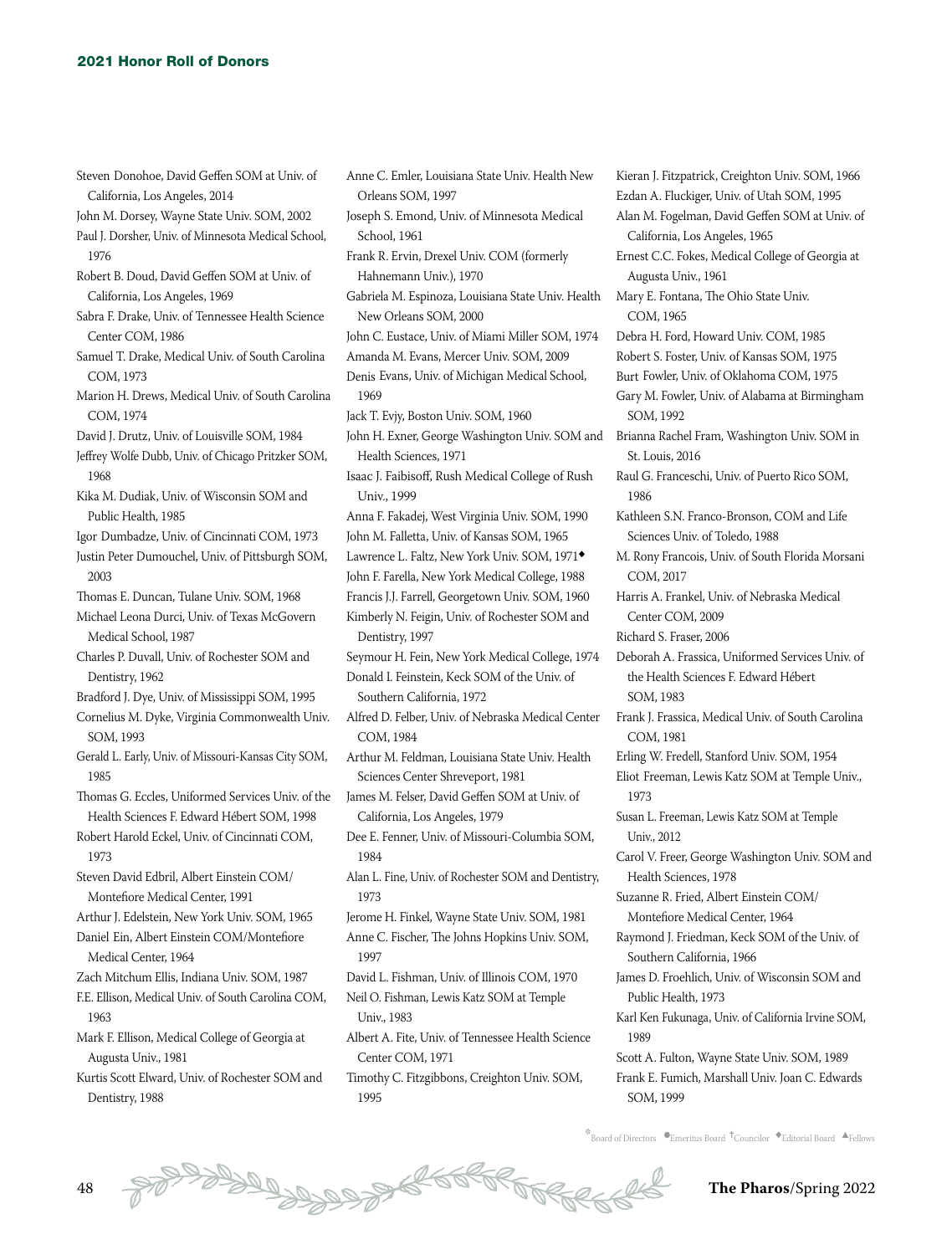- Wm. Ted Galey, Oregon Health & Science Univ. SOM, 1996
- Gregg M. Galloway, Univ. of Missouri-Columbia SOM, 1975
- S. Raymond Gambino, Univ. of Rochester SOM and Dentistry, 1952
- Eric J. Gandras, New York Univ. SOM, 1993
- Dorothy Rowe Gardner, In memory of Kenneth D. Gardner, Stanford Univ. SOM, 1954
- Kimberly R. Gardner, Rutgers New Jersey Medical School, 2009
- William Gardner, Northeast Ohio Medical Univ., 2013
- Steven R. Garfin, Univ. of Minnesota Medical School, 1972
- Ira M. Garonzik, Emory Univ. SOM, 1996
- Leland E. Garrett, Medical Univ. of South Carolina COM, 1975
- Ann Gateley, Univ. of Texas Health San Antonio Long SOM, 1977
- Rainer G. Gedeit, Loyola Univ. Chicago Stritch SOM, 1987
- David A. Geer, Yale Univ. SOM, 1968
- Allan C. Gelber, The Johns Hopkins Univ. SOM, 2011
- Stephen A. Geller, Icahn SOM at Mount Sinai, 1982 Christopher George, Univ. of South Florida
- Morsani COM, 1976 James E. George, Univ. of Louisville SOM, 1970
- Susan J. Gerhardt, In memory of Robert E. Gerhardt, Perelman SOM at the Univ. of Pennsylvania, 1969
- John I. Gerson, SUNY Upstate Medical Univ. COM, 1973
- Harold R. Gertner, Univ. of Florida COM, 1965 Michael H. Gewitz, Drexel Univ. COM (formerly
- Hahnemann Univ.), 1988 William Donal Gieseke, Indiana Univ. SOM, 1968
- Erin Gilbert, SUNY Downstate Health Sciences
- Univ., 2006
- Robert J. Gilbert, The Ohio State Univ. COM, 1967 Lawrence G. Gill, New York Univ. SOM, 1977
- Michael Gillespie, Univ. of Texas Medical Branch SOM, 2018
- Peter W. Gilmer, Univ. of Virginia SOM, 1980
- Nora Gimpel, Univ. of Texas Southwestern Medical School,  $2016\blacktriangle$
- Robert A. Gisness, Univ. of South Dakota Sanford SOM, 1979 Paul B. Givens, Virginia Commonwealth Univ. SOM, 1954 James E. Goddard, Univ. of Pittsburgh SOM, 1957 Amitabh Goel, Case Western Reserve Univ. SOM, 2017 Joseph P. Goldberg, Case Western Reserve Univ. SOM, 1963 Linn Goldberg, George Washington Univ. SOM and Health Sciences, 1974 Matthew I. Goldblatt, Medical College of Wisconsin, 1997 Michael D. Goodlett, Univ. of South Alabama COM, 2013 Bruce Lewis Gordon, SUNY Downstate Health Sciences Univ., 2018 Gary G. Gordon, SUNY Downstate Health Sciences Univ., 1958 Ronald A Gosnell, Univ. of Minnesota Medical School, 2000 Daniel Gottovi, Univ. of Rochester SOM and Dentistry, 1965 Richard J. Granger, Univ. of New Mexico SOM, 1998 Jacob B. Green, Univ. of Texas Medical Branch SOM, 1964 Marianne C. Greenbaum, Rosalind Franklin Univ. of Medicine & Science, 1994 Burton H. Greenberg, Univ. of Illinois COM, 1960 Stephen Greenberg, Univ. of Maryland SOM, 1969 Steven S. Greenberg, Univ. of Miami Miller SOM, 1992 David W. Greenwald, Lewis Katz SOM at Temple Univ., 1968 Kenneth E. Greer, Univ. of Virginia SOM, 1967 Linda J. Griffith, Rutgers New Jersey Medical School, 1981 Xuan-Lan Griffith, Meharry Medical College SOM, 2019 Wesley Eugene Griffitt, Univ. of Kansas SOM, 1988 Guy Eric Grooms, Rosalind Franklin Univ. of Medicine & Science, 1988
- Robert L. Grubb, Univ. of North Carolina SOM at Chapel Hill, 1964 Joseph D. Guillory, Louisiana State Univ. Health
- New Orleans SOM, 1958
- Laurence B. Guttmacher, Univ. of Rochester SOM and Dentistry, 1997 Edward D. Haak, Univ. of Virginia SOM, 1967 Joel F. Habener, David Geffen SOM at Univ. of California, Los Angeles, 1965 Robert J. Haddox, Univ. of Texas Southwestern Medical School, 1983 William H. J. Haffner, George Washington Univ. SOM and Health Sciences, 1964 Norm A. Hagman, Indiana Univ. SOM, 1958 John Herbert Haines, Medical Univ. of South Carolina COM, 1987 Mary E. Hale Hammond, Univ. of Utah SOM, 1966 William J. Hall, Univ. of Michigan Medical School, 1964 Geoffrey G. Hallock, Sidney Kimmel Medical College, 1974 O. Emerson Ham, Emory Univ. SOM, 1964 Steven K. Hamar, Baylor COM, 1974 Carlos R. Hamilton, Baylor COM, 1965 Christopher D. Hamilton, David Geffen SOM at Univ. of California, Los Angeles, 1988 George S. Hammond, Univ. of Texas Medical Branch SOM, 1983 J. Daniel Hanks, Medical College of Georgia at Augusta Univ., 1969 Mohamad I. Haque, Univ. of Illinois COM, 1998 Sami J. Harawi, American Univ. of Beirut Faculty of Medicine, 1973 Jody K. Hargrove, Univ. of Minnesota Medical School, 1983 Gregory R. Harper, Albany Medical College, 1975 Raymond Harre, Univ. of Iowa Roy J. and Lucille A. Carver COM, 1984 Colin B. Harris, New York Medical College, 2004 John A. Harris, Medical College of Georgia at Augusta Univ., 1968 William M. Hartrich, SUNY Upstate Medical Univ. COM, 1984 Theresa Lynn Hartsell, Univ. of Pittsburgh SOM, 1992 R. Mark Hatfield, Marshall Univ. Joan C. Edwards SOM, 1988 Deborah Hauger, Univ. of Texas Health San Antonio Long SOM, 1984 Kristen Michelle Hawthorne, Medical Univ. of
- $k$ Board of Directors  $\bullet$ Emeritus Board  $\ddagger$ Councilor  $\bullet$ Editorial Board  $\bullet$ Fellows

South Carolina COM, 2006

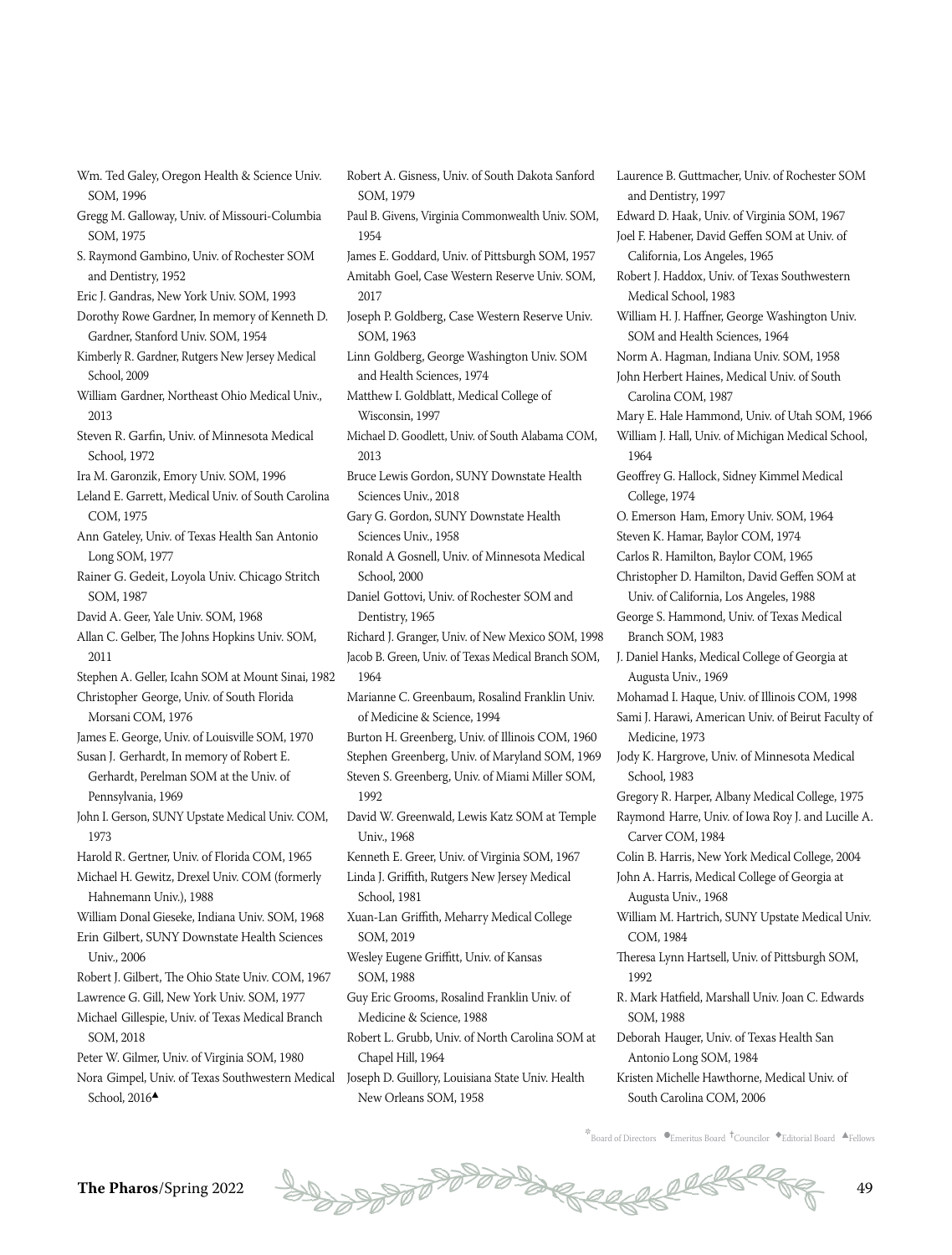Margaret Mary Hayes, Tufts Univ. SOM, 2008 Katharine W. Heatwole, Eastern Virginia Medical School, 1987 Teddi Hebert, Louisiana State Univ. Health Sciences Center Shreveport, 2012 Robert W. Hedger, Wake Forest SOM, 1964 Todd W. Heilskov, Univ. of Iowa Roy J. and Lucille A. Carver COM, 1985 David G. Heisig, Albany Medical College, 1982 Jeffrey Held, Univ. of Maryland SOM, 2001 Richard Hellman, Rosalind Franklin Univ. of Medicine & Science, 2005 Sally H. Helton, Univ. of Texas Medical Branch SOM, 1981 Mark Allen Henderson, Indiana Univ. SOM, 2013 Mark A. Herman, Wayne State Univ. SOM, 1994 Charles Michael Herndon, Univ. of New Mexico SOM, 1977 Jerry M. Herron, The Ohio State Univ. COM, 1965 Alan E. Hillard, Univ. of Missouri-Columbia SOM, 1981 Mark W. Hinshaw, Univ. of Missouri-Columbia SOM, 1965 Victor John J Hirsch, Univ. of South Dakota Sanford Elizabeth A. Jacobs, Univ. of California San SOM, 2015 Jon Mark Hirshon, Keck SOM of the Univ. of Southern California, 1990 Calvin Hobel, Univ. of Nebraska Medical Center COM, 2019 Richard W. Hodgman, Univ. of Michigan Medical School, 1954 John D. Hoffman, Univ. of Illinois COM, 1970 Seth Hofstetter, Rutgers Robert Wood Johnson Medical School, 1989 Robert Cary Holladay, Louisiana State Univ. Health Sciences Center Shreveport, 1987 James M. Holland, Northwestern Univ. Feinberg SOM, 1986 William C. Holliday, The Ohio State Univ. COM, 1973 Elmer J. Holzinger, Univ. of Pittsburgh SOM, 1996 Richard W. Honsinger, Univ. of Washington SOM, 1963

Carver COM, 1956

Ryan W. Horn, New York Medical College, 2018 Mary F. Hotchkiss, The Ohio State Univ. COM, 1988 James H. House, Univ. of Minnesota Medical School, 1962 Mildred E. Howell, Univ. of Alabama at Birmingham SOM, 1972 Terry D. Howell, Loyola Univ. Chicago Stritch SOM, 1981 James C. Hoyle, Wake Forest SOM, 1972 Edgar W. Hull, Yale Univ. SOM, 1964 Michael H. Humphreys, Case Western Reserve Univ. SOM, 1965 Omer Aslam Ilahi, Baylor COM, 1989 Carl F. Irwin, Medical College of Georgia at Augusta Univ., 1971 Craig L. Iwamoto, Univ. of Nevada, Reno SOM, 2001 Luis A. Izquierdo, Universidad Central del Caribe SOM, 1994 F. Randolph Jackson, Medical College of Georgia at Augusta Univ., 1976 Robert Lewis Jackson, Meharry Medical College SOM, 1977 Francisco SOM, 1993 Lisa K. Jacobs, Univ. of Missouri-Columbia SOM, 1991 Dorothy Anna Jarvis, Univ. of Toronto Faculty of Medicine, 2000 David A. Jasper, Creighton Univ. SOM, 1966 Francisco Jaume, Ponce Health Sciences Univ., 2000 Joanne Jene, Oregon Health & Science Univ. SOM, 1960 Jon C. Jenkins, Univ. of Tennessee Health Science Center COM, 1963 Randy M. Jernejcic, The Ohio State Univ. COM, 1997 David H. Johnson, Medical College of Georgia at Augusta Univ., 1975 Robert Arnold Johnson, Univ. of Washington SOM, 1968 Tom M. Johnson, Univ. of North Dakota SOM and Health Sciences, 1984

Julia A. Hopkins, Univ. of Iowa Roy J. and Lucille A. Bruce W. Johnston, Univ. of Minnesota Medical School, 1990

Richard C. Johnston, Univ. of Iowa Roy J. and Lucille A. Carver COM, 1958 William T. Jones, Univ. of Kansas SOM, 1975 Thomas C. Joseph, Medical Univ. of South Carolina COM, 1972 Richard Louis Julius, Univ. of Florida COM, 1965 William G. Kaelin, Duke Univ. SOM, 1983 Donald L. Kahn, Drexel Univ. COM (formerly Hahnemann Univ.), 1967 Jay A. Kaiser, Washington Univ. SOM in St. Louis, 1972 Donald B. Kamerer, Univ. of Pittsburgh SOM, 1995 Kyle Matthew Kampman, Tulane Univ. SOM, 1985 Richard E. Kanner, SUNY Downstate Health Sciences Univ., 1961 Alan R. Kaplan, Medical College of Georgia at Augusta Univ., 1982 Moreson H. Kaplan, Albert Einstein COM/ Montefiore Medical Center, 1962 Kennard J. Kapstafer, Creighton Univ. SOM, 1960 Leonid Katz, Univ. of California Davis SOM, 1999 Howard S. Kaufman, The Johns Hopkins Univ. SOM, 1995 John A. Kazmierowski, Univ. of Illinois COM, 1970 Beth G. Keefe, Univ. of Minnesota Medical School, 1998 Mark A. Kelley, Harvard Medical School, 1974 Richard J. Kelly, Univ. of Texas McGovern Medical School, 1979 Debra Jean Kelsh, Univ. of Kansas SOM, 1991 H. Ronald Kennedy, Univ. of South Florida Morsani COM, 1979 Sarah R. Kenney, Univ. of Iowa Roy J. and Lucille A. Carver COM, 1996 James A. Kenning, Sidney Kimmel Medical College, 1973 Alexander B. Kenton, Univ. of Texas Medical Branch SOM, 1997 Kenneth Robert Keppel, Univ. of Pittsburgh SOM, 1988 Kent E. Kester, Sidney Kimmel Medical College, 1986 Drew E. Kiernan, SUNY Downstate Health Sciences Univ., 1993 Thomas W. Kiernan, Rutgers New Jersey Medical School, 1988

 $\stackrel{*}{\text{\rm *}}$ Board of Directors  $\bullet$ Emeritus Board  $\stackrel{\text{\rm *}}{\text{\rm *}}$ Councilor  $\stackrel{\text{\rm *}}{\text{\rm *}}$ Editorial Board  $\stackrel{\text{\rm *}}{\text{\rm *}}$ Fellows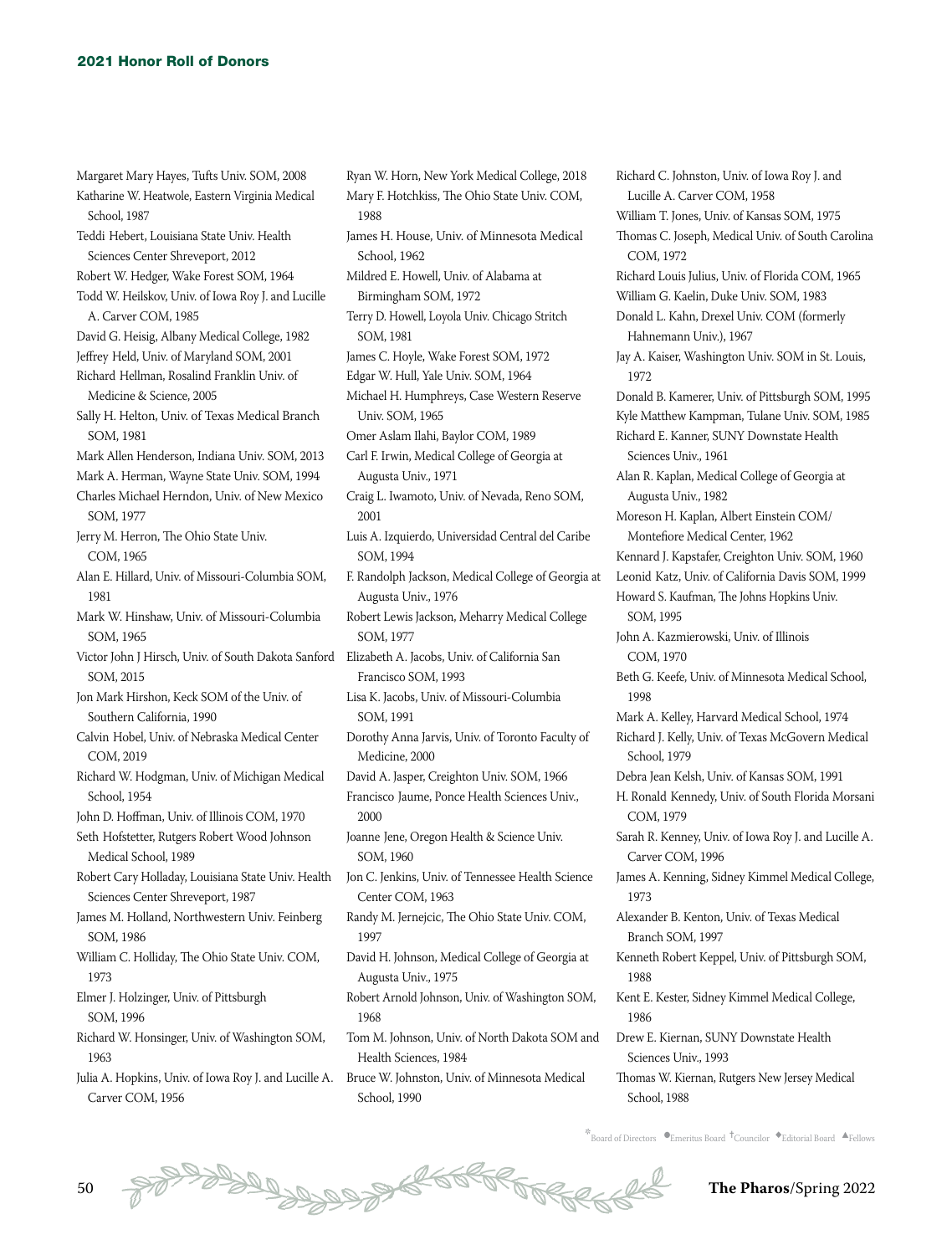Troy F. Kimsey, Medical College of Georgia at Augusta Univ., 2004

- Lorraine C. King, Sidney Kimmel Medical College, 1999
- Paul Madison Kirkman, Wake Forest SOM, 2005
- Barbara S. Kitashima, John A. Burns SOM Univ. of Hawaii, 1981
- Stuart Kleeman, Yale Univ. SOM, 1970 Stanley R. Klein, David Geffen SOM at Univ. of

California, Los Angeles, 1989 Brian E. Klock, New York Medical College, 1985

- Heidi Margret Koenig, Univ. of Nebraska Medical Center COM, 2015
- Charles Allen Kolb, Medical Univ. of South Carolina COM, 1983
- Bruce W. Kornfeld, Univ. of Colorado SOM, 1983 Richard J. Kossmann, Weill Cornell Medical
- College, 1959
- Mark Kozak, The Johns Hopkins Univ. SOM, 1984
- Kurt Alan Kralovich, Northeast Ohio Medical Univ.,
- 1989 Janet P. Kramer, Drexel Univ. COM (formerly

Hahnemann Univ.), 1997

John R. Krause, Univ. of Pittsburgh SOM, 1965

- Stephen Krauss, Perelman SOM at the Univ. of Pennsylvania, 1958
- Sarah Jane Kroh, West Virginia Univ. SOM, 2014
- Gigi Kroll, Keck SOM of the Univ. of Southern California, 1995
- Richard David Krugman, Univ. of Colorado SOM, 1987
- Mary L. Kumar, Case Western Reserve Univ. SOM, 1994

Harold L. Kundel, Columbia Univ. Vagelos College of Physicians and Surgeons, 1959

William J. Kupsky, Wayne State Univ. SOM, 1997

- James E. Kure, Univ. of Michigan Medical School, 1981
- Kenneth M. Kurokawa, Univ. of California San Francisco SOM, 1962
- Ronald Kwon, Univ. of Colorado SOM, 1973
- Michael P. La Quaglia, Rutgers New Jersey Medical School, 1988
- Heather S. Laird-fick, Michigan State Univ. College of Human Medicine, 1997
- Janice Lalikos, East Carolina Univ. Brody SOM, 2001 Patrick A. Leoni, Creighton Univ. SOM, 1982

James B. Lam, Sidney Kimmel Medical College, 1979

- Donald Lambert, The Robert Larner, M.D. COM at the Univ. of Vermont, 1977
- Joel Lamon, Keck SOM of the Univ. of Southern California, 1972
- Sheldon H. Landesman, SUNY Downstate Health Sciences Univ., 1971
- William Landis, Northeast Ohio Medical Univ., 2003
- William R. Lane, Medical College of Georgia at Augusta Univ., 1983
- Sharon Langendoerfer, Univ. of Colorado SOM, 1969
- Frank L. Lanza, Univ. of Texas Medical Branch SOM, 1961
- Aimee T. Lariviere, Rutgers Robert Wood Johnson Medical School, 2003
- Judith H. LaRosa, SUNY Downstate Health Sciences Univ., 2009
- C.R. Latta, Univ. of Nebraska Medical Center COM, 1957
- Tatiana M. Lawer, Univ. of Miami Miller SOM, 1996
- George Laws, Univ. of New Mexico SOM, 1974
- Angeline A. Lazarus, Uniformed Services Univ. of the Health Sciences F. Edward Hébert SOM, 1997
- E. Clifford Lazzaro, SUNY Downstate Health Sciences Univ., 1997
- Michael D. Leahy, Univ. of Tennessee Health Science Center COM, 1973
- Christina Alexandra LeBedis, Boston Univ. SOM, 2014
- Jeffrey Lebenger, New York Medical College, 1984 Kathleen M. Lee, In memory of Robert E. Lee, Univ. of Pittsburgh SOM, 1955
- Sonny Chen-Yu Lee, Loma Linda Univ. SOM, 2018
- Robert F. Lemanske, Univ. of Wisconsin SOM and Public Health, 1975
- Randall W. Lengeling, Univ. of Iowa Roy J. and Lucille A. Carver COM, 1977
- Milton A. Lennicx, Univ. of Alabama at Birmingham SOM, 1968
- Cheryl L. Leone, Tulane Univ. SOM, 1969 Kathleen C. Leone, Georgetown Univ. SOM, 1989

Gary F. Leung, SUNY Downstate Health Sciences Univ., 1992 Victoria L. Levander, New York Univ. SOM, 1973 Jennifer A. Levin Popovsky, Lewis Katz SOM at Temple Univ., 1995 Barton S. Levine, Rosalind Franklin Univ. of Medicine & Science, 1971 Ernest L. Lewis, Univ. of California Davis SOM, 1963 Evelyn L. Lewis, Rosalind Franklin Univ. of Medicine & Science, 2015 Daniel M. Libby, Baylor COM, 1974 Robert W. Lightfoot, Vanderbilt Univ. SOM, 1960 Vivian Lim, Univ. of Texas Health San Antonio Long SOM, 1985 Li-Shei Lin, Univ. of Pittsburgh SOM, 1987 Jo Ellen Linder, Tufts Univ. SOM, 2016 Arnold L. Lisio, Univ. of Rochester SOM and Dentistry, 1961 John C. Listerman, Univ. of Missouri-Columbia SOM, 1973 Silvio H. Litovsky, Univ. of Alabama at Birmingham SOM, 2014 Robert J. Lloyd, Georgetown Univ. SOM, 1968 Matthew J. Lodewick, Univ. of Alabama at Birmingham SOM, 1998 John D. Loeser, New York Univ. SOM, 1961 Gary K. Lofland, Boston Univ. SOM, 1975 Randall Loftus, Univ. at Buffalo Jacobs SOM and Biomedical Sciences, 1992 Francis R. Lonergan, Harvard Medical School, 1977 Dewey L. Long, Northwestern Univ. Feinberg SOM, 1965 Michelle Rae Longmire, Univ. of New Mexico SOM, 2010 M. Barry Louden, West Virginia Univ. SOM, 1975 Dave E. Lounsbury, The Robert Larner, M.D. COM at the Univ. of Vermont, 1978 John P. Lubicky, Sidney Kimmel Medical College, 1974 Jacob K. Luder, Univ. of Kansas SOM, 1991 Anthony D. Luna, Univ. of Kansas SOM, 1982 Dennis J. Lutz, Univ. of North Dakota SOM and Health Sciences, 2007 Joseph D. Lynch, Creighton Univ. SOM, 1981 Frank H. Ma, Univ. of Arkansas for Medical

 $k$ Board of Directors  $\bullet$ Emeritus Board  $\ddagger$ Councilor  $\bullet$ Editorial Board  $\bullet$ Fellows

Sciences, COM, 1972

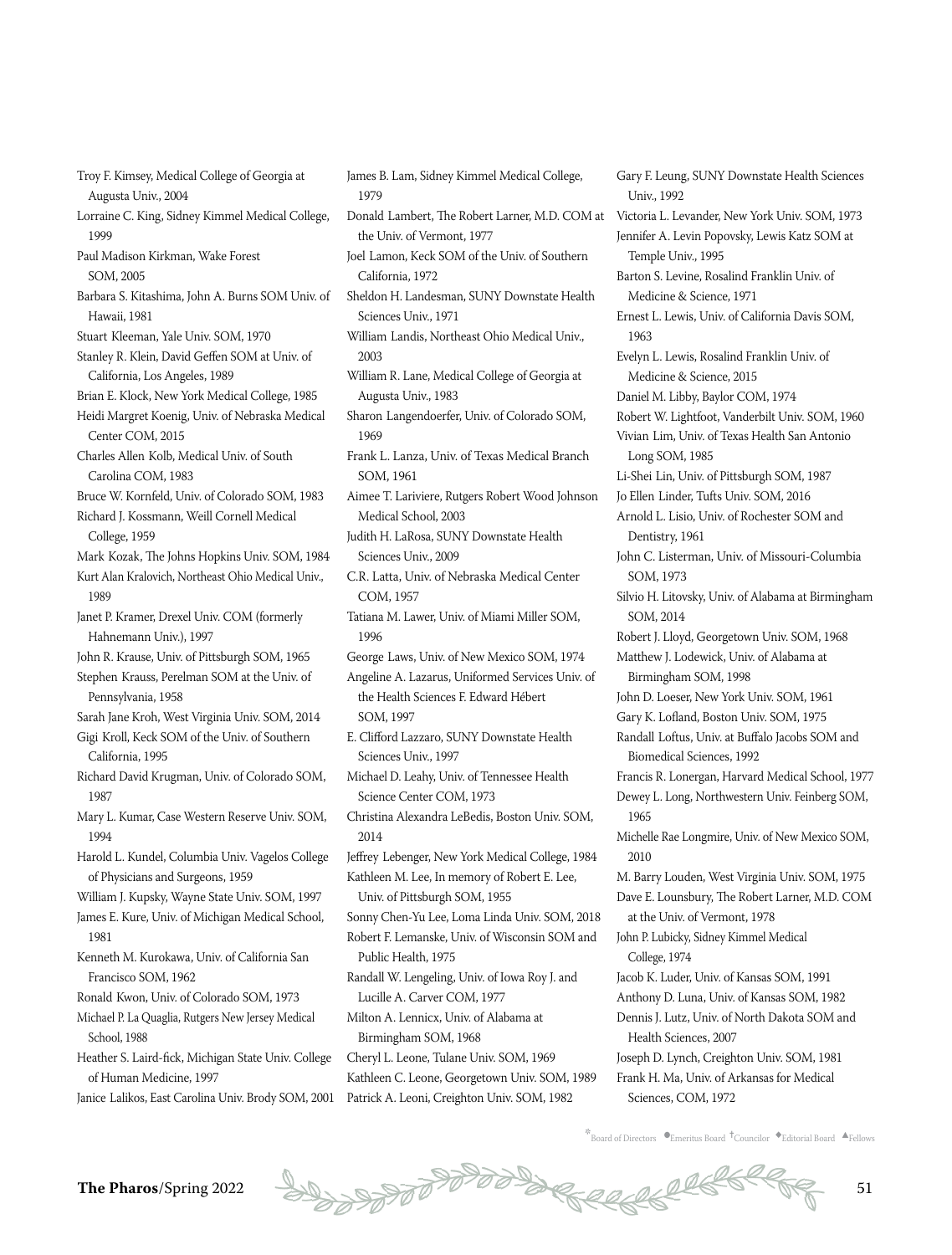Richard J. Macchia, SUNY Downstate Health Sciences Univ., 1995 Dougald C. Macgillivray, Tufts Univ. SOM, 1981 Diane Magrane, Drexel Univ. COM (formerly Hahnemann Univ.), 2017 Charles S. Mahan, Univ. of Florida COM, 1992 Elizabeth M. Mahler, Univ. of California San Francisco SOM, 1997 James Mailhot, Georgetown Univ. SOM, 1964 Peter C. Maki, Univ. of Arizona COM, 1976 Janine C. Malone, Univ. of Louisville SOM, 1995 Andrew M. Margileth, Univ. of Cincinnati COM, 1946 Harold Margolis, Univ. of Arizona COM, 1972 Charles Markle, SUNY Upstate Medical Univ. COM, 1964 Errol B. Marliss, Univ. of Alberta Faculty of Medicine and Dentistry, 1962 Marisa Bicca Marques, Univ. of Alabama at Birmingham SOM, 2015 Daniel Martin, Univ. of Tennessee Health Science Center COM, 2011 David W. Martin, Duke Univ. SOM, 1963 Harold P. Martin, Univ. of Missouri-Columbia SOM, 1960 Joseph B. Martin, Univ. of Alberta Faculty of Medicine and Dentistry, 1960 Martina M. Martin, Sidney Kimmel Medical College, 1967 Michael Edward Martin, Univ. of Colorado SOM, 1972 Robert G. Martin, Univ. of Louisville SOM, 1967 Heriberto Martinez-lebron, Universidad Central del Caribe SOM, 1992 William J. Martone, New York Univ. SOM, 1972 Victoria Rae Masear, Southern Illinois Univ. SOM, 1992 James R. Mason, Univ. of California San Francisco SOM, 1984 Guy G. Massry, Keck SOM of the Univ. of Southern Joseph P. Meurer, Oregon Health & Science Univ. California, 1990 Harold L. May, Harvard Medical School, 2019 Carl Anthony Mayeaux, Louisiana State Univ. Health New Orleans SOM, 1987

Donna Phu Mayeda, Univ. of South Carolina SOM, 2014

Raymond J. Mayewksi, Lewis Katz SOM at Temple Univ., 1972 Lovell L. Mayle, Howard Univ. COM, 1982 Mark D. Mayle, West Virginia Univ. SOM, 1991 Eugene H. Maynard, Univ. of North Carolina SOM at Chapel Hill, 1992 Rebecca A. McAteer, New York Medical College, 2008 Paul L. McCarthy, Georgetown Univ. SOM, 1969 Franklin Dennis McCool, Saint Louis Univ. SOM, 1976 Joseph P. McCormick, Medical College of Wisconsin, 1997 Timothy E. McDonald, Keck SOM of the Univ. of Southern California, 1983 Mara McErlean, Albany Medical College, 2017 Timothy G. McGinn, Georgetown Univ. SOM, 1974 Kenneth McIntosh, Harvard Medical School, 1962 Mark Kimball McKenzie, Univ. of South Dakota Sanford SOM, 1986 Kathleen M. McKie, Medical College of Georgia at Augusta Univ., 2001 Robert C. McKinstry, Washington Univ. SOM in St. Louis, 2016 Cherrie McKitterick, Univ. of Texas Medical Branch SOM, 1994 George N. McNeil, Columbia Univ. Vagelos College of Physicians and Surgeons, 1970 Kathleen W. McNicholas, Sidney Kimmel Medical College, 1972 Stephen J. McPhee, Univ. of California San Francisco SOM, 1984◆ Ageselaos J. Meares, Creighton Univ. SOM, 1997 Martin P. Meisenheimer, Univ. of Louisville SOM, 1971 Michael W. Mendes, Univ. of Virginia SOM, 1983 Tarina S. Mendes, Univ. of Virginia SOM, 1981 Mary Beth Metcalf, Univ. of Wisconsin SOM and Public Health, 1968 SOM, 1974 Donald J. Mielcarek, Saint Louis Univ. SOM, 1968 David G. Milder, Univ. of Missouri-Kansas City SOM, 1990 Steven G. Miles, Univ. of Florida COM, 1984

Bradley T. Miller, Wayne State Univ. SOM, 1990

Lysbeth C. Miller, Univ. of Texas Health San Antonio Long SOM, 1979 Matthew S. Miller, Wright State Univ. Boonshoft SOM, 1990 Robert E. Miller, Univ. of Alberta Faculty of Medicine and Dentistry, 1965 Ron H. Miller, Univ. of Iowa Roy J. and Lucille A. Carver COM, 1971 Virginia I. Miller, Univ. of Puerto Rico SOM, 1966 York E. Miller, Duke Univ. SOM, 1974 John D. Minna, Stanford Univ. SOM, 1966 David R. Minor, Univ. of California San Francisco SOM, 1973 Suzanne S. Mirra, SUNY Downstate Health Sciences Univ., 2002 Mark R. Mitchell, Meharry Medical College SOM, 1981 Bernadine A. Moglia, Penn State COM, 1987 Duane A. Monick, Univ. of Iowa Roy J. and Lucille A. Carver COM, 1971 Lee J. Monlezun, Louisiana State Univ. Health New Orleans SOM, 2007 David K. Monson, Univ. of Iowa Roy J. and Lucille A. Carver COM, 1981 David F. Morgan, Rush Medical College of Rush Univ., 1974 Ann Mostow, Case Western Reserve Univ. SOM, 1978 John R. Mullen, Univ. of Miami Miller SOM, 1982 Maria Muns, Univ. of Puerto Rico SOM, 1984 Daniel T. Murai, John A. Burns SOM Univ. of Hawaii, 1998 Barry L. Murphy, Univ. of Kansas SOM, 1970 Brian R. Murphy, Wayne State Univ. SOM, 1985 Sherrill P. Murphy, Univ. of Nebraska Medical Center COM, 1985 Jeffrey L. Myers, Washington Univ. SOM in St. Louis, 1981 Andrew M. Namen, Wake Forest SOM, 2000 Patrick Newland Nance, Univ. of Nebraska Medical Center COM, 1978 John B. Nanninga, Northwestern Univ. Feinberg SOM, 1996 Mubariz Naqvi, Texas Tech Univ. Health Sciences Center SOM, 2007

Charles Brock Miller, Wright State Univ. Boonshoft

SOM, 2008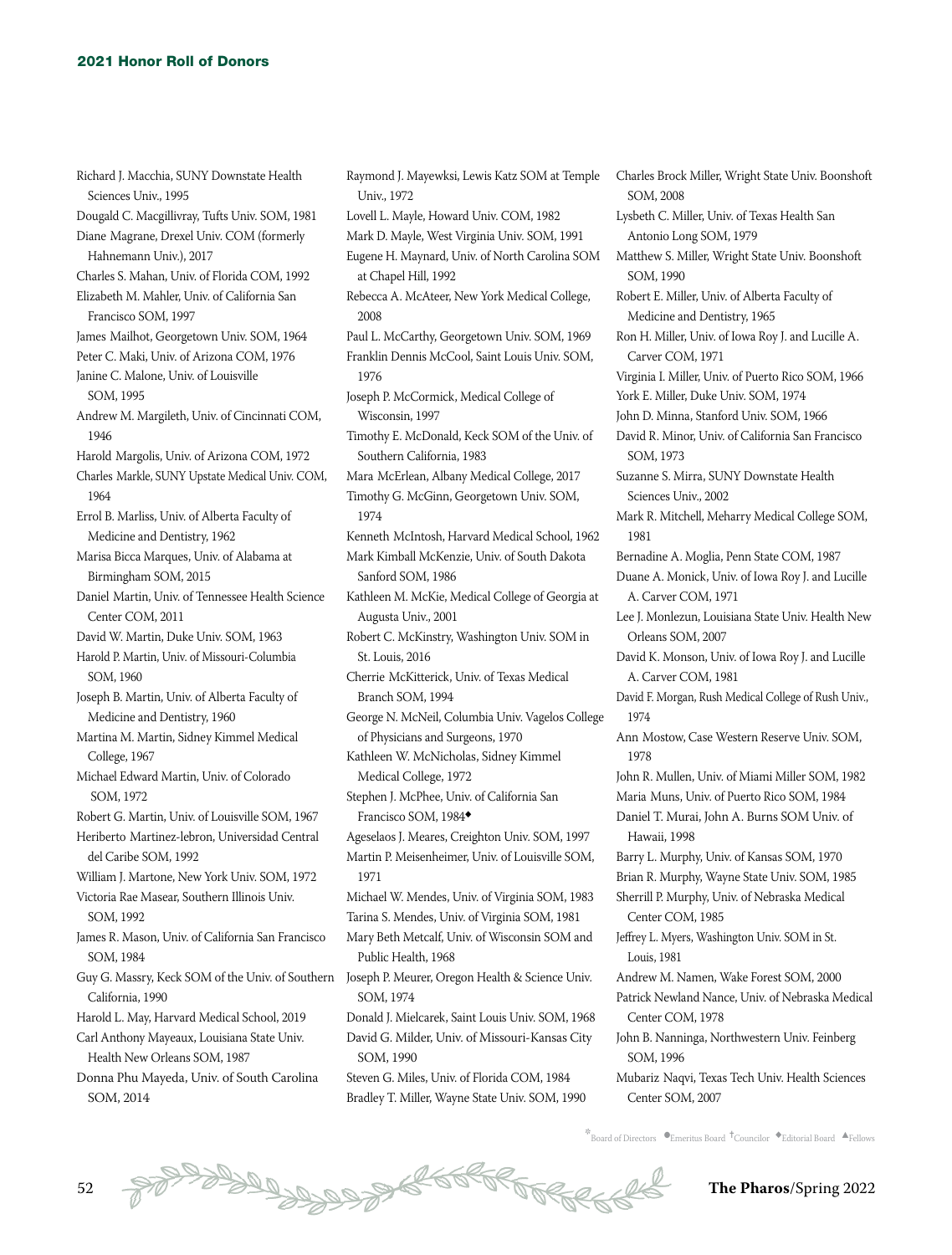- Barbara J. Nath, Columbia Univ. Vagelos College of Physicians and Surgeons, 1976
- Charles R. Neal, Univ. of Michigan Medical School, 1991
- William H. Nealon, Univ. of Texas Medical Branch SOM, 2007
- Audrey M. Nelson, Univ. of Minnesota Medical School, 1965
- Stephen N. Nelson, Univ. of Kansas SOM, 1979
- Anton S. Nesse, Univ. of Minnesota Medical School, 1963
- Ellis J. Neufeld, Washington Univ. SOM in St. Louis, 1985
- Thomas W. Newsome, The Johns Hopkins Univ. SOM, 1967
- John E. Niederhuber, The Ohio State Univ. COM, 2009
- Karen Y. Nishimura, Univ. of California Davis SOM, 1993
- Thomas B. Nittler, Univ. of Missouri-Kansas City SOM, 1999
- James J. Nocton, Medical College of Wisconsin, 2008
- Michael S. Nussbaum, Univ. of Cincinnati COM, 2006
- Robert A. Nussbaum, Icahn SOM at Mount Sinai, 1986
- Thomas W. Nygaard, Vanderbilt Univ. SOM, 1978 Heather O'Hara, Meharry Medical College SOM, 2017
- S. Scott Obenshain, Univ. of New Mexico SOM, 1992 Michael Ober, Indiana Univ. SOM, 2021
- Thomas O. Obesisan, Howard Univ. COM, 2006
- Samuel A. Ockner, Univ. of Cincinnati COM, 1984 Adedamola A. Ogunniyi, Columbia Univ. Vagelos
- College of Physicians and Surgeons, 2008 Sarah Olenick, Loyola Univ. Chicago Stritch SOM, 1989
- Eugene W. Ollila, Univ. of Minnesota Medical School, 1970
- John Olson, Univ. of Iowa Roy J. and Lucille A. Carver COM, 1995
- N. Kermit Olson, Northwestern Univ. Feinberg SOM, 1961
- Folashade Stella Omole, Morehouse SOM, 2008 Jill Omori, John A. Burns SOM Univ. of Hawaii, 1995<sup>\*,†</sup>
- Udoaku Onyeador, Morehouse SOM, 2015
- Suzanne Oparil, Columbia Univ. Vagelos College of Physicians and Surgeons, 1964
- Peter Orris, Rosalind Franklin Univ. of Medicine & Science, 2016
- Rodney D. Orth, Univ. of Washington SOM, 1955 Jose A. Ortiz Rosado, Ponce Health Sciences Univ., 2000
- Robert H. Osher, Univ. of Rochester SOM and Dentistry, 1976
- Barry S. Ostrow, Univ. of Michigan Medical School, 1965
- Elizabeth Anne Ouellette, Univ. of Miami Miller SOM, 2008
- James W. M. Owens, Univ. of Washington SOM, 1997
- Ryan Owsley, Rosalind Franklin Univ. of Medicine & Science, 1997
- Dwight K. Oxley, Univ. of Kansas SOM, 1962
- Samuel Packer, SUNY Downstate Health Sciences Univ., 2010
- Paul M. Palevsky, Northwestern Univ. Feinberg SOM, 1981
- David A. Pangburn, Howard Univ. COM, 1986
- Maxine A. Papadakis, Univ. of California San
- Francisco SOM, 1993
- Lynn Parker, Univ. of Oklahoma COM, 1997
- Henry P. Parkman, Case Western Reserve Univ. SOM, 1982
- B. Jefferson Parks, Univ. of North Carolina SOM at Chapel Hill, 1966
- Robert A. Parrish, Medical College of Georgia at Augusta Univ., 1971
- Eugene H. Paschold, Wake Forest SOM, 1977
- Dipa Suman Patel, Wayne State Univ. SOM, 1995
- Manish Surendra Patel, Eastern Virginia Medical School, 2006
- Celeste H. Patrick, Medical Univ. of South Carolina COM, 1982
- William C. Patton, Univ. of Alabama at Birmingham SOM, 1979
- Diane Pege, Rutgers New Jersey Medical School, 1991
- Elliott N. Perla, New York Medical College, 1973 Stephanie L. Perry, Penn State COM, 1994
- Andrew Peterson, Duke Univ. SOM, 2020
- Beth Peterson, George Washington Univ. SOM and Health Sciences, 1990
- Stephen J. Peterson, New York Medical College, 1997
- Medical School, 1989 John G. Phillips, Univ. of Pittsburgh SOM, 1970 Sophie H. Pierog, Medical College of Wisconsin, 1963 Mary K. Pierri, Drexel Univ. COM (formerly Hahnemann Univ.), 1974 Vivian W. Pinn, Univ. of Virginia SOM, 1993 Julio C. Pita, Washington Univ. SOM in St. Louis, 1972 Lawrence H. Pitts, Case Western Reserve Univ. SOM, 1968 Mary Ellen Pizza, COM and Life Sciences Univ. of Toledo, 1989 Emily F. Pollard, Meharry Medical College SOM, 1983 Thomas Ross Pollard, Univ. of Texas Health San Antonio Long SOM, 1988 Peggy Pollay, In memory of Michael Pollay, Univ. of New Mexico SOM, 1968 Samantha Rachel Pop, Cooper Medical School of Rowan Univ., 2017 Alvin C. Powers, Univ. of Tennessee Health Science Center COM, 1979 Charles F. Pratt, Univ. of California Davis SOM, 1975 Allan V. Prochazka, Univ. of Chicago Pritzker SOM, 1978 Lawrence J. Prograis, Meharry Medical College SOM, 1975 Ernest L. Prudente, Drexel Univ. COM (formerly Hahnemann Univ.), 1998 Mabel L. Purkerson, Medical Univ. of South Carolina COM, 2006 Paige Renee Rackliffe, Univ. of Nebraska Medical Center COM, 1996 Paul W. Radensky, Perelman SOM at the Univ. of Pennsylvania, 1978 Steven S. Raman, Keck SOM of the Univ. of Southern California, 1993 Joseph Ramieri, New York Medical College, 1968 Carlos H. Ramirez-Ronda, Northwestern Univ.

Joann Pfundstein, Rutgers Robert Wood Johnson

- Feinberg SOM, 1966 Jerald H. Ratner, Drexel Univ. COM (formerly Hahnemann Univ.), 1970
- Joanna B. Ready, Medical College of Wisconsin, 1984
- John Redpath, McGill Univ. Faculty of Medicine, 1968
- $k$ Board of Directors  $\bullet$ Emeritus Board  $\dagger$ Councilor  $\bullet$ Editorial Board  $\bullet$ Fellows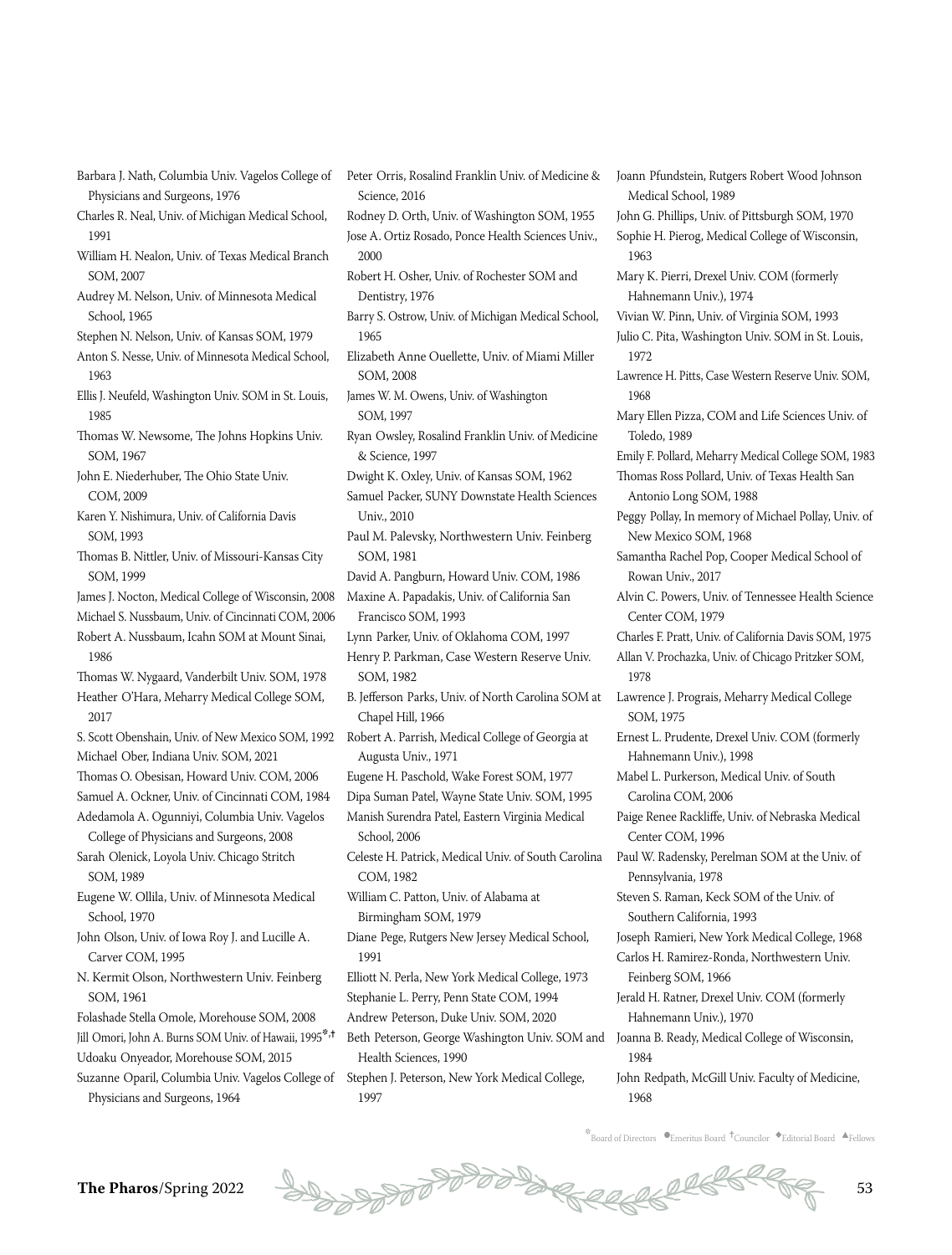Merrick H. Reese, Univ. of Texas Southwestern Medical School, 1962 Inez Reeves, Howard Univ. COM, 2018 Terry G. Rehn, The Johns Hopkins Univ. SOM, 1972 John R. Reichert, Univ. of Wisconsin SOM and Public Health, 1968 Donald T. Reilly, Case Western Reserve Univ. SOM, 1974 Linda M. Reilly, Georgetown Univ. SOM, 1975 William Rennie, Donald and Barbara Zucker SOM at Hofstra/Northwell, 2015 Barton H. Reutlinger, Univ. of Louisville SOM, 1974 John L. Reynolds, Wake Forest SOM, 2021 Larry Rhodes, West Virginia Univ. SOM, 2011 Gioia Jo Riccio, Ponce Health Sciences Univ., 1993 Charles C. Richardson, Duke Univ. SOM, 1960 Harold G. Richman, Univ. of Minnesota Medical School, 1953 Jerry N. Ringer, Univ. of Iowa Roy J. and Lucille A. Carver COM, 1963 Kaye M. Riolo, Univ. of Pittsburgh SOM, 1983 Robert R. Ritchie, Univ. of Arkansas for Medical Sciences, COM, 1982 Jack L. Ritter, Baylor COM, 1975 Jon H. Ritter, Univ. of Minnesota Medical School, 1986 Timothy E. Ritter, Univ. of Texas Southwestern Medical School, 1987 Laurence S. Rivkin, Univ. of Minnesota Medical School, 1961 Richard John Rizzo, Sidney Kimmel Medical College, 1988 John F. Robb, Indiana Univ. SOM, 1979 Cory A. Roberts, Univ. of Nebraska Medical Center COM, 1997 Shauna R. Roberts, Univ. of Missouri-Kansas City SOM, 1999 Robert D. Robinson, Indiana Univ. SOM, 1956 Paul H. Rockey, Univ. of Chicago Pritzker SOM, 1970 James A. Rodgers, Univ. of Oklahoma COM, 1976 George Hurst Rodman, Univ. of Kentucky COM, 1969 Jaime Rodriguez-Arias, Ponce Health Sciences Univ., 1995

Robert L. Roe, Univ. of California San Francisco SOM, 1966

Helen H. Rogers, Univ. of Alabama at Birmingham SOM, 1993 Diana Rojas-Soto, Dartmouth Geisel SOM, 2018 John Roland, New York Univ. SOM, 2011 Luis Roman, Univ. of Puerto Rico SOM, 1958 Debra J. Romberger, Univ. of Nebraska Medical Center COM, 2000 Dina K. Rooney, The Ohio State Univ. COM, 1989 Norman G. Rosenblum, Sidney Kimmel Medical College, 2006 Norman G. Rosenblum, Dalhousie Univ. Faculty of Medicine, 1980 Robert C. Rosenquist, Loma Linda Univ. SOM, 1977 Laura M. Rosol-Hibbler, Rush Medical College of Rush Univ., 1995 Robert J. Rosser, Keck SOM of the Univ. of Southern California, 1971 Gerald W. Rothacker, Drexel Univ. COM (formerly Hahnemann Univ.), 1976 Lewis Rothman, Weill Cornell Medical College, 1964 Paul Rothman, Yale Univ. SOM, 1984 John W. Rowe, Univ. of Rochester SOM and Dentistry, 1970 Marshall Rowen, Univ. of Illinois COM, 1953 Michael B. Rozboril, Univ. of Illinois COM, 1976 Robert T. Rubin, Univ. of California San Francisco SOM, 1961 Robert Ruff, Univ. of Washington SOM, 1974 Demaretta S. Rush, New York Univ. SOM, 1998 Eric J. Russell, Univ. at Buffalo Jacobs SOM and Biomedical Sciences, 1973 Glenn G. Russo, Louisiana State Univ. Health New Orleans SOM, 1982 Edward D. Ruszkiewicz, Saint Louis Univ. SOM, 1971 William H. Ryan, Univ. of North Carolina SOM at Chapel Hill, 1977 Terrence J. Sacchi, Albany Medical College, 1975 Howard I. Saiontz, Univ. of Maryland SOM, 1973 Richard L. Sallade, Univ. of Cincinnati COM, 1955 Robert M. Salman, Albany Medical College, 1985 Stephen R. Salopek, Louisiana State Univ. Health New Orleans SOM, 1997 Jeffrey H. Samet, Baylor COM, 1983 John R. Sanborn, Univ. of Michigan Medical

School, 1974

Harvey J. Sanders, Medical College of Georgia at Augusta Univ., 1974 Jeffrey A. Sandler, Univ. of Illinois COM, 1970 Henry Brad Sanel, Albany Medical College, 1987 Alton O. Sartor, Tulane Univ. SOM, 1981 Brian S. Saunders, Univ. of Maryland SOM, 1968 Sharon K. Schaefer, Univ. of Nebraska Medical Center COM, 1990 Nathan Kovan Schatzman, Baylor COM, 1989 Karl A. Schellenberg, Eastern Virginia Medical School, 1998 Heinrich G. Schettler, Baylor COM, 1975 Victor A. Schingo, New York Medical College, 1991 Joseph D. Schmidt, Univ. of Illinois COM, 1959 Zak Charles Schmittling, Southern Illinois Univ. SOM, 1997 Mark Philip Schoenberg, Univ. of Texas McGovern Medical School, 1986 Eric B. Schoomaker, Univ. of Michigan Medical School, 1974 Larry W. Schorn, Univ. of Texas Southwestern Medical School, 1973 Jan-erik Schow, Texas Tech Univ. Health Sciences Center SOM, 1991 Katherine D. Schoyer, The Johns Hopkins Univ. SOM, 1999 Daniel C. Schrinsky, Medical College of Wisconsin, 1972 Scott Leslie Schubach, Baylor COM, 1983 William A. Schuchardt, Case Western Reserve Univ. SOM, 1974 Robert Schutz, Northeast Ohio Medical Univ., 2001 M. Roy Schwarz, Univ. of Washington SOM, 1962 Charles A. Sciaroni, Medical College of Wisconsin, 1967 Michael Scoppetuolo, Rosalind Franklin Univ. of Medicine & Science, 1979 Ajovi Scott-Emuakpor, Michigan State Univ. College of Human Medicine, 1991 Kevin T. Scully, Univ. of Kentucky COM, 1976 Charles J. Seigel, Univ. of Pittsburgh SOM, 1966 Harold M. Selzman, Baylor COM, 1961 Ronald A. Semerdjian, Northwestern Univ. Feinberg SOM, 1959 Michael Geren Seneff, Univ. of Missouri-Columbia SOM, 1980

 $\stackrel{*}{\text{\rm *}}$ Board of Directors  $\bullet$ Emeritus Board  $\stackrel{\text{\rm *}}{\text{\rm *}}$ Councilor  $\stackrel{\text{\rm *}}{\text{\rm *}}$ Editorial Board  $\stackrel{\text{\rm *}}{\text{\rm *}}$ Fellows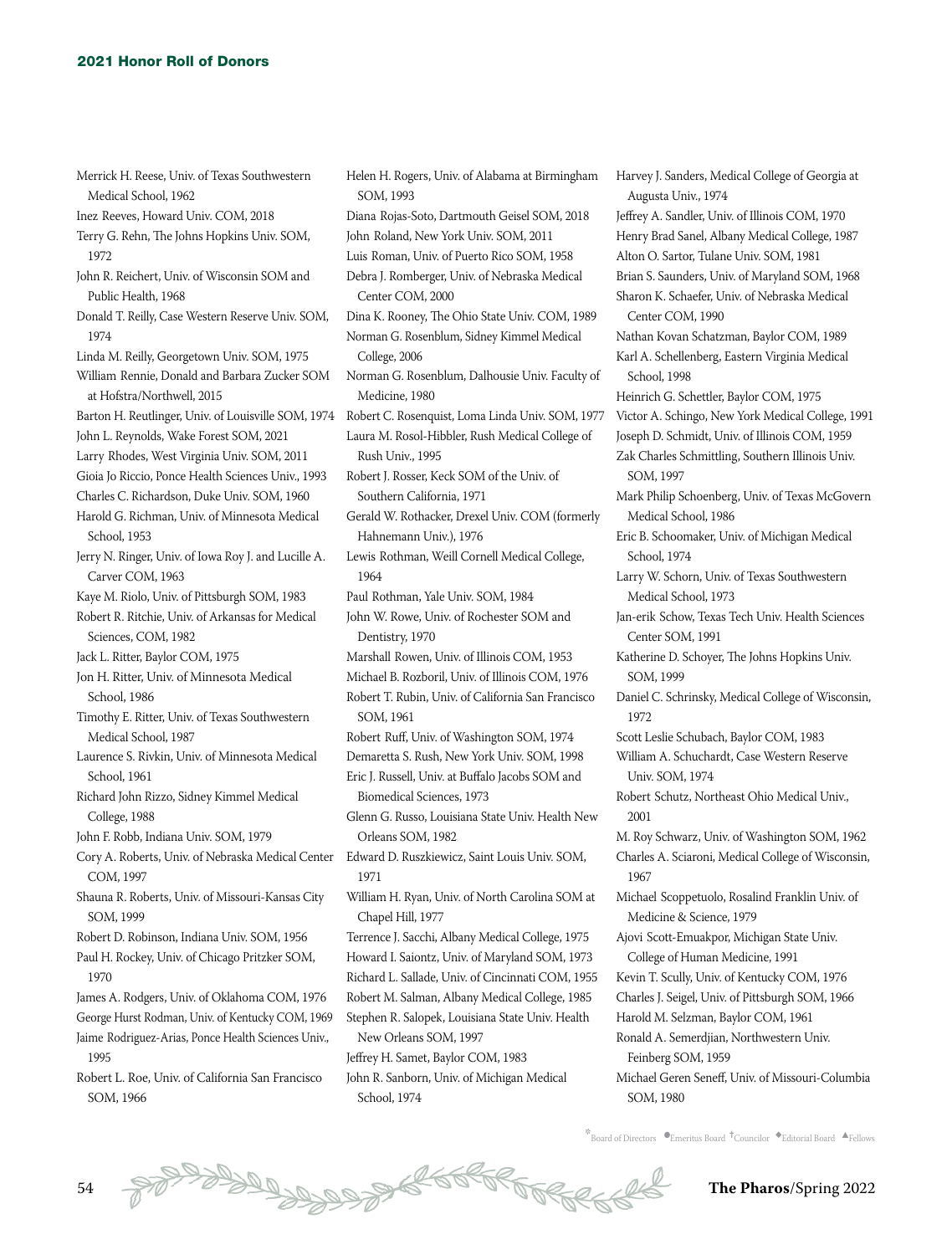Elizabeth Sengupta, Indiana Univ. SOM, 1984 Carl Seon, Univ. at Buffalo Jacobs SOM and

Biomedical Sciences, 1998 Charlie W. Shaeffer, Washington Univ. SOM in St. Louis, 1965

Frank Wilson Sharbrough, Univ. of Mississippi SOM, 1961

Robert Evan Share, Rosalind Franklin Univ. of Medicine & Science, 1985

Monica Ann Shaw, Univ. of Louisville SOM, 2006 John N. Sheagren, Columbia Univ. Vagelos College of Physicians and Surgeons, 1961

Nitin P. Shenoy, Univ. of North Carolina SOM at Chapel Hill, 1994

Kenneth M. Shoor, Rosalind Franklin Univ. of Medicine & Science, 1973

Harry L. Shufflebarger, Emory Univ. SOM, 1966

Stanton E. Shuler, Tulane Univ. SOM, 1959

Jonas A. Shulman, Univ. of Maryland SOM, 1959

Jerome H. Siegel, Medical College of Georgia at Augusta Univ., 1960

Peter H. Simkin, T.H. Chan SOM at UMass Chan Medical School, 2003

Richard Lloyd Simmons, Indiana Univ. SOM, 1972

John S. Simon, Univ. of Rochester SOM and Dentistry, 1967

Laura J. Simon, Univ. of Illinois COM, 1970

Jack Singer, SUNY Downstate Health Sciences Univ., 1967

Binoy Kumar Singh, Drexel Univ. COM (formerly Hahnemann Univ.), 1998

Nuala J. Sinisi, Indiana Univ. SOM, 1981

Kathleen M. Sitarik, Drexel Univ. COM (formerly Hahnemann Univ.), 1993

Eileen P. Smith, Keck SOM of the Univ. of Southern California, 1981

Gjanje Louise Smith, Georgetown Univ. SOM, 2004 Jodi Smith, Univ. of Utah SOM, 1992

Larry E. Smith, Howard Univ. COM, 1991

Mark A. Smith, Univ. of Illinois COM, 1978

Quentin Ted Smith, Morehouse SOM, 2005

Ronald Hudson Smith, Univ. of Rochester SOM and Dentistry, 1961

Sarah B. Smith, Case Western Reserve Univ. SOM, 2010

Thomas J. Smith, Virginia Commonwealth Univ. SOM, 2002

SOM, 2017 Stanton N. Smullens, Sidney Kimmel Medical College, 1960 Frank C. Snope, Rutgers Robert Wood Johnson Medical School, 1977 Mikel Henry Snow, Keck SOM of the Univ. of Southern California, 1988 John J. Solic, Univ. of Pittsburgh SOM, 1975 Jonathan E. Sonne, New York Medical College, 1998 E. Brooke Spencer, The Robert Larner, M.D. COM at the Univ. of Vermont, 1995 Jerry D. Spencer, Univ. of Kansas SOM, 1971 Aaron Spitz, Keck SOM of the Univ. of Southern California, 1996 Fredric B. Squires, Lewis Katz SOM at Temple Univ., 2019 Nancy E. Staats, Michigan State Univ. College of Human Medicine, 1989 Erik C. Stabell, Rush Medical College of Rush Univ., 1982 Calvin R. Stafford, Drexel Univ. COM (formerly Hahnemann Univ.), 1970 H. Phillips Stall, The Ohio State Univ. COM, 1967 John B. Stanchfield, Medical College of Wisconsin, 1967 Michelle P. Stas, Univ. of Virginia SOM, 1993 Thomas A. Stellato, Georgetown Univ. SOM, 1975 Eric E. Stevens, Washington Univ. SOM in St. Louis, 1986 Patrick J. Stiff, Loyola Univ. Chicago Stritch SOM, 1974 Erin Elizabeth Stock, Southern Illinois Univ. SOM, 2006 Phillip H. Stoltenberg, Univ. of Minnesota Medical

Edith Smith-Rayford, Meharry Medical College

School, 1976

Robert K. Story, Tufts Univ. SOM, 1975

Robert C. Stough, Perelman SOM at the Univ. of Pennsylvania, 1979

William B. Strong, Medical College of Georgia at Augusta Univ., 1978

William C. Sugg, Emory Univ. SOM, 1961

Philip Sunshine, Univ. of Colorado SOM, 1954

Brad Michael Sweda, Univ. of Minnesota Medical School, 1991

Michael L. Swerdlow, Perelman SOM at the Univ. of Pennsylvania, 1967

Heinrich Taegtmeyer, Univ. of Texas McGovern Medical School, 1993 Sami G. Tahhan, Eastern Virginia Medical School, 1999 Mark Sonny Talamonti, Northwestern Univ. Feinberg SOM, 1987 Marvin L. Talansky, Medical Univ. of South Carolina COM, 1973 Timothy W. Talbert, Louisiana State Univ. Health Sciences Center Shreveport, 2001 John Ray Talley, Univ. of Arizona COM, 2007 Kouichi R. Tanaka, Wayne State Univ. SOM, 1950 John L. Tarpley, Vanderbilt Univ. SOM, 1969 Addison A. Taylor, Univ. of Missouri-Columbia SOM, 1969 Sarah A. Taylor, Univ. of Kansas SOM, 1975 William G. Teague, Medical College of Georgia at Augusta Univ., 1978 Ellen M. Tedaldi, Univ. at Buffalo Jacobs SOM and Biomedical Sciences, 1980 Andrew L. Terrono, SUNY Downstate Health Sciences Univ., 1982 David P. Tetzlaff, Univ. of Minnesota Medical School, 1997 Sarah Perry Thayer, Univ. of Virginia SOM, 1990 George E. Thibault, Harvard Medical School, 1968 Steven G. Thiel, Univ. of Minnesota Medical School, 2002 Claudia L. Thomas, The Johns Hopkins Univ. SOM, 2001 Fred W. Thomas, Louisiana State Univ. Health New Orleans SOM, 1957 Heidi S. Thomas, Oregon Health & Science Univ. SOM, 1980 John W. Thomas, Univ. of Texas McGovern Medical School, 1988 Mack A. Thomas, Louisiana State Univ. Health New Orleans SOM, 1983 Deborah M. Thompson, Howard Univ. COM, 1982 Mark E. Thompson, Wright State Univ. Boonshoft SOM, 1981 Paul A. Thompson, Creighton Univ. SOM, 1975 Roy Wm. Thompson, Univ. of Colorado

SOM, 1982

Joshua T. Thornhill, Univ. of South Carolina SOM, 2001

Harold Thurston, Wayne State Univ. SOM, 2012

 $\overline{\mathbb{F}}$ Board of Directors  $\bullet$ Emeritus Board  $\overline{\bullet}$ Councilor  $\bullet$ Editorial Board  $\overline{\bullet}$ Fellows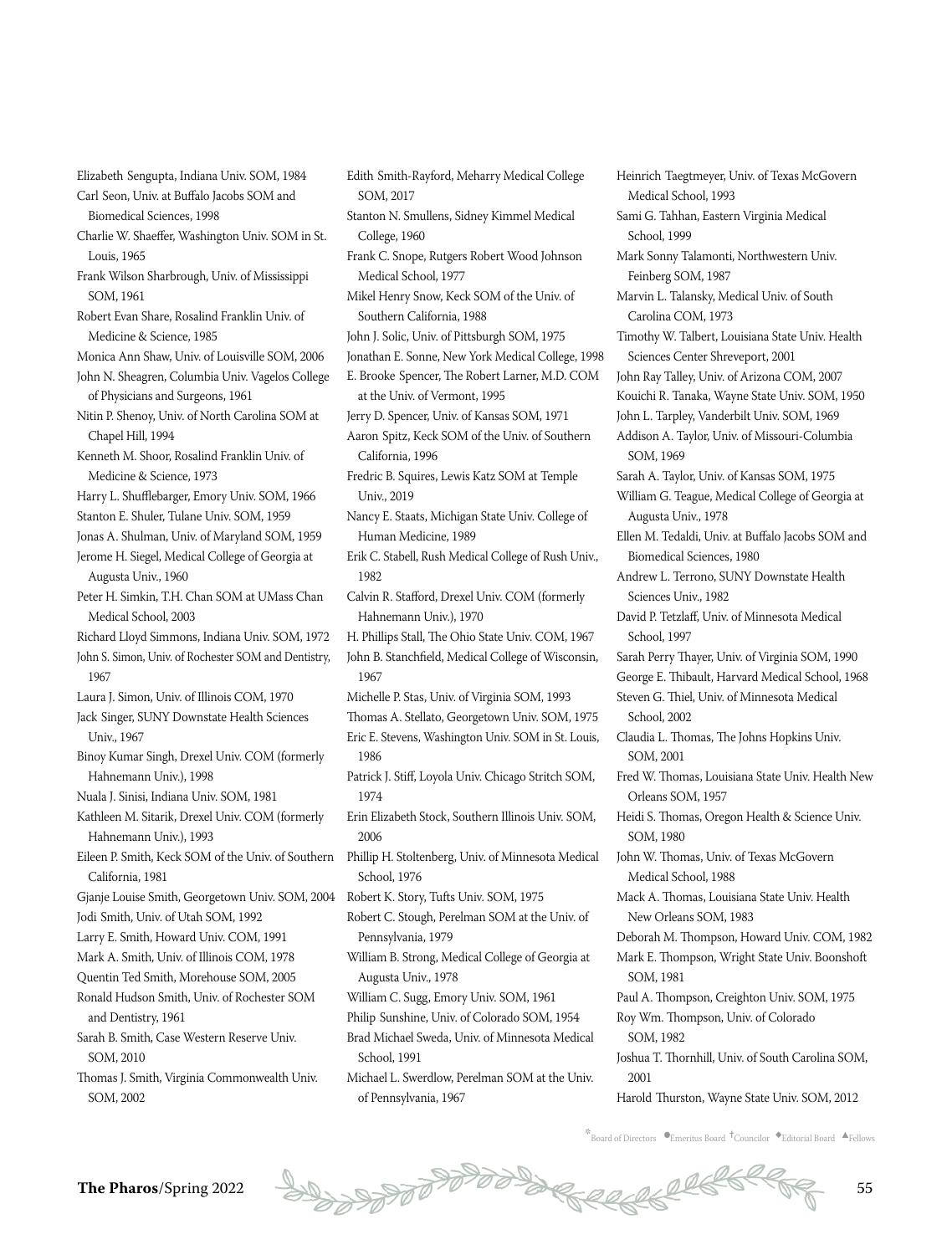| Peter L Tilkemeier, Univ. of South Carolina SOM<br>Greenville, 2019          | Nic<br>U  |
|------------------------------------------------------------------------------|-----------|
| A. Judson Tillinghast, Louisiana State Univ. Health<br>New Orleans SOM, 1971 | Ricl<br>F |
| Randall W. Tobler, Washington Univ. SOM in St.<br>Louis, 1984                | Ma<br>S   |
| Galen Bruce Toews, Univ. of Oklahoma COM, 1970                               | Cla       |
| Keith A. Tofte, Univ. of Cincinnati COM, 1996                                | S         |
| David Lane Topolsky, Drexel Univ. COM (formerly                              | Gar       |
| Hahnemann Univ.), 1982                                                       | 1         |
| Esther A. Torres, Univ. of Puerto Rico SOM, 1996                             | Kin       |
| Patryce A. Toye, Uniformed Services Univ. of the                             | S         |
| Health Sciences F. Edward Hébert SOM, 1983                                   | Wa        |
| Thomas F. Tracy, Warren Alpert Medical School of                             | Sall      |
| Brown Univ., 2009                                                            | Ger       |
| Robert C. Trautwein, Tufts Univ. SOM, 1980                                   | ŀ         |
| Theodore Fang Tsai, Perelman SOM at the Univ. of                             | Her       |
| Pennsylvania, 1974                                                           | F         |
| John Tulley, Univ. of Illinois COM, 2001                                     | S         |
| Cristina S. Tumacder, Wayne State Univ. SOM, 1993                            | Ma        |
| William M. Turner, Medical Univ. of South                                    | 1         |
| Carolina COM, 1964                                                           | Bru       |
| G. Frank. O. Tyers, Univ. of British Columbia                                | Cha       |
| Faculty of Medicine, 1961                                                    | C         |
| James G. Urban, Univ. of Wisconsin SOM and                                   | Rob       |
| Public Health, 1960                                                          | C         |
| Adolfo M. Valadez, Univ. of Texas Medical Branch                             | Joh       |
| SOM, 1993                                                                    | C         |
| Phyllis A. Vallee, Albert Einstein COM/Montefiore<br>Medical Center, 1984    | Mai<br>S  |
| Daniel J. Van Durme, Univ. of South Florida                                  | Rob       |
| Morsani COM, 2018                                                            | S         |
| William A. Vandecker, Georgetown Univ.                                       | Ala       |
| SOM, 1983                                                                    | Α         |
| Robert A. Vantassel, Univ. of Minnesota Medical                              | Alfı      |
| School, 1964                                                                 | Bria      |
| William H. Vaughan, Univ. of North Carolina SOM                              | ŀ         |
| at Chapel Hill, 1966                                                         | Wa        |
| Susan Diana Veillon, Louisiana State Univ. Health                            | Ma        |
| Sciences Center Shreveport, 1985                                             | Λ         |
| Latha Vellanki, Northeast Ohio Medical Univ., 1991                           | Nar       |
| George Wayne Vetrovec, Virginia Commonwealth                                 | C         |
| Univ. SOM, 1986                                                              | Ker       |
| Jack Henri Vitenson, New York Medical College, 1964                          | F         |
| Renuga Vivekanandan, Creighton Univ. SOM, 2019                               | Pau       |

Pamela Vnenchak, Rutgers New Jersey Medical School, 1990

holas A. Volpicelli, Lewis Katz SOM at Temple Jniv., 1988 hard Wayne Waguespack, Louisiana State Univ. Health New Orleans SOM, 1974 v M. Wakamatsu, Case Western Reserve Univ. OM, 1983 rence B. Watridge, Univ. of Tennessee Health cience Center COM, 1975 ry W. Watson, Univ. of California Davis SOM, 1969 n A. Wayson, Oregon Health & Science Univ. OM, 1978 yne M. Weaver, Univ. of Virginia SOM, 2013 y Ann Webb, Tulane Univ. SOM, 1983 rald S. Weintraub, Wayne State Univ. SOM, 957 nry W. Jonathan Weisman, Texas Tech Univ. Health Sciences Center Paul L. Foster SOM, 2016 ry Jo P. Welker, The Ohio State Univ. COM, 1976 Bruce A. Werness, Univ. of Colorado SOM, 1983 arles R. Wesley, Univ. of Nebraska Medical Center COM, 1985 bert L. West, Univ. of North Carolina SOM at Chapel Hill, 1959 n E. Whalen, Univ. of Iowa Roy J. and Lucille A. Carver COM, 1973 rtin G. White, Northwestern Univ. Feinberg OM, 1962 bert K. White, Louisiana State Univ. Health ciences Center Shreveport, 1985 n B. Whitehouse, Medical College of Georgia at Augusta Univ., 1990 red A. Wick, Tulane Univ. SOM, 1956 an P. Wicks, SUNY Upstate Medical Univ. COM, 1984 rren D. Widmann, Yale Univ. SOM, 1960 rgrit Wiesendanger, Albert Einstein COM/ Montefiore Medical Center, 2000 ncy E. Wight, Univ. of North Carolina SOM at Chapel Hill, 1976 nneth H. Wildrick, Drexel Univ. COM (formerly Hahnemann Univ.), 1969 Il Taylor Wilkes, Univ. of Nevada, Reno SOM, 1997

Michael J. Wilkowski, Univ. of Virginia SOM, 1995

George Williams, Northwestern Univ. Feinberg SOM, 1978 Rhoderick T. Williams, Univ. of North Carolina SOM at Chapel Hill, 1967 Richard V. Williams, Virginia Commonwealth Univ. SOM, 1991 Dylan P. Wint, Univ. of Florida COM, 2002 Jane N. Winter, Perelman SOM at the Univ. of Pennsylvania, 1975 Raymond A. Wittstadt, Univ. of Maryland SOM, 1988 Judith E. Wolf, Weill Cornell Medical College, 1980 Eugene E. Wolfel, Sidney Kimmel Medical College, 1976 Brian D. Wong, Univ. of California San Francisco SOM, 1978 Francisco M. Wong, Lewis Katz SOM at Temple Univ. 1959 Gordon Lee Woods, Texas Tech Univ. Health Sciences Center Paul L. Foster SOM, 2014 Daniel Scott Woolley, Rutgers Robert Wood Johnson Medical School, 1997 Howard L. Worcester, Oregon Health & Science Univ. SOM, 1970 Richard S. Woronoff, SUNY Downstate Health Sciences Univ., 1966 John L. Wright, Drexel Univ. COM (formerly Hahnemann Univ.), 1956 Stephen E. Wright, Univ. of Arkansas for Medical Sciences, COM, 1981 Donald F. Wuori, SUNY Downstate Health Sciences Univ., 1968 Letah Yang, Louisiana State Univ. Health New Orleans SOM, 1975 Mary C. Yankaskas, Rutgers Robert Wood Johnson Medical School, 1986 Dean A. Yannias, Univ. of Illinois COM, 1975 Abideen O. Yekinni, Indiana Univ. SOM, 1991 James William Young, Univ. of Iowa Roy J. and Lucille A. Carver COM, 2012 Robert C. Young, Weill Cornell Medical College, 1964 Jason D. Zagrodzky, Univ. of Texas Southwestern Medical School, 1991 Christopher M. Zahn, Uniformed Services Univ. of the Health Sciences F. Edward Hébert SOM, 1985 George L. Zaldivar, West Virginia Univ. SOM, 1970

 $\overline{E}_{\text{B}$  board of Directors  $\bullet$ Emeritus Board  $\overline{E}_{\text{C}^{\text{B}}}$   $\bullet$ Editorial Board  $\overline{E}_{\text{F}^{\text{B}}}$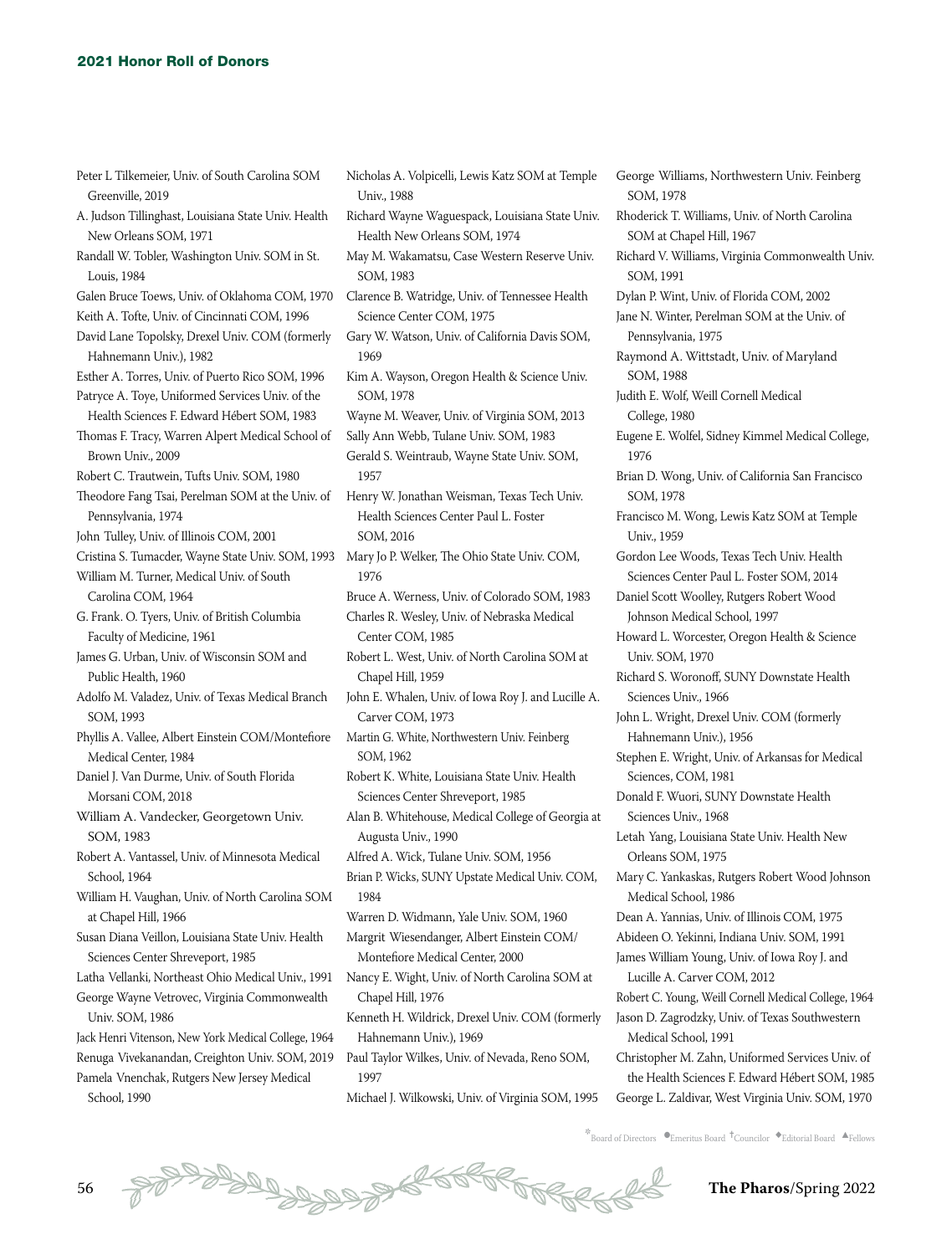Zenon M. Zarewych, Wayne State Univ. SOM, 1995

Martha Allen Zeiger, The Johns Hopkins Univ. SOM, 2009

Norman P. Zemel, Sidney Kimmel Medical College, 1964

Wu Zhuge, Univ. of Kansas SOM, 2002

- Anthony P. Ziebert, Medical College of Wisconsin, 1960
- Scott J. Ziporin, Univ. of Colorado SOM, 2004
- Michael I. Zucker, David Geffen SOM at Univ. of California, Los Angeles, 2003

Susan R. Zweig, In memory of Gary D. Zweig, Univ. of Rochester SOM and Dentistry, 1975

Michael P. Zygmunt, Loyola Univ. Chicago Stritch SOM, 1972

#### \$50—\$99 donation

Anonymous

Givinga Foundation, Inc.

Sarah A. Adams, Univ. of Cincinnati COM, 1992 Bhavin Bipin Adhyaru, Emory Univ. SOM, 2016 Stephen D. Adler, Stanford Univ. SOM, 1968 Arthur S. Agatston, New York Univ. SOM, 2009

Peter F. Agnello, Boston Univ. SOM, 1996

Chowdhury H. Ahsan, Univ. of Nevada, Reno SOM, 2016

Mary E. Aitken, Univ. of Arkansas for Medical Sciences, COM, 2011

Rodolfo Alejandro, Univ. of Puerto Rico SOM, 1974

Howard N. Allen, Univ. of Illinois COM, 1959 Joseph Y. Allen, Univ. of Texas Southwestern Medical School, 1998

Lawrence K. Altman, Tufts Univ. SOM, 1982

Ralph Stephen Amato, West Virginia Univ. SOM, 1973

Clay M. Anderson, Univ. of Missouri-Columbia SOM, 2006

Kathryn Anderson, Creighton Univ. SOM, 2012 Monte L. Anderson, Univ. of Nebraska Medical Center COM, 1976

Paul N. Anderson, Univ. of Colorado SOM, 1963

Theodore S. Anderson, Wake Forest SOM, 1975 Todra L. Anderson, Perelman SOM at the Univ. of Pennsylvania, 1991

William A. Anderson, Louisiana State Univ. Health New Orleans SOM, 1982

Janet Lynn Anderson-Ray, Loma Linda Univ. SOM, 2003

- Maureen Andreassi, Renaissance SOM at Stony Brook Univ., 1994
- Mitchell Dewayne Andrews, Univ. of Oklahoma COM, 1970 Nancy E. Anthracite, Boston Univ. SOM, 1973
- Nicholas H. Anton, Univ. of Iowa Roy J. and Lucille A. Carver COM, 1969
- Paul P. Antonecchia, New York Medical College, 1993
- Ronald I. Apfelbaum, Drexel Univ. COM (formerly Hahnemann Univ.), 1965
- Greg Arfsten, Univ. of Colorado SOM, 1990 Raul Armstrong, Ponce Health Sciences Univ., 1997
- Cynthia L. Arndell, Univ. of New Mexico SOM, 1994-Bernadette Arnecke, Univ. of Texas Medical
- Branch SOM, 1984
- Holly G. Atkinson, Univ. of Rochester SOM and Dentistry, 2013
- V. Isaac Aultman, Univ. of Mississippi SOM, 1971 Jason Auriemma, New York Medical College, 2000
- Alan J. Axelrod, Univ. of Illinois COM, 1972
- Laura K. Backer, Indiana Univ. SOM, 1993
- John Badalamenti, Univ. of Texas Medical Branch SOM, 2016
- Anthony William Baffoe-Bonnie, Virginia Tech Carilion SOM, 2021
- John C. Bagwell, Baylor COM, 1965
- Michael F. Bahntge, SUNY Downstate Health Sciences Univ., 1979
- Dominique R. Bailey, Rutgers Robert Wood Johnson Medical School, 1988
- Kristin Marie Baird, Virginia Commonwealth Univ. SOM, 1997
- Bruce E. Baker, SUNY Upstate Medical Univ. COM, 1965
- Samir K. Ballas, American Univ. of Beirut Faculty of Medicine, 1967
- Abilash Balmuri, Creighton Univ. SOM, 2018 Mary Ann Banerji, SUNY Downstate Health Sciences Univ., 2008
- Patricia Z. Bannon, Univ. of Virginia SOM, 1997 Raj Kumar Bansal, Keck SOM of the Univ. of
	- Southern California, 1990
- Jodi M. Barboza, Univ. of Arkansas for Medical Sciences, COM, 1998

Jacob J. Barie, Albert Einstein COM/Montefiore Medical Center, 1965 Jennifer L. Barker, Univ. of Kansas SOM, 1982 Robert Louis Barker, Loma Linda Univ. SOM, 1978 John E. Barkley, Univ. of North Carolina SOM at Chapel Hill, 1989 Edward S. Barnes, Icahn SOM at Mount Sinai, 1984 Thomas F. Barrett, Saint Louis Univ. SOM, 1969 Catherine Bartlett, Albany Medical College, 1975 Donald Bartlett, Dartmouth Geisel SOM, 2003 Carl J. Basamania, George Washington Univ. SOM and Health Sciences, 1984 John E. Bauer, Oregon Health & Science Univ. SOM, 1979 Jason R. Bauerschlag, Texas A&M Health Science Center COM, 1998 William A. Baumgartner, Univ. of Kentucky COM, 1972 Elizabeth Baxley, Univ. of South Carolina SOM, 1998 Kimberly A. Bazar, Duke Univ. SOM, 1993 Judith M. Bealke, Indiana Univ. SOM, 1986 David M. Bear, Harvard Medical School, 1971 Mark Nelson Beard, Univ. of Missouri-Columbia SOM, 2008 Jimmie L. Beasley, Univ. of Tennessee Health Science Center COM, 1973 Bruce Harlan Becker, Washington Univ. SOM in St. Louis, 1970 Sara K. Becker, Univ. of Michigan Medical School, 1977 Charles D. Behrens, George Washington Univ. SOM and Health Sciences, 1954 Harolyn M.E. Belcher, Howard Univ. COM, 2011 Rodney D. Bell, Oregon Health & Science Univ. SOM, 1972 Wyndolyn C. Bell, Meharry Medical College SOM, 1977 Arlene Bennett, Perelman SOM at the Univ. of Pennsylvania, 2019 Robert W. Bentley, Oregon Health & Science Univ. SOM, 1983 Christine D. Berg, Northwestern Univ. Feinberg SOM, 1977 Sally E. Berga, Univ. of Colorado SOM, 1987 Carol A. Berkowitz, Columbia Univ. Vagelos

 $\overline{\mathbb{F}}$ Board of Directors  $\bullet$ Emeritus Board  $\overline{\bullet}$ Councilor  $\bullet$ Editorial Board  $\overline{\bullet}$ Fellows

College of Physicians and Surgeons, 1968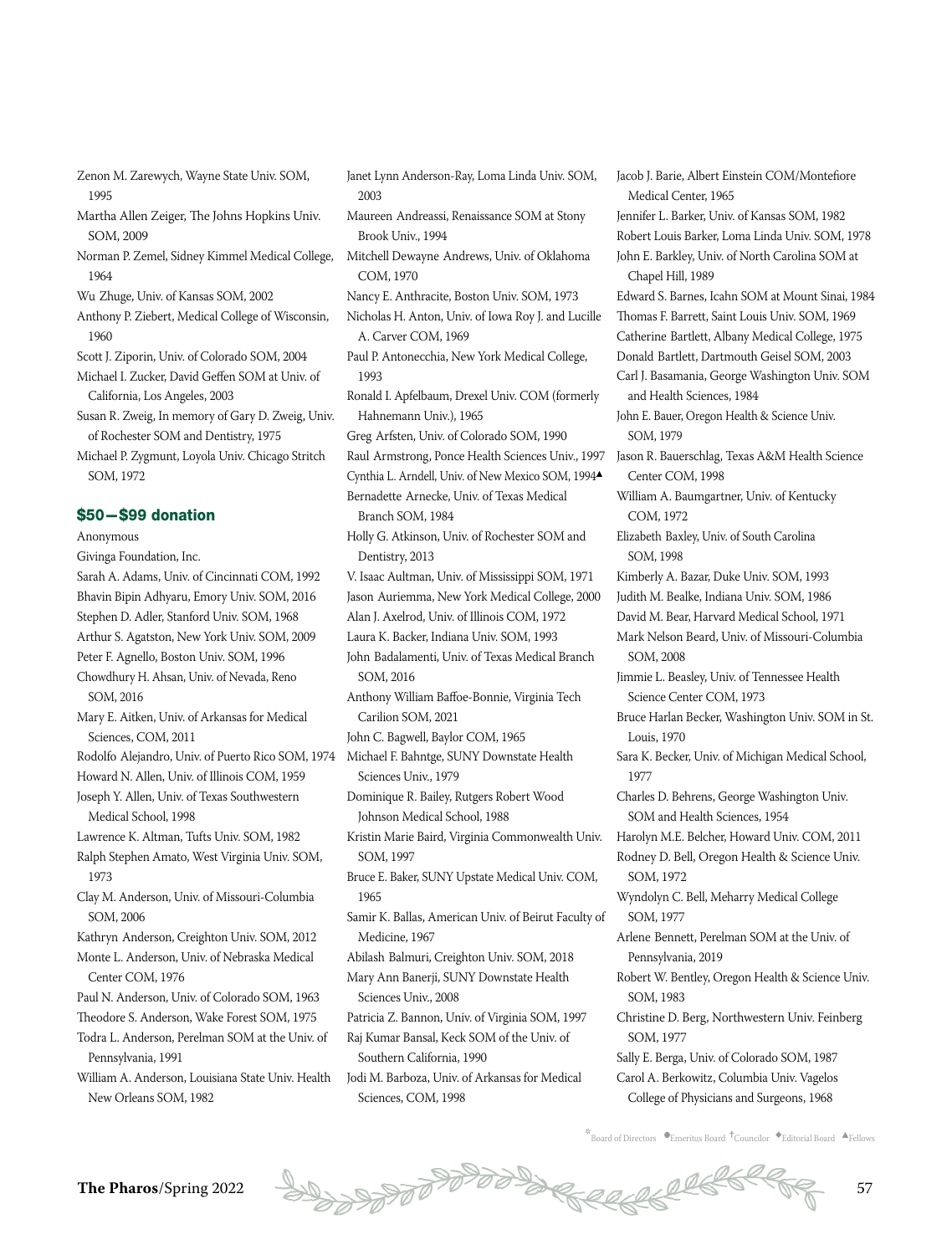Michael L. Berman, George Washington Univ. SOM and Health Sciences, 1966 Susan G. Bershad, Icahn SOM at Mount Sinai, 1979 Victor D. Bowers, Univ. of South Florida Morsani C. Lynn Besch, Tulane Univ. SOM, 1996 Matthew E. Beuerlein, Univ. of Iowa Roy J. and Lucille A. Carver COM, 1992 Bruce Bigman, Univ. of Miami Miller SOM, 1971 Daniel D. Bikle, Perelman SOM at the Univ. of Pennsylvania, 1968 Charles Billington, Univ. of Kansas SOM, 1978<sup>=</sup> Claire Lawton Birdsong, Medical Univ. of South Carolina COM, 1991 Aurelia Nicoletta Bizamcer, Lewis Katz SOM at Temple Univ., 2018 Nancy E. Bizzell, Emory Univ. SOM, 1980 Dennis D. Black, Univ. of Tennessee Health Science Center COM, 1978 Edgar R. Black, Perelman SOM at the Univ. of Pennsylvania, 1976 Henry W. Blackburn, Tulane Univ. SOM, 1948 Karen Ann Blackstone, George Washington Univ. SOM and Health Sciences, 2010 Andrew C. Blaine, New York Univ. SOM, 1989 Wilbur Jordan Blechman, Virginia Commonwealth Univ. SOM, 2018 Cathy O. Blight, Michigan State Univ. College of Human Medicine, 1993 William C. Boggs, Medical Univ. of South Carolina COM, 1963 Maxcy C. Boineau, Medical Univ. of South Carolina COM, 1961 Eugene Boisaubin, Univ. of Missouri-Columbia SOM, 1970<sup>=</sup> Michael F. Boland, Univ. of Missouri-Columbia SOM, 1986 Edward R. Bollard, Penn State COM, 1992 Christopher A. Bonnet, Univ. of Pittsburgh SOM, 1982 Suresh Boppana, Univ. of Alabama at Birmingham SOM, 2020 Robert L. Borgman, Univ. of Iowa Roy J. and Lucille Arthur Louis Burnett, The Johns Hopkins Univ. A. Carver COM, 1961 Jonathan Borus, Univ. of Illinois COM, 1964◆ Helen M. Bosley, In memory of Rex Bosley, Univeristy of Nebraska Medical Center COM,

1960

Edward Hecht Bossen, Duke Univ. SOM, 2010

John D. Bower, Virginia Commonwealth Univ. SOM, 1961 COM, 1984 Joshua Boyce, T.H. Chan SOM at UMass Chan Medical School, 2012 Stanley W. Boyer, Indiana Univ. SOM, 1963 Ursula Nicole Boynton, Albert Einstein COM/ Montefiore Medical Center, 1997 Randall Braddom, The Ohio State Univ. COM, 1992 Lawrence Brandt, Albert Einstein COM/ Montefiore Medical Center, 1990 Irwin M. Braverman, Yale Univ. SOM, 1955 John Bretell Patrick T. Brillant, Univ. of Miami Miller SOM, 1988 Ronald A. Broadwell, Loma Linda Univ. SOM, 1989 Richard Bronson, New York Univ. SOM, 1965◆ Carter D. Brooks, Perelman SOM at the Univ. of Pennsylvania, 1958 Michael B. Brooks, Wayne State Univ. SOM, 1992 James E. Brown, Meharry Medical College SOM, 1974 Karen T. Brown, Boston Univ. SOM, 1979 Taylor Clarke Brown, Univ. of Louisville SOM, 2011 Neilly Ann Buckalew, Univ. of Pittsburgh SOM, 2010 James L. Budny, Univ. at Buffalo Jacobs SOM and Biomedical Sciences, 1974 Lee E. Buenconsejo Lum, John A. Burns SOM Univ. of Hawaii, 1994 Louis E. Buettner, Univ. of Alabama at Birmingham SOM, 1964 Bruce Richard Buhr, Univ. of Kansas SOM, 1986 Jeffrey M. Bumpous, Univ. of Louisville SOM, 1988 Barbara J. Burke, Georgetown Univ. SOM, 1984 Brian Bernard Burkey, Univ. of Virginia SOM, 1985 Tina Michele Burleson, East Carolina Univ. Brody SOM, 1998 SOM, 2009 Charles G. Burton, Mercer Univ. SOM, 2005 Larry M. Bush, Drexel Univ. COM (formerly Hahnemann Univ.), 1982

John E. Buster, David Geffen SOM at Univ. of California, Los Angeles, 1982

Louis A. Buzzeo, Tufts Univ. SOM, 1972 Michael J. Cahalane, Boston Univ. SOM, 1980 John J. Callaghan, Loyola Univ. Chicago Stritch SOM, 2011 Mark W. Callaway, Louisiana State Univ. Health Sciences Center Shreveport, 1973 Michael R. Cannon, Univ. of Kentucky COM, 1999 David E. Cantral, Univ. of Nebraska Medical Center COM, 1993 Jeffrey D. Cao, Loma Linda Univ. SOM, 1998 Raphael Carandang, T.H. Chan SOM at UMass Chan Medical School, 2015 James F. Caravelli, Weill Cornell Medical College, 1974 Luis Carlos Castillo, Meharry Medical College SOM, 2011 David Wayne Carlson, Univ. of Iowa Roy J. and Lucille A. Carver COM, 1986 Joseph Ward Carlson, Univ. of North Dakota SOM and Health Sciences, 2014 Robert H. Carnighan, Vanderbilt Univ. SOM, 1967 Dee-Ann Carpenter, John A. Burns SOM Univ. of Hawaii, 2021 Paul C. Carpenter, Saint Louis Univ. SOM, 1965 Jeremy C. Carrico, Louisiana State Univ. Health Sciences Center Shreveport, 2000 James Louis Caruso, Univ. of Illinois COM, 1988 Charles T. Caskey, Duke Univ. SOM, 1963 John W. Cassidy, Univ. of Cincinnati COM, 1980 Nelson D. Castellano, Univ. of Miami Miller SOM, 1970 Benedict S. Caterinicchio, New York Medical College, 1957 Robert J. Cates, Indiana Univ. SOM, 1971 Christi M. Cavaliere, Yale Univ. SOM, 1998 Gerard D. Cerniak, Loyola Univ. Chicago Stritch SOM, 1969 Alfonso Cervera, Univ. of Louisville SOM, 1999 John J. Chabalko, George Washington Univ. SOM and Health Sciences, 1970 Shadi Chamany, Univ. of Iowa Roy J. and Lucille A. Carver COM, 1998 William M. Champion, Univ. of Washington SOM, 1961 Joseph J. Chanda, Georgetown Univ. SOM, 1971 Wun-Ling Chang, Univ. of Alabama at Birmingham SOM, 1987

 $\stackrel{*}{\text{\rm *}}$ Board of Directors  $\bullet$ Emeritus Board  $\stackrel{\text{\rm *}}{\text{\rm *}}$ Councilor  $\stackrel{\text{\rm *}}{\text{\rm *}}$ Editorial Board  $\stackrel{\text{\rm *}}{\text{\rm *}}$ Fellows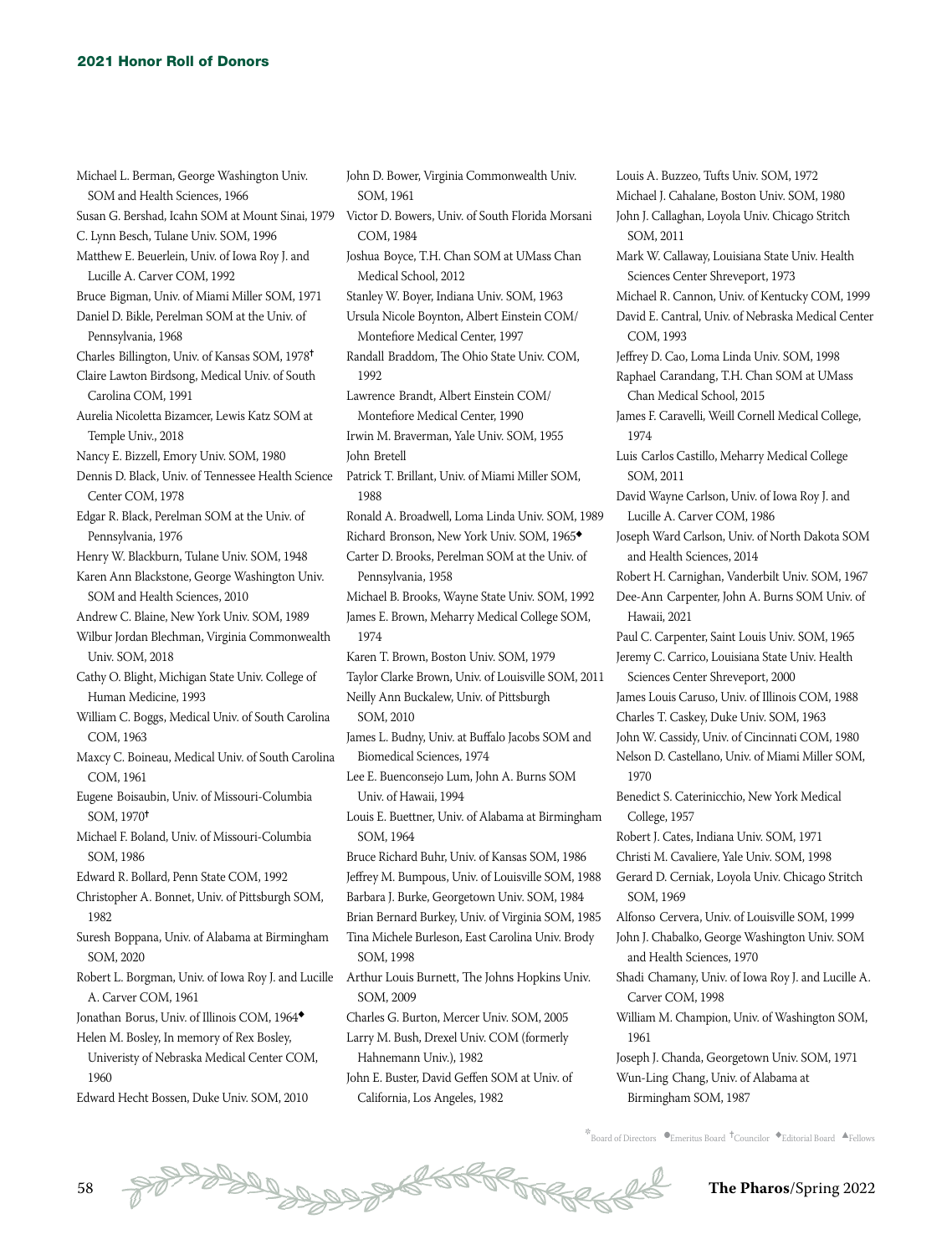- Thomas A. Chapel, Wayne State Univ. SOM, 1966 Francis T. Chardo, Medical Univ. of South Carolina COM, 1969
- Steven E. Chavoustie, Univ. of Miami Miller SOM, 2003
- Carrie Chenault, Texas Tech Univ. Health Sciences Center SOM, 2001
- Allan W. Chernick, Univ. of Michigan Medical School, 1963
- Joseph A. Chiapella, Tulane Univ. SOM, 1971
- Bryan D. Choi, Duke Univ. SOM, 2009
- Mahmoud Choucair, American Univ. of Beirut Faculty of Medicine, 2010
- Byungyol Chun, Boston Univ. SOM, 1994
- Mathew Hwayup Chung, Michigan State Univ. College of Human Medicine, 2018
- Nitza M. Cintron, Univ. of Texas Medical Branch SOM, 1994
- Paige McKeithan Cisa, Univ. of South Carolina SOM, 2016
- William L. Clapp, Univ. of Tennessee Health Science Center COM, 1976
- David A. Clark, SUNY Upstate Medical Univ. COM, 1972
- David R. Clarke, Univ. of Colorado SOM, 1969
- Patrick A. Cleary, The Ohio State Univ. COM, 1984
- Joseph C. Cleveland, Univ. of Washington SOM, 1990
- David B. Clifford, Washington Univ. SOM in St. Louis, 1974
- Douglas A. Coe, Univ. of Missouri-Kansas City SOM, 2007
- Harvey Jay Cohen, SUNY Downstate Health Sciences Univ., 1965
- Harvey Joel Cohen, Duke Univ. SOM, 1969
- Jody M. Coleman-Hayes, Univ. of Texas McGovern Medical School, 2005
- Sandra Buchman Collins, Univ. of Maryland SOM, 1994
- William G. Combs, Univ. of Pittsburgh SOM, 1983
- Steven E. Come, Harvard Medical School, 1972
- Ruth A. Conn, John A. Burns SOM Univ. of Hawaii, 1983
- Charles D. Connor, Univ. of Alabama at Birmingham SOM, 1979
- Harry A. Conte, Georgetown Univ. SOM, 1993
- David G. Cook, Perelman SOM at the Univ. of Pennsylvania, 1967 Laura Lee Cooling, Univ. of Iowa Roy J. and Lucille A. Carver COM, 1988 Joel D. Cooper, Washington Univ. SOM in St. Louis, 1998 John A. Cooper, The Johns Hopkins Univ. SOM, 1982 Joseph C. Copeland, David Geffen SOM at Univ. of California, Los Angeles, 1971 Daniel V. Cordaro, Uniformed Services Univ. of the Health Sciences F. Edward Hébert SOM, 2002 Nancy J. Cossler, Northeast Ohio Medical Univ., 1983 Charles R. Cottrell, Univ. of Texas Health San Antonio Long SOM, 1977 Jack Coulehan, Univ. of Pittsburgh SOM, 1969◆ Lynn V. Coulter, Medical College of Georgia at Augusta Univ., 1983 Cris G. Cowley, Univ. of Utah SOM, 1976 James L. Craig, Univ. of Tennessee Health Science Center COM, 1956 E. David Crawford, Univ. of Cincinnati COM, 1972 Hector Oreste Crespo Soto, Ponce Health Sciences Univ., 2006 Mark P. Crick, Univ. of Mississippi SOM, 1993 Cynthia B. Cristofani, Georgetown Univ. SOM, 1975 David R. Crotzer, Indiana Univ. SOM, 1998 Henri A. Cuddihy, Univ. of Alabama at Birmingham SOM, 1976 Joseph P. Cullen, Duke Univ. SOM, 1988 Glenn R. Cunningham, Univ. of Oklahoma COM, 1966 Jeffrey Alan Cutler, Univ. of Kentucky COM, 1968 Verne E. Cutler, Medical College of Georgia at Augusta Univ., 1969 Court B. Cutting, New York Univ. SOM, 2008 Samuel Cykert, Indiana Univ. SOM, 1982

William F. Conway, Univ. of Chicago Pritzker SOM,

1981

- Marisa A. D'Angeli, Univ. of California Davis SOM, 1992
- Eric S. Daar, Georgetown Univ. SOM, 1985 Robert J. Dabal, Univ. of Alabama at Birmingham SOM, 2016

John Valentine Dacus, Univ. of South Carolina SOM, 2009 Sharon Sabati Dailey, Medical Univ. of South Carolina COM, 1981 Sky E. Dainty, Meharry Medical College SOM, 2019\* Frederic G. Dalldorf, Univ. of North Carolina SOM at Chapel Hill, 1977 Peter G. Dalldorf, Univ. of North Carolina SOM at Chapel Hill, 1987 Mark F. Daniels, Univ. of Illinois COM, 1978 Hal C. Danzer, Saint Louis Univ. SOM, 1971 Philip R. Daoust, Tufts Univ. SOM, 1968 Kwame Dapaah-Afriyie, Warren Alpert Medical School of Brown Univ., 2018 Sharon G. Daspit, Louisiana State Univ. Health New Orleans SOM, 1967 James H. Dauber, Weill Cornell Medical College, 1967 Thomas S. Davee, Univ. of Wisconsin SOM and Public Health, 1966 Richard D. Davenport, Sidney Kimmel Medical College, 1969 Henry F. Davis, Stanford Univ. SOM, 1961 John C. Davis, Univ. of Alabama at Birmingham SOM, 1998 Bruce E. Day, Univ. of Alabama at Birmingham SOM, 1972 Thomas Day, Sidney Kimmel Medical College, 2005 Javier De la Torre, Universidad Central del Caribe SOM, 2004 Daniel A. Deane, Louisiana State Univ. Health New Orleans SOM, 1979 Karen K. L. Deasey, Drexel Univ. COM (formerly Hahnemann Univ.), 1975 Robert F. DeFraites, Tulane Univ. SOM, 1979 Jorge Del Toro, Univ. of Puerto Rico SOM, 1981 Bradley D. DeLay, Medical College of Georgia at Augusta Univ., 1984 Daniel Thomas Dempsey, Perelman SOM at the Univ. of Pennsylvania, 1986 Sabrina Fraser Derrington, Univ. of California Davis SOM, 2004 Michael D. Detmer, Univ. of Michigan Medical School, 1974 Sandeep Kumar Dham, SUNY Downstate Health

Sciences Univ., 2003

 $\stackrel{*}{\text{B}oard}$  of Directors  $\bullet$ Emeritus Board  $\stackrel{\text{4}}{\text{C}oard}$   $\bullet$ Editorial Board  $\stackrel{\text{4}}{\text{A}rell}$ ows

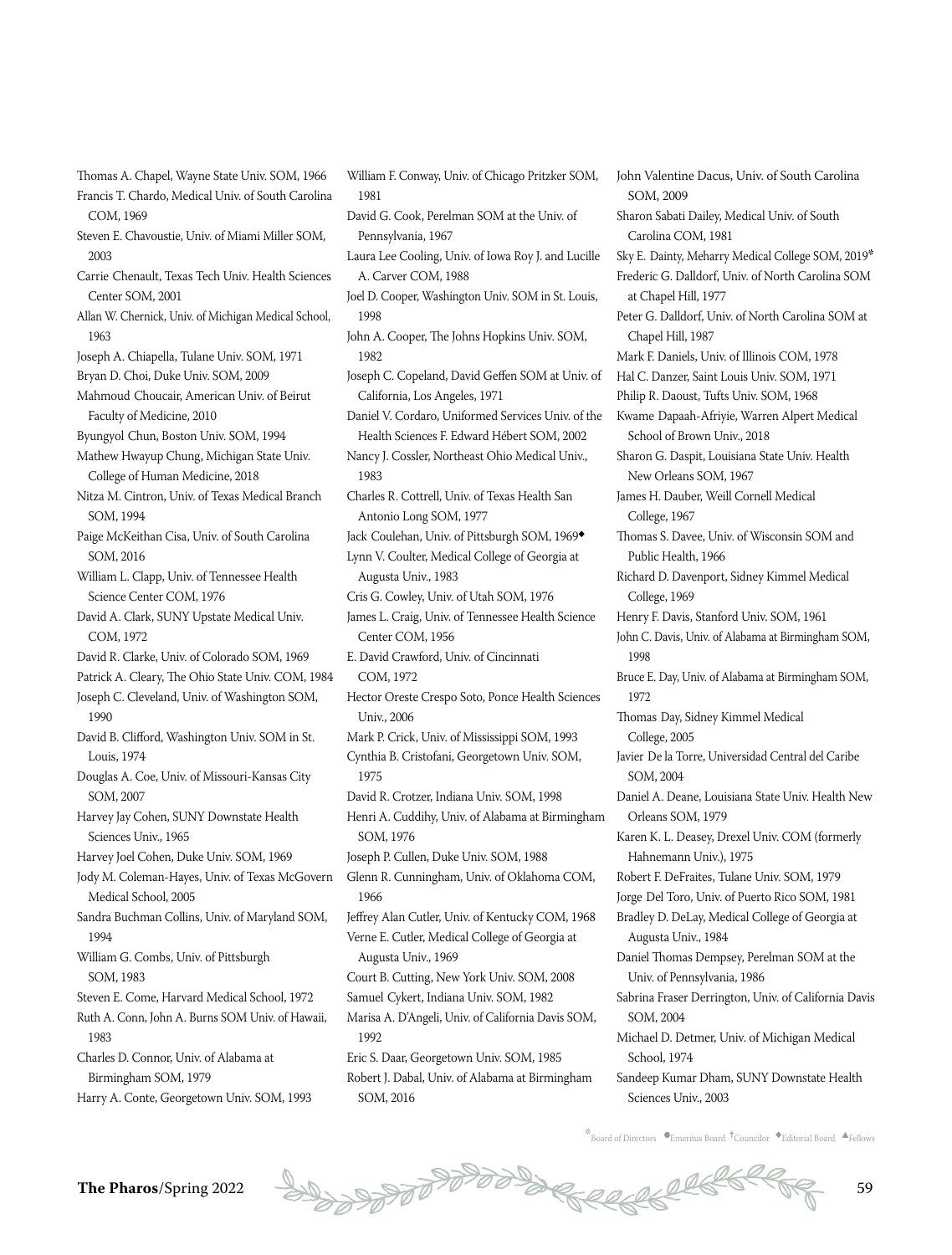David Dichek, David Geffen SOM at Univ. of

California, Los Angeles, 1983

Augusta Univ., 1970

School, 1986

College, 1980

Univ. 1992

SOM, 1968

SOM, 2013

1987

Hahnemann Univ.), 1967

Medicine & Science, 1987

Science Center COM, 1971

Health Sciences, 2021\*

and Health Sciences, 1983

Science Center COM, 1995

Southern California, 2003

Renee Dversdal, Oregon Health & Science Univ.

Margaret A. Dziezanowski, New York Univ. SOM,

Brook Univ., 2002

SOM, 2009

1980

1983

John A. Dietrick, Wright State Univ. Boonshoft SOM, Ronald W. Digby, Medical College of Georgia at Anthony J. DiMarino, Drexel Univ. COM (formerly Arden D. Dingle, Rutgers New Jersey Medical Emil Dionysian, Rosalind Franklin Univ. of Sarina Joanne Distefano, New York Medical Celia M. Divino, SUNY Downstate Health Sciences Corinne R. Dix, Univ. of Colorado SOM, 1981 Raymond W. Dixon, Univ. of Tennessee Health John J. Docherty, Northeast Ohio Medical Univ., 1996 Rakan Dodin, Univ. of North Dakota SOM and William E. Dougherty, Georgetown Univ. SOM, 1978 James E. Dowling, Univ. of California San Francisco John Wesley Downs, Uniformed Services Univ. of the Health Sciences F. Edward Hébert SOM, 2006 Brian B. Doyle, George Washington Univ. SOM Sharon B. Drager, New York Univ. SOM, 1969 Charles Dreyer, Univ. of Texas Medical Branch David James Dries, Univ. of California Irvine SOM, Rita W. Driggers, Univ. of Tennessee Health Norman S. Druck, Univ. of Illinois COM, 1970 Joshua S. DuBois, Keck SOM of the Univ. of Richard E. Dubois, Univ. at Buffalo Jacobs SOM and Biomedical Sciences, 1963 Michael D. Dunkerley, Renaissance SOM at Stony Daniel I. Edelstone, Univ. of Pittsburgh SOM, 1997 Randall S. Edson, Univ. of Iowa Roy J. and Lucille A. Carver COM, 1974 N. Lawrence Edwards, Univ. of Florida COM, 2017 Mitchell D. Efros, New York Medical College, 1986 Dennis A. Ehrich, SUNY Upstate Medical Univ. COM, 1970 Josef K. Eichinger, Lewis Katz SOM at Temple Univ., 2004 Matthew Adam Eisenberg, Univ. of California San Francisco SOM, 1987 Stuart J. Eisendrath, Medical College of Wisconsin, 1974 Susan K. Elgee, Univ. of Washington SOM, 1981 Sarah Louise Elmendorf, Albany Medical College, 1987 Miles Elmore, Medical Univ. of South Carolina COM, 1971 Stephanie H. Elmore, Univ. of Texas McGovern Medical School, 1994 Benjamin P. Eng, Eastern Virginia Medical School, 2001 David Eng, Univ. of Rochester SOM and Dentistry, 1988 David K. English, Univ. of Michigan Medical School, 1983 Alan I. Erlbaum, David Geffen SOM at Univ. of California, Los Angeles, 1972 Beverly Etheredge, In memory of Dr. Edward E. Etheredge, Yale Univ. SOM, 1964 Ernest Craig Evans, Medical Univ. of South Carolina COM, 1973 Shannon D. Faber, Uniformed Services Univ. of the Health Sciences F. Edward Hébert SOM, 2001 Richard C. Falkenstein, Univ. of New Mexico SOM, 1983 Mary E. Fallat, Univ. of Louisville SOM, 1979 Ona Marie Faye-Petersen, Univ. of Alabama at Birmingham SOM, 2010

Anthony A. Eason, Univ. of California San

Francisco SOM, 1969

James P. Felberg, Univ. of New Mexico SOM, 1996 Bruce A. Feldman, Harvard Medical School, 1965 Edward R. Feller, Warren Alpert Medical School of Brown Univ., 2007

Douglas K. Fenton, Univ. of Colorado SOM, 1981

J. Scott Ferguson, Univ. of Texas Medical Branch SOM, 1988 John P. Fernandez, SUNY Downstate Health Sciences Univ., 1962 Robert J. Ferrall, Wake Forest SOM, 1987 Richard B. Ferrell, Indiana Univ. SOM, 1969 Andrew Peter Ferry, Georgetown Univ. SOM, 1954 Thomas G. Ferry, Southern Illinois Univ. SOM, 1994 Richard J. Field, Tulane Univ. SOM, 1998 Marcella F. Fierro, Univ. at Buffalo Jacobs SOM and Biomedical Sciences, 2005 John F. Fieselmann, Univ. of Iowa Roy J. and Lucille A. Carver COM, 1988 Robert L. Fine, Univ. of Texas Southwestern Medical School, 2004 Dennis John Firchau, Wayne State Univ. SOM, 2004 Jacqui Fisch, Emory Univ. SOM, 1998 Alan M. Fisher, The Ohio State Univ. COM, 1969 Michael P. Flanagan, Penn State COM, 2018 Joanne M. Fogarty, Albany Medical College, 1995 Vivian Andrew Fonseca, Tulane Univ. SOM, 2011 Ray Fontenot, Louisiana State Univ. Health New Orleans SOM, 1983 Sandra C. Foote, Univ. of Virginia SOM, 1975 Terry L. Forrest, Indiana Univ. SOM, 1986 James D. Fortenberry, Medical College of Georgia at Augusta Univ., 1983 John R. Fowler, David Geffen SOM at Univ. of California, Los Angeles, 1983 Brendan M. Fox, Tufts Univ. SOM, 1954 Shaun D. Franklin, Morehouse SOM, 1994 Fuad S. Freiha, American Univ. of Beirut Faculty of Medicine, 1965 Daniel H. Frenning, Univ. of Minnesota Medical School, 1970 Scott A. Fretzin, Univ. of Chicago Pritzker SOM, 1993 Joan A. Friedland, Baylor COM, 2018 Lawrence S. Friedman, The Johns Hopkins Univ. SOM, 1978 Gregory G. Gaar, Louisiana State Univ. Health Sciences Center Shreveport, 1979 John V. Gaeuman, The Ohio State Univ. COM, 1958 Sebastian David Galante, Univ. of Mississippi SOM, 2020 Rollin M. Gallagher, The Robert Larner, M.D. COM at the Univ. of Vermont, 1979 Thomas (Tom) E. Gallant, Baylor COM, 1974

 $\stackrel{*}{\text{B}oard}$  of Directors  $\bullet$ Emeritus Board  $\stackrel{\text{4}}{\text{C}oard}$   $\bullet$ Editorial Board  $\stackrel{\text{4}}{\text{A}rell}$ ows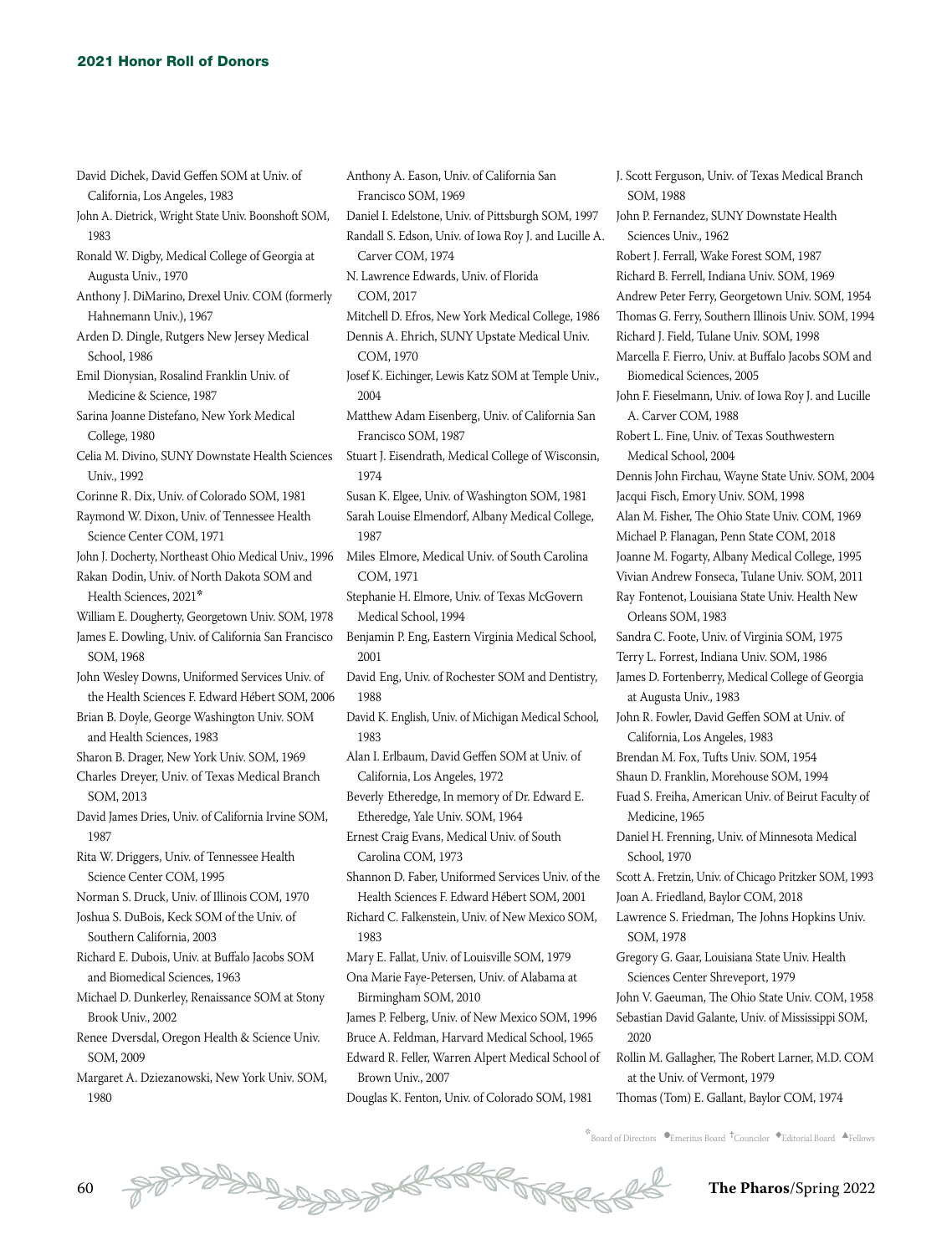**The Pharos**/Spring 2022  $\frac{1}{2}$   $\frac{1}{2}$   $\frac{1}{2}$   $\frac{1}{2}$   $\frac{1}{2}$   $\frac{1}{2}$   $\frac{1}{2}$   $\frac{1}{2}$   $\frac{1}{2}$   $\frac{1}{2}$   $\frac{1}{2}$   $\frac{1}{2}$   $\frac{1}{2}$   $\frac{1}{2}$   $\frac{1}{2}$   $\frac{1}{2}$   $\frac{1}{2}$   $\frac{1}{2}$   $\frac{1}{2}$   $\frac{1}{$ Gordon D. Ginder, The Johns Hopkins Univ. SOM, Sandra J. Ginsberg, Univ. of Chicago Pritzker SOM, Donald E. Girard, Oregon Health & Science Univ. SOM, 1969 Sidney M. Glazer, Loyola Univ. Chicago Stritch SOM, 1974 Troy M. Glembot, Eastern Virginia Medical School, Alan Charles Glowczwski, Univ. of Texas McGovern Medical School, 1989 Alan E. Gober, Univ. of Maryland SOM, 1974 Carmita A. Gobern Zuniga, Lewis Katz SOM at Temple Univ., 1995 Karim B. Godamunne, Rutgers New Jersey Medical School, 1993 Dorothy M. Gohdes, Yale Univ. SOM, 1971 Gerald N. Gold, Univ. of Colorado SOM, 1962 Charles B. Goldberg, Univ. of Illinois COM, 1971 Steven H. Goldberg, Perelman SOM at the Univ. of Pennsylvania, 2000 2013 James D. Green, Tulane Univ. SOM, 1963

John A. Galloway, Univ. of Nebraska Medical

Douglas J. Gamet, Indiana Univ. SOM, 1973 Oscar Bern Garfein, Columbia Univ. Vagelos College of Physicians and Surgeons, 1964 Marc B. Garnick, Perelman SOM at the Univ. of

Jeffrey W. Gaver, Univ. of Wisconsin SOM and

Michael Gaynon, Univ. of North Carolina SOM at

Melvin V. Gerbie, Northwestern Univ. Feinberg

Dale N. Gerding, Univ. of Minnesota Medical

Benjamin C. Gersh, East Carolina Univ. Brody

Khalil Ghanem, The Johns Hopkins Univ. SOM,

Janet Gilsdorf, Univ. of Michigan Medical School,

James J. Gilbert, Tufts Univ. SOM, 2016 Bruce L. Gillingham, Uniformed Services Univ. of

James C. Gay, Emory Univ. SOM, 1978

Center COM, 2004

Pennsylvania, 1972

Public Health, 1986

Chapel Hill, 2001

SOM, 1988

School, 1967

SOM, 2005

2014

1999

1975

1972

1990

the Health Sciences F. Edward Hébert SOM, 1986 Armond S. Goldman, Univ. of Texas Medical Branch SOM, 1988 Allan L. Goldstein, George Washington Univ. SOM and Health Sciences, 2007 Martin I. Goldstein, Univ. of Miami Miller SOM, 1960 Marc Jeffrey Gollub, Drexel Univ. COM (formerly Hahnemann Univ.), 1986 James T. Good, Univ. of Kansas SOM, 1972 Andrew D. Goodman, Rutgers New Jersey Medical School, 1979 Charles D. Goodwin, Tulane Univ. SOM, 1968 J. Wendall Wendall Goodwin, Univ. of Kansas SOM, 1972 Allison Ann Goodyear, Univ. of California Davis SOM, 2007 Murray J. Gordon, Univ. of Texas Southwestern Medical School, 1974 Peter G. Gosselink, Univ. of Texas Medical Branch SOM, 1999 Ronald E. Gots, Perelman SOM at the Univ. of Pennsylvania, 1968 Eugene L. Gottfried, Columbia Univ. Vagelos College of Physicians and Surgeons, 1953 Roger L. Gould, Northwestern Univ. Feinberg SOM, 1958 Gregory A. Grabowski, Univ. of Minnesota Medical School, 1974 Stafford R. Grady, David Geffen SOM at Univ. of California, Los Angeles, 1976 Jason C. Graff, Univ. of Oklahoma COM, 2000 Bobby L. Graham, Univ. of Mississippi SOM, 1982 Caleb Michael Graham, Univ. of Mississippi SOM, Amy D. Graham-Carlson, Univ. of Texas McGovern Medical School, 2007 Robert T. Grant, Albany Medical College, 1982 Michael Grassi, Northwestern Univ. Feinberg SOM, 1999 Avrum Vremmie Gratch, Univ. of Chicago Pritzker SOM, 1959 Mark T. Grattan, Univ. of California San Francisco SOM, 1978 Valerie T. Greco-Hunt, Sidney Kimmel Medical College, 1986

COM at the Univ. of Vermont, 1993 Mary A. Greene-McIntyre, Meharry Medical College SOM, 1983 William B. Greenough, Harvard Medical School, 1957 Marc A. Greenwald, Boston Univ. SOM, 1968 Peter H. Greenwalt, Case Western Reserve Univ. SOM, 1969 Michelle Ann Grenier, Eastern Virginia Medical School, 1988 John H. Greves, Indiana Univ. SOM, 1971 James E. Griffin, Univ. of Kansas SOM, 1970 Earl W. Grogan, Univ. of Maryland SOM, 1976 Gail M. Gullickson, Creighton Univ. SOM, 1979 Mary Ann Gurkowski, Univ. of Texas Health San Antonio Long SOM, 1984 Jonathan M. Gurney, Univ. of Michigan Medical School, 1992 Michael P. Gwartney, Univ. of Oklahoma COM, 1982 Phyllis Elisa Hager, Univ. of Missouri-Columbia SOM, 1987 Karin Hahn, Univ. of Toronto Faculty of Medicine, 1994 David Joseph Hamilton, The Ohio State Univ. COM, 1981 Robert A. Hammer, Univ. of Illinois COM, 1971 Scott M. Hammer, Columbia Univ. Vagelos College of Physicians and Surgeons, 1971 Peter R. Handley, Wayne State Univ. SOM, 1993 Nancy B. Hansen, Univ. of Tennessee Health Science Center COM, 1978 Kyle Hardacker, Indiana Univ. SOM, 2018 Allison Hargreaves, T.H. Chan SOM at UMass Chan Medical School, 2006 Susan Harmon, Univ. of Oklahoma COM, 1984 Charles M. Harper, Univ. of Nebraska Medical Center COM, 1981 Ian J. Harrington, Univ. of Western Ontario Faculty of Medicine and Dentistry, 1964 Bryan Harris, Univ. of Utah SOM, 2002 Michael S. Harris, Univ. of Texas Southwestern Medical School, 1966 Janet L. Harrison, Univ. of Missouri-Columbia SOM, 1979

David M. Greenberg, The Robert Larner, M.D.

 $\overline{E}$ Board of Directors  $\overline{E}$ Emeritus Board  $\overline{E}$ Councilor  $\overline{E}$ Editorial Board  $\overline{E}$ Fellows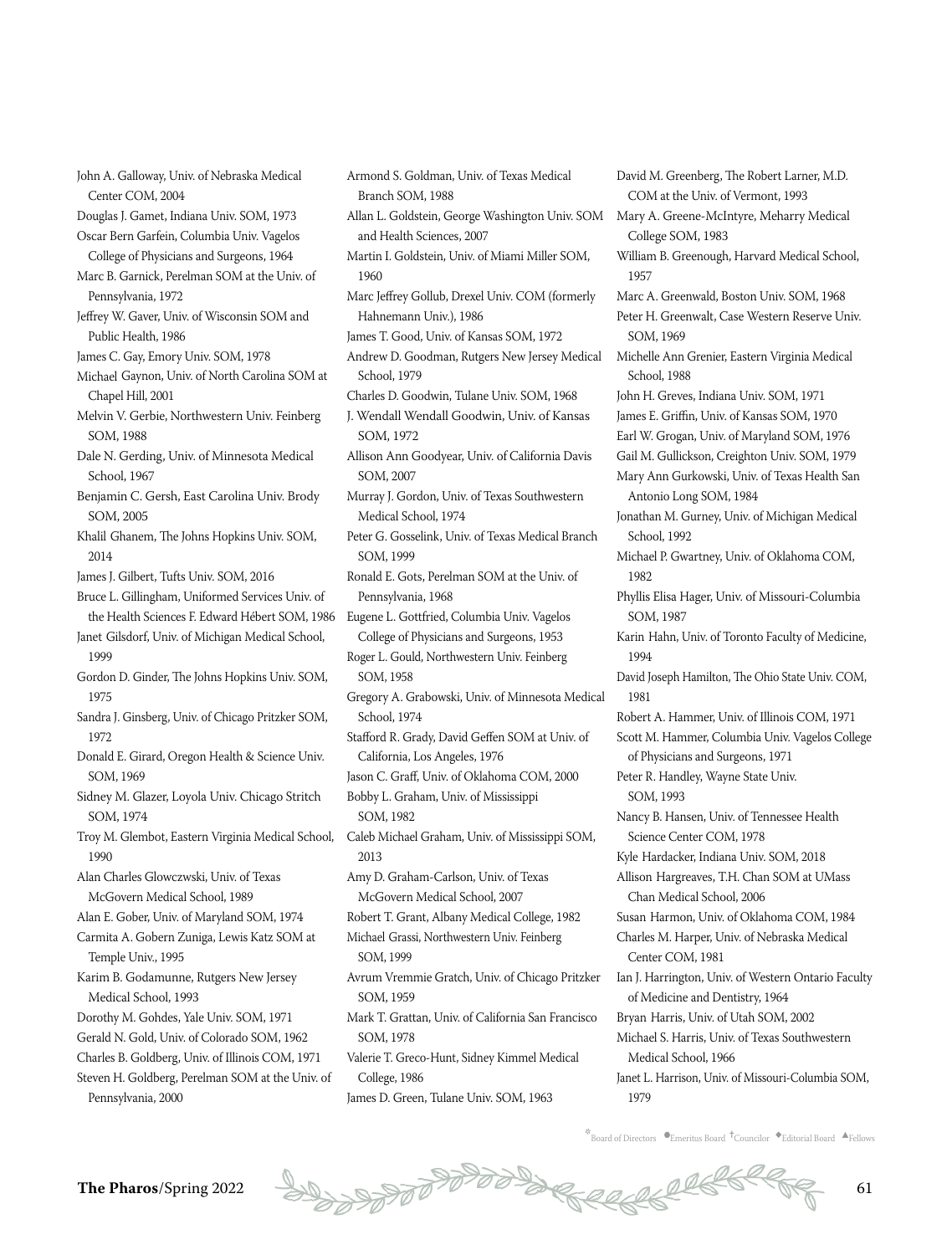John V. Hartline, Northwestern Univ. Feinberg SOM,

| 1966                                                                 |
|----------------------------------------------------------------------|
| Carl M. Hasegawa, Univ. of Nebraska Medical                          |
| Center COM, 1954                                                     |
| Lloyd Haskell, New York Medical College, 1976                        |
| Daniel E. Hathaway, Univ. of Wisconsin SOM and                       |
| Public Health, 1968                                                  |
| Anne D. Hawk-LeClercq, Univ. of Virginia SOM,<br>2003                |
| Jackie Hayes, Univ. of Mississippi SOM, 1987                         |
| Johnson Haynes, Univ. of South Alabama COM,<br>1991                  |
| James J. Heffernan, Boston Univ. SOM, 1976                           |
| Asa C. Heflin, Vanderbilt Univ. SOM, 1973                            |
| Anthony Hein, David Geffen SOM at Univ. of                           |
| California, Los Angeles, 1994                                        |
| Jacob L. Heller, New York Univ. SOM, 1972                            |
| Samuel Hellman, SUNY Upstate Medical Univ.<br>COM, 1958              |
| Gordon L. Heminway, Indiana Univ. SOM, 1984                          |
| Elizabeth Connell Henderson, SUNY Upstate                            |
| Medical Univ. COM, 1981                                              |
| Anne C. Hermann, Rutgers Robert Wood Johnson<br>Medical School, 2000 |
| Steven J. Herron, Univ. of California Irvine SOM, 1984               |
| John E. Hevron, Tulane Univ. SOM, 1970                               |
| Edward L. Hicks, Univ. of Rochester SOM and                          |
| Dentistry, 1965                                                      |
| Celestia Higano, T.H. Chan SOM at UMass Chan                         |
| Medical School, 2007                                                 |
| John V. Hill, Univ. of Iowa Roy J. and Lucille A.                    |
| Carver COM, 1964                                                     |
| Stephen Lee Hines, Vanderbilt Univ. SOM, 1988                        |
| Henry D. Hirsch, Univ. of Miami Miller SOM, 1970                     |
| John L. Ho, New York Univ. SOM, 1977                                 |
| Richard F. Hobbs, Emory Univ. SOM, 1976                              |
| Sally L. Hodder, Case Western Reserve Univ.<br>SOM, 1980             |
| Robert B. Hoddeson, Univ. of Texas Medical                           |
| Branch SOM, 1981                                                     |
| Kenneth Hodor, New York Medical                                      |
| College, 1968                                                        |
| Vincent L. Hoellerich, Univ. of Nebraska Medical                     |
| Center COM, 1983                                                     |
| William L. Hoevet, Univ. of Nebraska Medical                         |
| Center COM, 1967                                                     |
| Robert O. Hoffman, Univ. of Utah SOM, 1981 <sup>†</sup>              |

Denise O. Holmes, Case Western Reserve Univ. SOM, 1980 Kenneth M. Holt, Lewis Katz SOM at Temple Univ., 1978 Joseph R. Hopkins, Stanford Univ. SOM, 1973 Robert Smith Howard, Univ. of Kentucky COM, 1987 Teresa Ann Howard, Univ. of Kentucky COM, 1990 Harry Hoyen, Medical College of Wisconsin, 1992 Susan L. Hubbell, The Ohio State Univ. COM, 1999 Kenneth A. Hubel, Weill Cornell Medical College, 1954 Janice E. Huff, Saint Louis Univ. SOM, 1985 Joseph E. Huggins, Univ. of Toronto Faculty of Medicine, 1971 Christopher W. Hughes, Wayne State Univ. SOM, 1983 Jeffrey M. Hughes, Univ. of Arizona COM, 1990 Thomas H. Hunt, Wake Forest SOM, 1971 Samuel B. Hunter, Meharry Medical College SOM, 1965 Vera C. Hyman, Medical Univ. of South Carolina COM, 1968 Pascal James Imperato, SUNY Downstate Health Sciences Univ., 1976◆ Adam A. Ingraffea, Ponce Health Sciences Univ., 2006 Richard M. Ingram, Univ. of Virginia SOM, 1999 Susumu Inoue, Michigan State Univ. College of Human Medicine, 1995 Daniel A. Iracki, Drexel Univ. COM (formerly Hahnemann Univ.), 1979 Karen K. Ireland, Oregon Health & Science Univ. SOM, 1990 Robert H. Israel, Univ. of Rochester SOM and Dentistry, 1967 Jerry J. Jaboin, Oregon Health & Science Univ. SOM, 2017 Mark A. Jabor, Texas Tech Univ. Health Sciences Center SOM, 1993 John S. Jackson, Univ. of Louisville SOM, 1969 Timothy D. Jacob, Lewis Katz SOM at Temple Univ., 1988 William Trevor Jamieson, Univ. of Toronto Faculty of Medicine, 2006 David Frazier Jarrard, Univ. of Wisconsin SOM and Public Health, 2020

Alan Jarrett, Univ. of Tennessee Health Science Center COM, 1968 Maury A. Jayson, Sidney Kimmel Medical College, 1989 Thomas T. Jefferson, Univ. of Arkansas for Medical Sciences, COM, 1972 Douglas W. Jenkins, Univ. of Michigan Medical School, 1966 Tripp Jennings, Univ. of South Carolina SOM, 2015 O. Wheeler Jervis, Univ. of Illinois COM, 1989 Adam Franklin Jester, Drexel Univ. COM (formerly Hahnemann Univ.), 2009 William R. Jewell, Univ. of Illinois COM, 1960 Tamison Jewett, Wake Forest SOM, 2010 Diana C. Johns, Univ. of Nevada, Reno SOM, 1993 Paul George Johnson, Univ. of Minnesota Medical School, 1988 Philip Carl Johnson, Univ. of Texas McGovern Medical School, 2011 Robert G. Johnson, Univ. of Oklahoma COM, 1978 Scott David Johnson, Loyola Univ. Chicago Stritch SOM, 2013 Susan R. Johnson, Univ. of Iowa Roy J. and Lucille A. Carver COM, 2000 Debra G. Jones, Emory Univ. SOM, 1987 James E. Jones, Perelman SOM at the Univ. of Pennsylvania, 1959 Margaret Z. Jones, Michigan State Univ. College of Human Medicine, 1988 Robert E. Jones, Univ. of Utah SOM, 1975 Susan J. Jones, Univ. of Arizona COM, 1979 Louis C. Jordan, Medical College of Georgia at Augusta Univ., 1976 Joseph L. Jorizzo, Boston Univ. SOM, 1975 Martin F. Joyce-Brady, Univ. of Maryland SOM, 1979 Michael T. Kafka, Univ. of Nebraska Medical Center COM, 1977 Neil Sameer Kalbag, Rutgers New Jersey Medical School, 2013 Nathan H. Kander, Wayne State Univ. SOM, 1983 Brian Kaplan, Virginia Commonwealth Univ. SOM, 2004 Paul Kardon, SUNY Downstate Health Sciences Univ., 1963 Robin B. Karpfen, Univ. at Buffalo Jacobs SOM and Biomedical Sciences, 1981

 $\stackrel{*}{\text{\rm *}}$ Board of Directors  $\bullet$ Emeritus Board  $\stackrel{\text{\rm *}}{\text{\rm *}}$ Councilor  $\stackrel{\text{\rm *}}{\text{\rm *}}$ Editorial Board  $\stackrel{\text{\rm *}}{\text{\rm *}}$ Fellows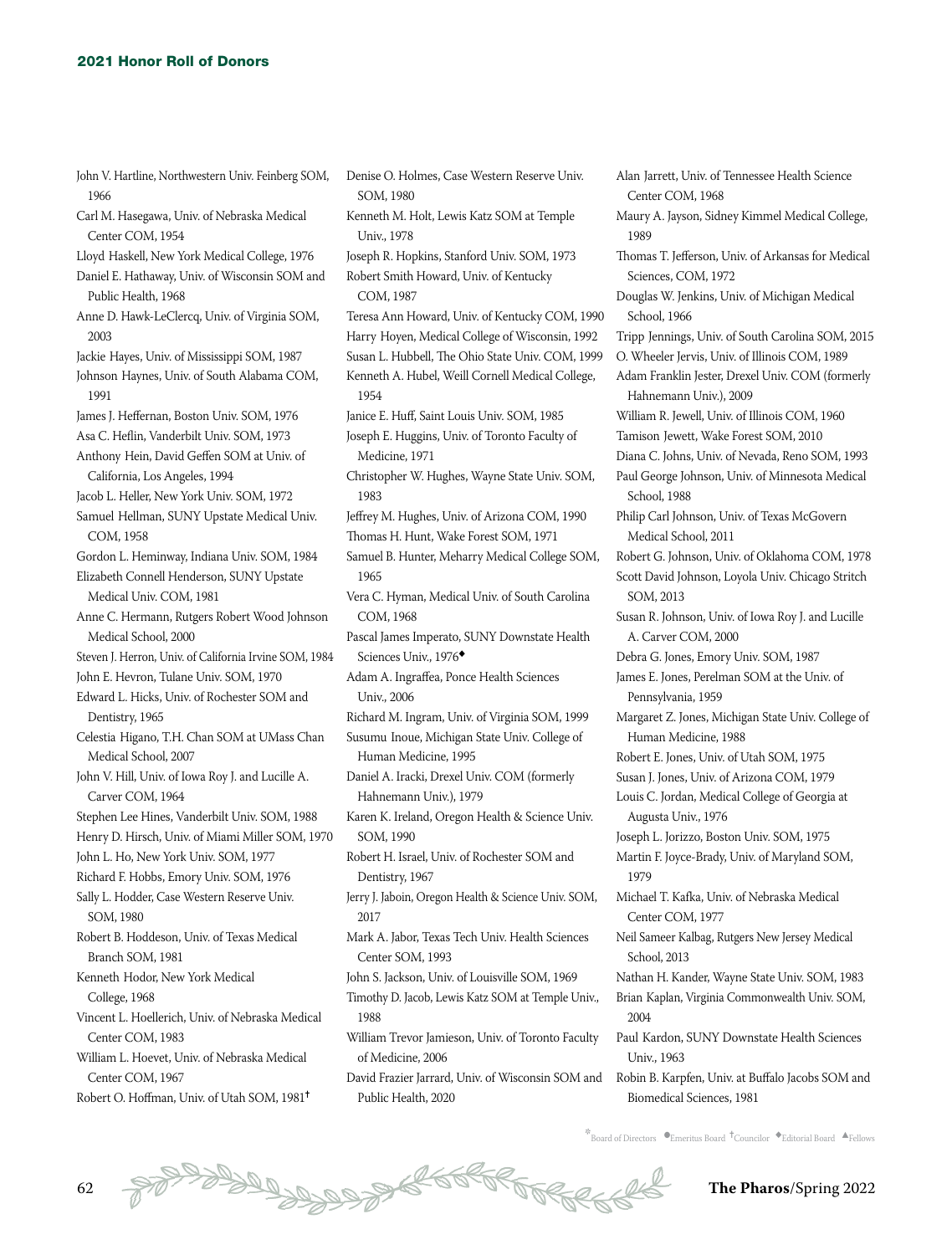Krishnan Kartha, SUNY Downstate Health Sciences Univ., 1986

- Mark R. Katlic, The Johns Hopkins Univ. SOM, 1977
- Arnold E. Katz, Renaissance SOM at Stony Brook Univ., 2004
- Christopher J. Keats, Lewis Katz SOM at Temple Univ., 1973
- Patricia Fay Keegan, Tulane Univ. SOM, 1985 Michael P. Keith, Uniformed Services Univ. of the
- Health Sciences F. Edward Hébert SOM, 1997 Charles Keller, George Washington Univ. SOM and
- Health Sciences, 1998
- Richard H. Keller, Univ. of Maryland SOM, 1957
- Martin L. Kelsten, Univ. of Iowa Roy J. and Lucille A. Carver COM, 1981
- Kathryn Kay Kennedy, Louisiana State Univ. Health Sciences Center Shreveport, 1989
- Marcia K. Kerensky, Rutgers New Jersey Medical School, 1986
- Jack D. Kerns, Univ. of Iowa Roy J. and Lucille A. Carver COM, 1974
- Douglas S. Kerr, Case Western Reserve Univ. SOM, 1965
- Martin E. Kessler, Weill Cornell Medical College, 1979
- Maya Khodor Khalil, American Univ. of Beirut Faculty of Medicine, 2012
- Larry E. Kibler, Medical Univ. of South Carolina COM, 1972
- Ernest A. Kiel, Louisiana State Univ. Health Sciences Center Shreveport, 2005
- Daniel I. Kim, Loma Linda Univ. SOM, 2019
- Paul E. Kim, Baylor COM, 1999
- Paul S. Kim, T.H. Chan SOM at UMass Chan Medical School, 2021
- James R. Kimmey, Univ. of Wisconsin SOM and Public Health, 1961
- John C. Kincaid, Indiana Univ. SOM, 1975
- Thomas M. King, Univ. of Minnesota Medical School, 1981
- Wanda G. Kirkpatrick, Univ. of South Alabama COM, 1977
- Robert S. Kirsner, Univ. of Miami Miller SOM, 2009
- William B. Klaustermeyer, Univ. of Cincinnati COM, 1966

Joel Steven Klein, Rosalind Franklin Univ. of Medicine & Science, 1987 William M. Klykylo, Wright State Univ. Boonshoft SOM, 2002 Mordecai Koenigsberg, Albert Einstein COM/ Montefiore Medical Center, 1962 Stephen A. Koff, Duke Univ. SOM, 1969 Britton W. Kolar, Northwestern Univ. Feinberg SOM, 1977 Ronald Kolber, New York Medical College, 1971 Jeffrey I. Komins, Drexel Univ. COM (formerly Hahnemann Univ.), 1970 Jeffrey M. Kopita, COM and Life Sciences Univ. of Toledo, 1988 Timothy Earl Korber, Penn State COM, 1985 Jeffery H. Korotkin, Univ. of Miami Miller SOM, 1973 William H. Kose, The Ohio State Univ. COM, 1971 Andrew Nicholas Kozlov, Univ. of Florida COM, 2014 Nicholas A. Kozlov, Univ. of Illinois COM, 1975 Larry Wayne Kraiss, Baylor COM, 1985 Robert A. Krall, Sidney Kimmel Medical College, 1976 Vernon H. Kratz, Drexel Univ. COM (formerly Hahnemann Univ.), 1963 Carl Kraus, Rutgers New Jersey Medical School, 2014 Richard S. Krause, COM and Life Sciences Univ. of Toledo, 1980 Richard E. Kreipe, Lewis Katz SOM at Temple Univ., 1975 Harold Kreithen, Drexel Univ. COM (formerly Hahnemann Univ.), 1960 Bruce A. Kresge, Wayne State Univ. SOM, 1955 David Kroska, Univ. of Minnesota Medical School, 2015 Joseph S. Krueger, COM and Life Sciences Univ. of Toledo, 1984 James C. Kudrna, Northwestern Univ. Feinberg SOM, 1976 Ann Elizabeth Kuhnen, Boston Univ. SOM, 1988 Steven K. Kulick, Medical College of Wisconsin, 1988

Douglas R. LaBrecque, Stanford Univ. SOM, 1970 Paul W. Ladenson, Harvard Medical School, 1975

F. Marc LaForce, Rutgers New Jersey Medical School, 1981 Stephen J. Lagergren, Univ. of Cincinnati COM, 1974 Geoffrey C. Lamb, Dartmouth Geisel SOM, 1979 Glenn E. Lambert, Tulane Univ. SOM, 1970 Henry Lamberton, Loma Linda Univ. SOM, 2020 Gary L. Lamson, Univ. of Minnesota Medical School, 1979 Andria Langenberg, Univ. of Nebraska Medical Center COM, 1981 Eugene S. Lapin, Univ. of Colorado SOM, 1966 Louis J. Larca, Georgetown Univ. SOM, 1975 Michael H. Lavyne, Weill Cornell Medical College, 1972 Lawrence F. Layfer, Rush Medical College of Rush Univ., 1974 Gerald S. Lazarus, George Washington Univ. SOM and Health Sciences, 1962 Joseph Lebovic, David Geffen SOM at Univ. of California, Los Angeles, 1973 James F. Leckman, Univ. of New Mexico SOM, 1973 Garrett Lee, Univ. of California Davis SOM, 1972 Jennifer May Lee, Albert Einstein COM/ Montefiore Medical Center, 2012 Yi-Chun Lee, SUNY Downstate Health Sciences Univ., 2019 Edward J. Lefeber, Univ. of Texas Medical Branch SOM, 1966 Lewis B. Lefkowitz, Vanderbilt Univ. SOM, 2002 Eric L. Legome, The Ohio State Univ. COM, 1992 James D. Lehmann, Univ. of Minnesota Medical School, 1964 Barry S. Leitman, New York Medical College, 1975 Joseph W. Lemaster, Univ. of Kansas SOM, 1984 Mark Steven Lemel, Case Western Reserve Univ. SOM, 1986 Joseph L. Lenkey, Drexel Univ. COM (formerly Hahnemann Univ.), 1978 Wendy Leonard, Albany Medical College, 2021 Jack L. Lesher, Medical College of Georgia at Augusta Univ., 1980 Alan Joseph Lesse, Univ. at Buffalo Jacobs SOM and Biomedical Sciences, 2015

Linda Baker Lester, Univ. of Washington SOM, 1988

 $^*$ Board of Directors  $\bullet$ Emeritus Board  $\dag$ Councilor  $\bullet$ Editorial Board  $\bullet$ Fellows

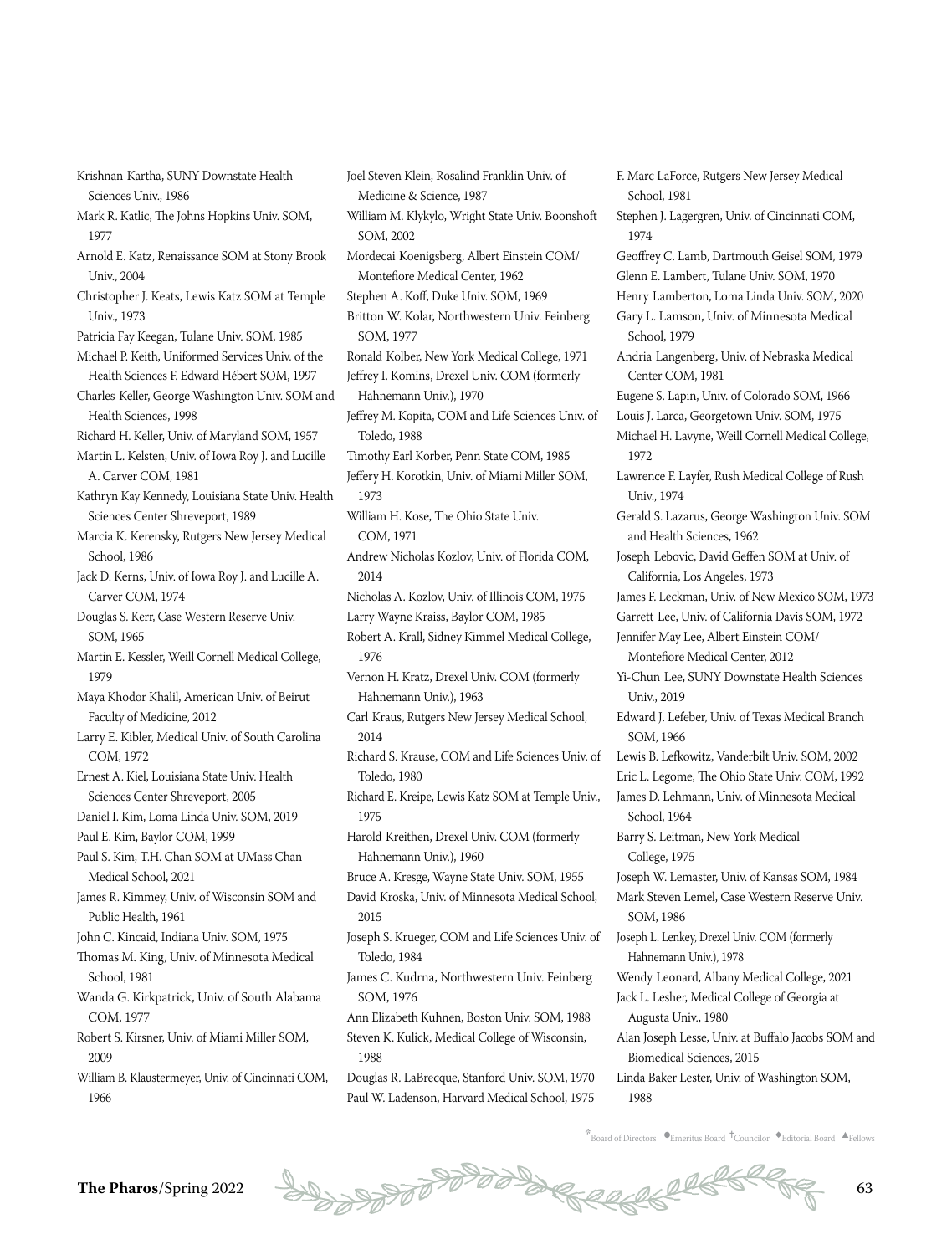Steven A. Leveston, Albany Medical College, 1972 Robert Aland Levin, Univ. of South Alabama

- COM, 2009 Matthew Edward E. Levine, Tufts Univ. SOM, 1961 Myron M. Levine, Virginia Commonwealth Univ. SOM, 1967 Norman Levine, New York Medical College, 2003 Richard Allan Lewis, George Washington Univ. SOM and Health Sciences, 1969 Richard S. Lewis, East Carolina Univ. Brody SOM, 1997 Arnold L. Licht, SUNY Downstate Health Sciences Univ., 1969 Charles J. Lightdale, Columbia Univ. Vagelos College of Physicians and Surgeons, 1965 Leonard J. Lind, Icahn SOM at Mount Sinai, 1976 Eric J. Lindberg, David Geffen SOM at Univ. of California, Los Angeles, 1992 Clayton Eugen Linkous, West Virginia Univ. SOM, 1966 David P. Lisbon, Univ. of Kansas SOM, 2014 David A. Liu, Univ. of Texas McGovern Medical School, 1993 Mary E. Lobrano, Tulane Univ. SOM, 1994 Jorge L. Lockhart, Univ. of South Florida Morsani COM, 2018 James J. Loftus, Univ. of Tennessee Health Science Center COM, 1970 Juan J. Lojo, Univ. of Puerto Rico SOM, 2000 James W. Lomax, Baylor COM, 1971 Michael S. Londner, Rutgers Robert Wood Johnson Medical School, 1996 John A. Long, Univ. of Iowa Roy J. and Lucille A. Carver COM, 1983 Harold E. Longmaid, Tufts Univ. SOM, 1979 Wallace A. Longton, Drexel Univ. COM (formerly Hahnemann Univ.), 1997 Jonathon Card Lowry, Sidney Kimmel Medical College, 1988 Catherine Maxcey Luedke, Duke Univ. SOM, 2020 Ronald H. Luethje, Howard Univ. COM, 1980 Velimir A. Luketic, Univ. of Alabama at Birmingham SOM, 1985 Charles J. Lusch, Lewis Katz SOM at Temple Univ., 1960 Rex E. Luttrell, East Tennessee State Univ. Quillen COM, 1992
- Lon J. Lutz, Univ. of North Dakota SOM and Health Sciences, 1985 Colleen Stephanie Lynch, New York Univ. SOM, 2009 Dennis J. Lynch, Georgetown Univ. SOM, 1965 Giles F. MacDonald, Univ. of Alberta Faculty of Medicine and Dentistry, 2000 Jeffrey T. Mack, Univ. of Nevada, Reno SOM, 1993 David H. Macrae, Univ. of South Alabama COM, 1983 Nicolaos E. Madias, Tufts Univ. SOM, 2004 Dushan Majkic, New York Medical College, 1993 Hish S. Majzoub, American Univ. of Beirut Faculty of Medicine, 1960 Arnold Wm Malcolm, Meharry Medical College SOM, 1973 Frank A. Maldonado, Rosalind Franklin Univ. of Medicine & Science, 2012 George M. Mallouk, David Geffen SOM at Univ. of California, Los Angeles, 1992 Lisa Anne Malody, Creighton Univ. SOM, 1989 Rebecca L. Manevitz, Univ. of Oklahoma COM, 1981 Noelle N. Mann, Icahn SOM at Mount Sinai, 1995 Beth Ann Marcinkoski, Northeast Ohio Medical Univ., 1986 Richard A. Marder, David Geffen SOM at Univ. of California, Los Angeles, 1980 Richard E. Marsan, Univ. of Nebraska Medical Center COM, 1966 Robert John Marselle, Rosalind Franklin Univ. of Medicine & Science, 1987 Nancy Sharon Martin, Univ. of Mississippi SOM, 1982 Stephen James Martin, Howard Univ. COM, 2010 Gabriel A. Martinez, Ponce Health Sciences Univ., 1990 Manuel Martinez-Maldonado, Baylor COM, 1973 Bridget Marvinsmith, Warren Alpert Medical School of Brown Univ., 2016 Christopher T. Masada, Univ. of Nebraska Medical Center COM, 1987 Edward K. Massin, Washington Univ. SOM in St. Louis, 1965 Philip Allen Masters, Perelman SOM at the Univ. of Pennsylvania, 1989 David B. Matchar, Univ. of Maryland SOM, 1980

1997 John B. McBeath, George Washington Univ. SOM and Health Sciences, 1970 James A. McCain, Meharry Medical College SOM, 1982 George R. McCollum, Univ. of Pittsburgh SOM, 1956 Louise Lemay McDonald, Georgetown Univ. SOM, 1966 Kathryn E. McGoldrick, New York Medical College, 2011 John E. McGowan, Harvard Medical School, 1967 Joseph E. McHugh, Univ. of Texas Southwestern Medical School, 1979 Scott A. McKenney, Baylor COM, 1980 Angela McLean, Louisiana State Univ. Health New Orleans SOM, 2021 Lillian R. Meacham, Emory Univ. SOM, 1983 Norman Bret Medow, SUNY Downstate Health Sciences Univ., 2003 James Louis Megna, SUNY Upstate Medical Univ. COM, 1988 Donald E. Melnick, Loma Linda Univ. SOM, 1975 Kristin R. Melton, Univ. of Nebraska Medical Center COM, 1995 Raul R. Mena, Univ. of New Mexico SOM, 1975 Victor D. Menashe, Oregon Health & Science Univ. SOM, 1967 Jeri K. Mendelson, Univ. of Arkansas for Medical Sciences, COM, 1998 Richard A. Menin, Lewis Katz SOM at Temple Univ., 1970 Jeffrey S. Menkes, Yale Univ. SOM, 1972 Adam Merando, Univ. of Kansas SOM, 2014 Michael J. Messingham, Loyola Univ. Chicago Stritch SOM, 2000 Joshua Metlay, Weill Cornell Medical College, 1989 Mary M. Meyer, Univ. of Washington SOM, 1979 Roger A. Meyer, Creighton Univ. SOM, 1975 Roger V. Meyer, Univ. of Cincinnati COM, 1968 William Micheo, Univ. of Puerto Rico SOM, 2010 Frank F. Middleton, Medical College of Georgia at Augusta Univ., 1968 Philip J. Migliore, Univ. of Pittsburgh SOM, 1955 Mary A. Miknevich, Univ. of Pittsburgh SOM, 1981 David Miksits, Rutgers New Jersey Medical School,

Gregory N. Matwiyoff, Univ. of New Mexico SOM,

 $\stackrel{*}{\text{B}oard}$  of Directors  $\bullet$ Emeritus Board  $\stackrel{\text{4}}{\text{C}oard}$   $\bullet$ Editorial Board  $\stackrel{\text{4}}{\text{A}rell}$ ows

1992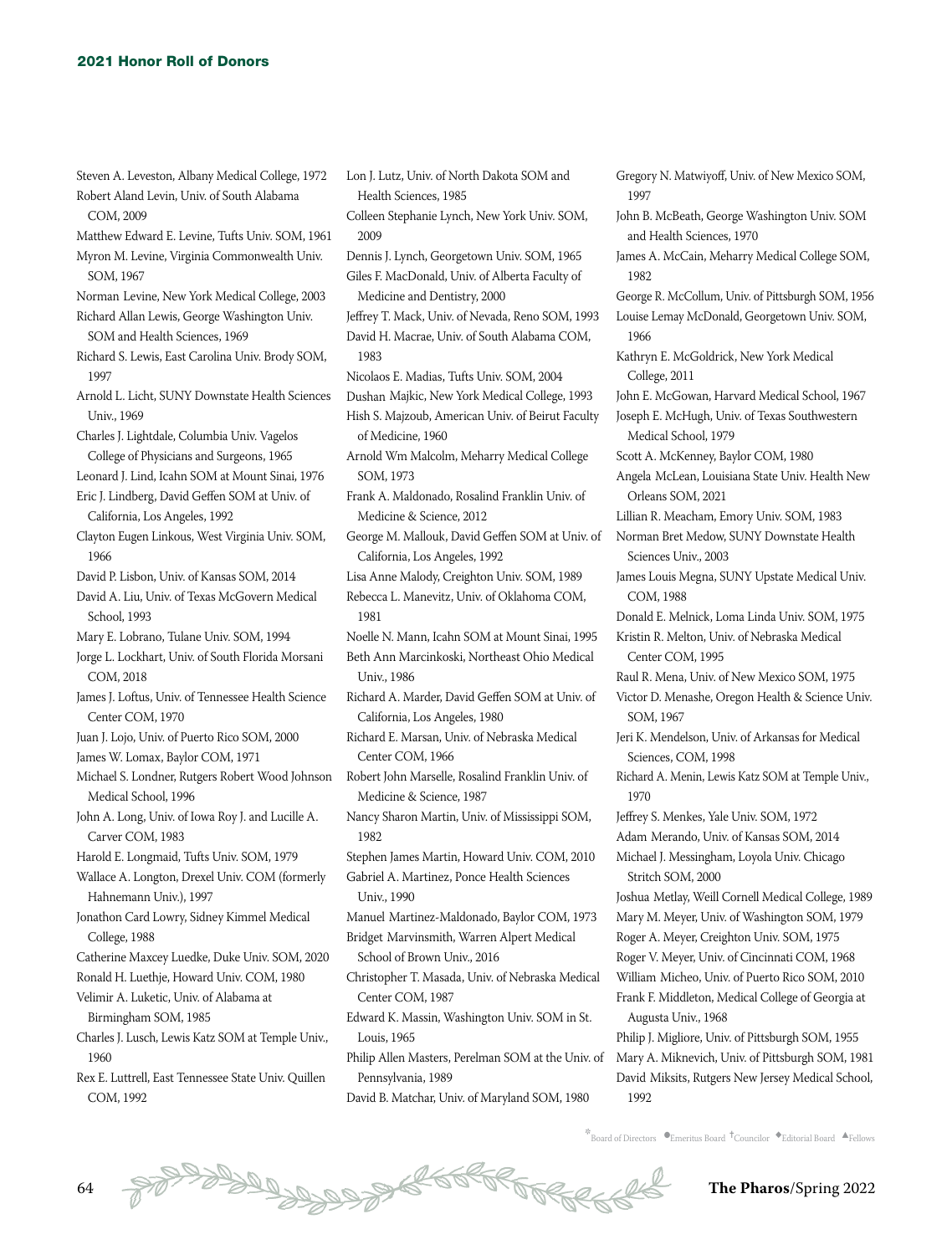- Edward Martin Miller, Lewis Katz SOM at Temple Univ., 1968
- Margaret J. Miller, Oregon Health & Science Univ. SOM, 1979
- Mitchell A. Miller, Washington Univ. SOM in St. Louis, 1995
- Thomas A. Miller, Lewis Katz SOM at Temple Univ., 1996
- Keith W. Millikan, Rush Medical College of Rush Univ., 2002
- Eric K. Milliner, Drexel Univ. COM (formerly Hahnemann Univ.), 1972
- Carol A. Minnerop, SUNY Downstate Health Sciences Univ., 1972

Paul R. Minton, Boston Univ. SOM, 1956

- Tsuyoshi Mitarai, Univ. of Rochester SOM and Dentistry, 2002
- Paul G. Mitchell, Wayne State Univ. SOM, 1973
- William J. Mitchell, Yale Univ. SOM, 1966
- William R. Mitchell, Stanford Univ. SOM, 1972
- Jonathan S. Mittelman, Rosalind Franklin Univ. of Medicine & Science, 1978
- Alan R. Mizutani, The Robert Larner, M.D. COM at the Univ. of Vermont, 1950

Presley M. Mock, Univ. of Texas Health San Antonio Long SOM, 1986

Michele Anne Monteil, Medical College of Georgia at Augusta Univ., 2016

- Fernando R. Montoya, Indiana Univ. SOM, 1989
- Andrew G. Moore, Vanderbilt Univ. SOM, 1993
- Amanda Guedes de Morais, East Tennessee State Univ. Quillen COM, 2009

Stephanie E. Morgan, Medical Univ. of South Carolina COM, 2004

Henry C. Mostellar, Univ. of South Alabama COM, 1983

Charles P. Mouton, Howard Univ. COM, 2003

- Andrew M. Muckle, David Geffen SOM at Univ. of California, Los Angeles, 1990
- Louis Joseph Muglia, Univ. of Chicago Pritzker SOM, 1988
- Joseph C. Muhler, Loyola Univ. Chicago Stritch SOM, 1974
- Alan Scott Multz, Boston Univ. SOM, 1985
- Francisco J Muniz, Univ. of Puerto Rico SOM, 2012
- Janet A. Murphy, Oregon Health & Science Univ. SOM, 1990
- Kathleen A. Murray, Indiana Univ. SOM, 1983 Nagendra Nadaraja, Univ. of Rochester SOM and Dentistry, 1963 Andrew R. Nara, Case Western Reserve Univ. SOM, 1975 Virginia B. Neaville, Univ. of Arkansas for Medical Sciences, COM, 1985 Mark R. Needham, Case Western Reserve Univ. SOM, 1980 Leslie J. Neilson, Oregon Health & Science Univ. SOM, 1995 Mary A. Nelin, Univ. of Texas Health San Antonio Long SOM, 1982 David Nelson, Univ. of California Davis SOM, 1993 Edward Lee Nelson, Oregon Health & Science Univ. SOM, 1985 Evan L. Nelson, Univ. of New Mexico SOM, 1990 Mary Jo Nelson, Univ. of Cincinnati COM, 1976 Asha Evelina Neptune, Howard Univ. COM, 2015 Aron Neuhaus, New York Medical College, 1971 Angela L. Neville, Keck SOM of the Univ. of Southern California, 2000 James R. Newland, Univ. of Nebraska Medical Center COM, 1965 Myrna C. Newland, Univ. of Nebraska Medical Center COM, 1991 Leslie John Newman, Louisiana State Univ. Health New Orleans SOM, 1988 Elena Mei-fun Ng, Albert Einstein COM/ Montefiore Medical Center, 1983 David S. Nightingale, Univ. of Louisville SOM, 1955 Julie K. Nishimura, John A. Burns SOM Univ. of Hawaii, 1996 Gary J. Nishioka, Univ. of Texas Health San Antonio Long SOM, 1990 Bennie P. Nobles, Louisiana State Univ. Health New Orleans SOM, 2002 Phillip T. North, Univ. of Chicago Pritzker SOM, 1976 Shana Ohenewaa Ntiri, Univ. of Maryland SOM, 2013 Patricia J. Numann, SUNY Upstate Medical Univ. COM, 1981 Gail Nunlee-Bland, Howard Univ. COM, 1980 Dennis M. O'Keefe, Saint Louis Univ. SOM, 1973
- Charles L. Ogburn, Medical College of Georgia at Augusta Univ., 1972

Richard L. Oken, Univ. of California San Francisco SOM, 1971 David I. Olian, Univ. of Cincinnati COM, 1972 Donald R. Olson, Oregon Health & Science Univ. SOM, 1963 Alice Amy Onady, Wright State Univ. Boonshoft SOM, 1987 Janet K. Onopa, John A. Burns SOM Univ. of Hawaii, 1983 Walter A. Orenstein, Albert Einstein COM/ Montefiore Medical Center, 1972 Ralph M. Orland, Univ. of Illinois COM, 1984 Carl E. Orringer, Univ. of Miami Miller SOM, 1973 Mark B. Orringer, Univ. of Pittsburgh SOM, 1966 Mark L. Ostlund, Univ. of Minnesota Medical School, 1981 Steven M. Ostrow, SUNY Downstate Health Sciences Univ., 2000 Arthur A. Ostrowitz, SUNY Downstate Health Sciences Univ., 1972 Leah Christine Ott, Tulane Univ. SOM, 2019 Sonia Oyola, Univ. of Chicago Pritzker SOM, 2021 Jeffrey Chas Paccione, Columbia Univ. Vagelos College of Physicians and Surgeons, 1989 Nancy Laraine Palmer, Rutgers New Jersey Medical School, 1986 Louis N. Pangaro, Georgetown Univ. SOM, 1994 Christopher Daniel Pankiw, Mercer Univ. SOM, 2011 Richard S. Panush, Univ. of Michigan Medical School, 1966 Manuel Pardo, David Geffen SOM at Univ. of California, Los Angeles, 1991 Yuri R. Parisky, Baylor COM, 1983 Robert I. Parker, Renaissance SOM at Stony Brook Univ., 1998 Bret N. Pasiuk, Uniformed Services Univ. of the Health Sciences F. Edward Hébert SOM, 2000 Michael K. Patrick, Medical College of Wisconsin, 1996 Fred E. Patterson, Univ. of Iowa Roy J. and Lucille A. Carver COM, 1958 David Fredric Pawliger, Univ. of Florida COM, 1963 George J. Pazin, Univ. of Pittsburgh SOM, 1963 Maunsel B. Pearce, Tulane Univ. SOM, 1962 Carl B. Pearl, Medical College of Georgia at

Augusta Univ., 2003

 $k$ Board of Directors  $\bullet$ Emeritus Board  $\dagger$ Councilor  $\bullet$ Editorial Board  $\bullet$ Fellows

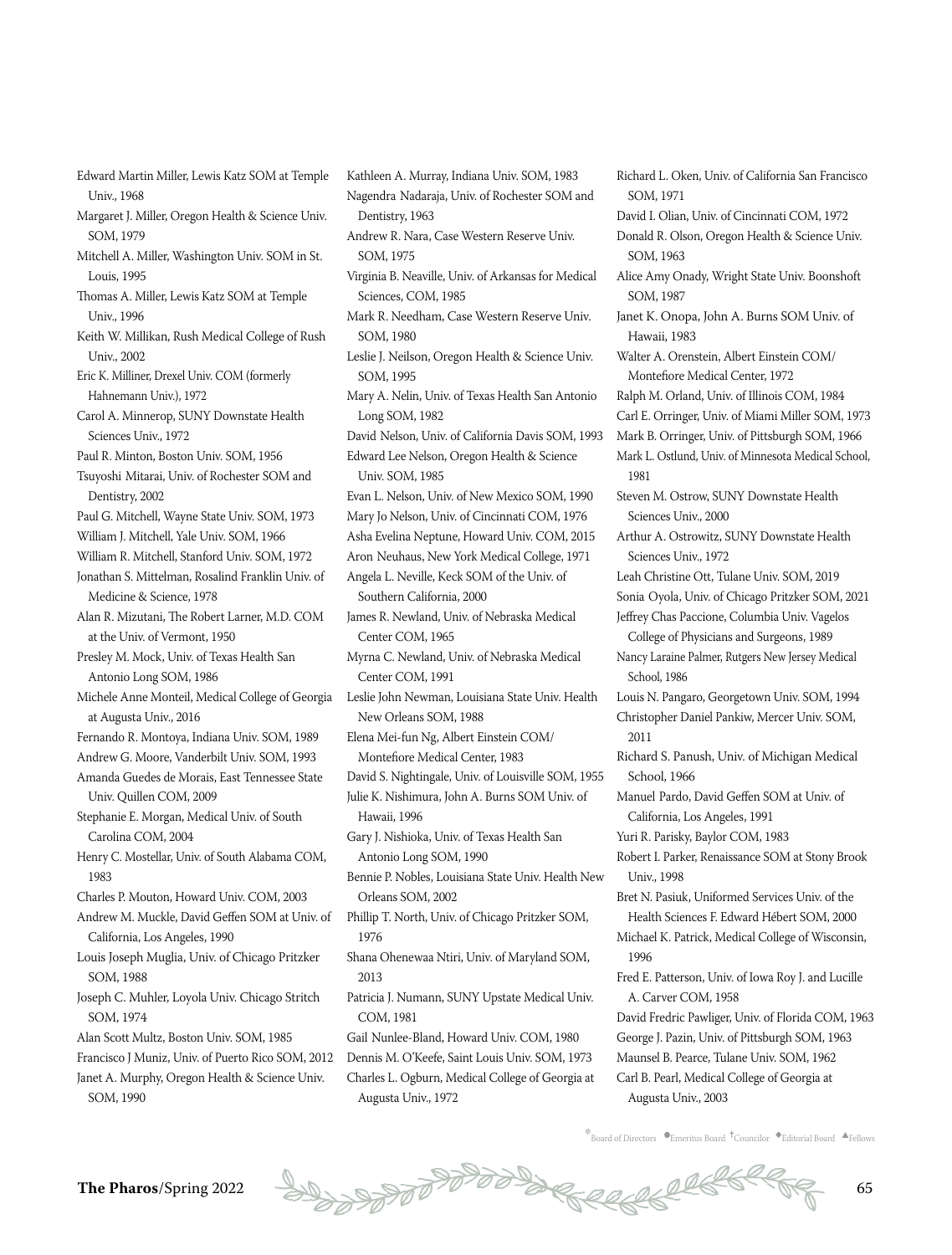- Joel Abraham Pearlman, Baylor COM, 1995 Thomas A. Pearson, The Johns Hopkins Univ. SOM, 1976
- Thomas Michael Pellino, Rush Medical College of Rush Univ., 1982
- Wayne E. Penka, Creighton Univ. SOM, 1972
- F. Xavier Perez, Meharry Medical College SOM, 2000
- Seth Javier Perlman, Rush Medical College of Rush Univ., 2006
- Burt M. M. Perlmutter, Boston Univ. SOM, 1962
- Stephen R. Permut, Lewis Katz SOM at Temple Univ., 1997
- Angela R. Peterman, Wake Forest SOM, 1980
- David A. Peterson, Univ. of Miami Miller SOM, 1973
- Steve L. Peterson, Medical Univ. of South Carolina COM, 1997
- Marinos A. Petratos, Rutgers New Jersey Medical School, 2011
- Luke Patrick Philippsen, Indiana Univ. SOM, 1981
- Stuart I. Phillips, Louisiana State Univ. Health New Orleans SOM, 1959
- Susan J. Phillips, Univ. of South Alabama COM, 1980
- Barbara L. Pierce, Univ. of Texas Health San Antonio Long SOM, 1996
- Elizabeth Pierce, Virginia Commonwealth Univ. SOM, 1978
- Louis E. Pilati, Wright State Univ. Boonshoft SOM, 1993
- Ileana L. Pina, Univ. of Miami Miller SOM, 1976
- Donald J. Pinals, SUNY Downstate Health Sciences David A. Rawitscher, Univ. of Texas McGovern Univ., 1958
- Michael J. Pitt, Sidney Kimmel Medical College, 1962
- Lora J. Plattner, Univ. of Missouri-Columbia SOM, 1991
- Tod R. Podl, Case Western Reserve Univ. SOM, 1996
- William L. Pogue, George Washington Univ. SOM and Health Sciences, 1959
- Donald D. Pollock, Albany Medical College, 1962
- Maria Carol Poor, Indiana Univ. SOM, 1985 Anthony F. Posteraro, Icahn SOM at Mount Sinai,
- 1971
- Robert H. Posteraro, Texas Tech Univ. Health Sciences Center SOM, 1973
- J.M. Powers, Univ. of Iowa Roy J. and Lucille A. Carver COM, 1971
- Clyde W. Pray, Univ. of Oklahoma COM, 1982 William J. Prendergast, Oregon Health & Science Univ. SOM, 1966
- Josephine Pressacco, Univ. of Toronto Faculty of Medicine, 1999
- Joseph A. Prezio, Georgetown Univ. SOM, 1959

Donald L. Price, Albany Medical College, 1959 Geoffery R. Priest, Northwestern Univ. Feinberg SOM, 1973

- Joseph William Pugh, Univ. of Florida COM, 2014 Paul Edwin Pugsley, Albany Medical College, 2016 Sally W. Pullman, Univ. of Cincinnati COM, 1980
- Stephen D. Purcell, Emory Univ. SOM, 1974
- Sherrill J. Purves, Univ. of British Columbia Faculty
- of Medicine, 1970
- Robert W. Putsch, Univ. of Colorado SOM, 1964 Eric Charles Rackow, Rosalind Franklin Univ. of Medicine & Science, 1971

Daniel C. Randa, Univ. of Iowa Roy J. and Lucille A. Carver COM, 1972

- Leonard M. Randolph, Jr., Meharry Medical College SOM, 1971
- Erik Arthur Ranheim, Univ. of Minnesota Medical School, 1995
- Ruth J. Ratzan, Tufts Univ. SOM, 1964
- Sam D. Rauch, Emory Univ. SOM, 1966
- Harold Raucher, Icahn SOM at Mount Sinai, 1978 James M. Raveret, Medical College of Wisconsin, 1971
- Medical School, 1991
- Donna D. Ray, Univ. of South Carolina SOM, 2019 Linda Kay Razsi, Case Western Reserve Univ. SOM,
	- 1986
- Lauren L. Reager, David Geffen SOM at Univ. of California, Los Angeles, 1963
- Stots B. Reele, Baylor COM, 1971
- Sara Lyn Reichard, Perelman SOM at the Univ. of Pennsylvania, 1987
- Ari Reichstein, Univ. of Wisconsin SOM and Public Health, 2013
- Richard B. Reiling, Harvard Medical School, 1967 James B. Reuler, Univ. of Chicago Pritzker SOM, 1973 Gregory Aaron Reynolds, Univ. of Kentucky COM, 2007

Madison F. Richardson, Howard Univ. COM, 1969 John R. Richert, Univ. of Rochester SOM and Dentistry, 2003 John C. Richmond, Tufts Univ. SOM, 1976 Samuel Winters Richwine, Medical College of Georgia at Augusta Univ., 2006 Larry O. Riedel, Univ. of Texas Medical Branch SOM, 1955 Lawrence D. Rink, Indiana Univ. SOM, 1966 Stephan Rinnert, SUNY Downstate Health Sciences Univ., 2017 Jerry W. Robinson, Medical Univ. of South Carolina COM, 1983 Tracey Robinson, Univ. of Toronto Faculty of Medicine, 1988 John R. Rocchi, West Virginia Univ. SOM, 1993 Sheri A. Rocco, Rosalind Franklin Univ. of Medicine & Science, 1996 Jose Rodriguez, Texas A&M Health Science Center COM, 1988 Susan J. Roe, Univ. of Texas McGovern Medical School, 1983 Arvey I. Rogers, Univ. of Miami Miller SOM, 1973 Kerry A. Rogers, Rosalind Franklin Univ. of Medicine & Science, 2008 George F. Roggensack, Univ. of Iowa Roy J. and Lucille A. Carver COM, 1962 James A. Ronan, Georgetown Univ. SOM, 1968 Allan Ropper, Weill Cornell Medical College, 1974 David I. Rosen, SUNY Upstate Medical Univ. COM, 1963 Cathy G. Rosenfield, Tufts Univ. SOM, 2013 Martin J. Rosenstein, The Robert Larner, M.D. COM at the Univ. of Vermont, 1969 Lanny J. Rosenwasser, New York Univ. SOM, 1972 Randy Nathan Rosier, Univ. of Rochester SOM and Dentistry, 2008 Raymond C. Roy, Wake Forest SOM, 2005 Norman J. Rubaum, Univ. of California San Francisco SOM, 1957 Irwin Ruben, Univ. of Illinois COM, 1970 Richard Michael Ruddy, Georgetown Univ. SOM, 1976 Ross Rudolph, Columbia Univ. Vagelos College of Physicians and Surgeons, 1965 Stewart D. Ryckman, The Ohio State Univ. COM,

1977

 $\stackrel{*}{\text{\rm *}}$ Board of Directors  $\bullet$ Emeritus Board  $\stackrel{\text{\rm *}}{\text{\rm *}}$ Councilor  $\stackrel{\text{\rm *}}{\text{\rm *}}$ Editorial Board  $\stackrel{\text{\rm *}}{\text{\rm *}}$ Fellows

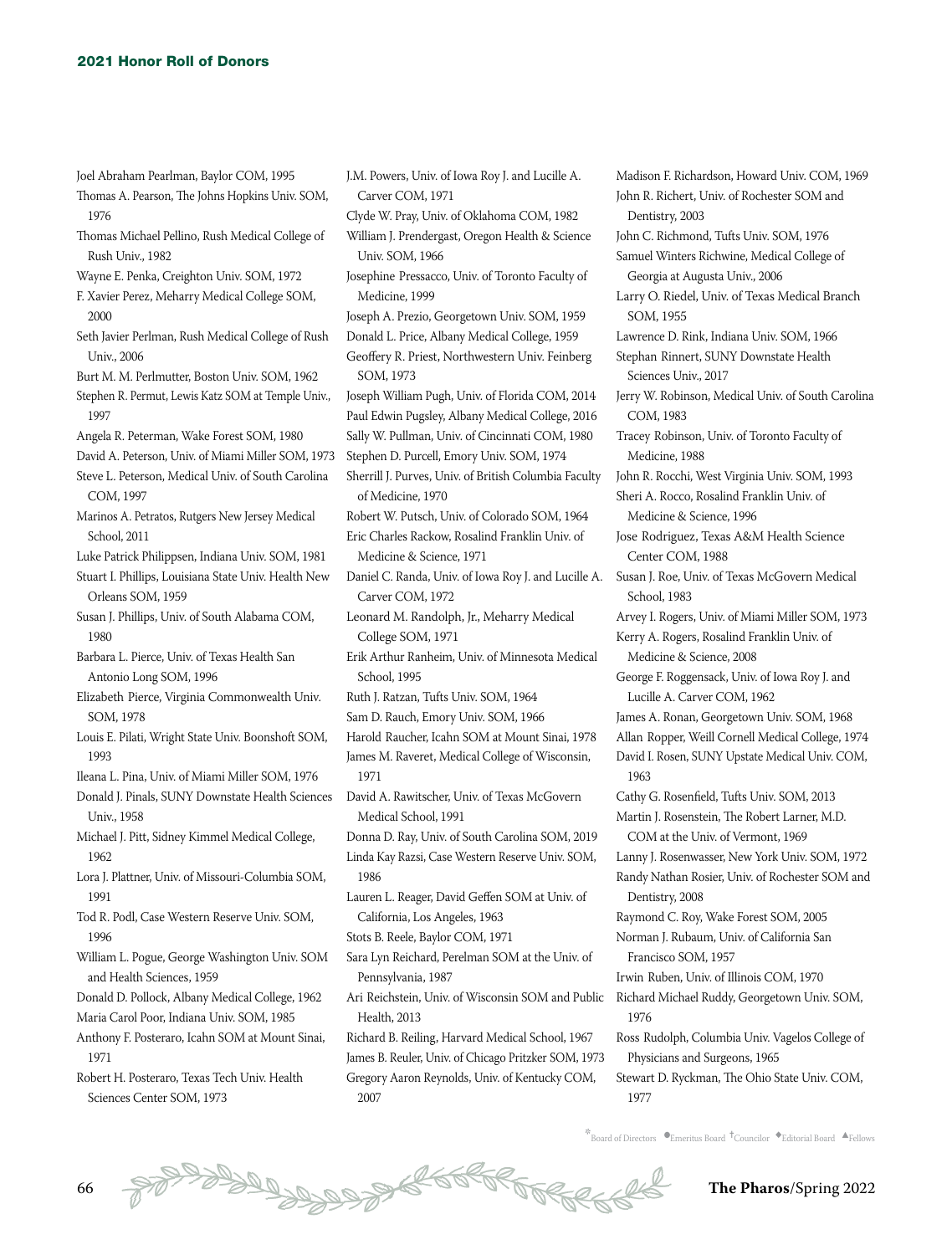Susan H. Ryu, Yale Univ. SOM, 2001

- Daniel N. Sacks, Univ. of South Florida Morsani COM, 1996
- John J. Saia, The Robert Larner, M.D. COM at the Univ. of Vermont, 2001
- Sandra Z. Salan, Univ. of Maryland SOM, 1964 Anthony Salem, Univ. of South Dakota Sanford SOM, 1987
- Werner E. Samson, Univ. of Washington SOM, 1953 Philip Samuels, Texas Tech Univ. Health Sciences Center SOM, 1982
- Chander N. Samy, Yale Univ. SOM, 1990
- Jorge L. Sanchez, Univ. of Puerto Rico SOM, 1965 Marie Sandoval, Univ. of Wisconsin SOM and
- Public Health, 1995\*<sup>+</sup>
- Eduardo A. Santiago-Delpin, Univ. of Puerto Rico SOM, 1964
- Greg H. Savel, Univ. of South Florida Morsani COM, 2019
- Dianne Sawyer, Northwestern Univ. Feinberg SOM, 1984
- Elizabeth J. Sayler, Univ. of Washington SOM, 1995
- Michele Smallwood Saysana, Indiana Univ. SOM, 2010
- Raymond Scalettar, SUNY Downstate Health Sciences Univ., 1991
- Salvatore T. Scali, Georgetown Univ. SOM, 2001
- Brian C. Schafer, Univ. of Tennessee Health Science Center COM, 1993
- Roger W. Schauer, Univ. of North Dakota SOM and Health Sciences, 1996
- Joseph E. Scherger, David Geffen SOM at Univ. of California, Los Angeles, 1975
- David E. Schmitt, Univ. of Miami Miller SOM, 1978
- Stephanie Schneck, Lewis Katz SOM at Temple Univ., 1987
- Carol R. Schneebaum, New York Univ. SOM, 1962 Donna Marie Schneider, SUNY Downstate Health Sciences Univ., 1990
- Steven M. Schnittman, New York Univ. SOM, 1981 Aaron P. Scholnik, Rosalind Franklin Univ. of
- Medicine & Science, 1968
- Jennifer Schopp, Univ. of Texas Medical Branch SOM, 2008
- Robert Schubert, The Ohio State Univ. COM, 1983
- Ellen M. Schumann, Univ. of Wisconsin SOM and Public Health, 1981
- Lawrence Roger Schwartz, Wayne State Univ. SOM, 2003
- James Dean Schweigert, Michigan State Univ. College of Human Medicine, 1989
- Mark William Scioli, Texas Tech Univ. Health Sciences Center SOM, 1982
- Charles H. Scoggin, Univ. of Colorado SOM, 1970
- Michael Scott, Medical College of Georgia at Augusta Univ., 2020
- Alan L. Scriggins, McGill Univ. Faculty of Medicine, 1965
- Gaelyn E. L. Scuderi, Virginia Commonwealth Univ. SOM, 2002
- Cynthia L. Sears, Sidney Kimmel Medical College, 1976
- James Leo L. Sebastian, Medical College of Wisconsin, 1992
- Jackie R. See, Univ. of California Irvine SOM, 1983 Michael J. J. Seider, Univ. of Texas McGovern Medical School, 1983
- Kristen M. Seitz, Oregon Health & Science Univ. SOM, 1998
- Manuel A. Seneriz Ruiz, The Ohio State Univ. COM, 1996
- Satyan K. Shah, Rutgers Robert Wood Johnson Medical School, 2002<sup>†</sup>
- Nathan A. Shapira, Univ. of Cincinnati COM, 1997 Janell N. Shaw, Univ. of Minnesota Medical School, 1974
- John D. Shelburne, Duke Univ. SOM, 1970 Steven P. Shelov, Medical College of Wisconsin, 1971
- Gregg Sherman, Renaissance SOM at Stony Brook Univ., 1997
- Carl B. Sherter, Tufts Univ. SOM, 1965
- Arthur D. Shiff, Boston Univ. SOM, 1966
- Gregory M. Shipkey, Univ. at Buffalo Jacobs SOM and Biomedical Sciences, 1999
- David G. Shipowick, Loma Linda Univ. SOM, 1990
- Lyle M. Shlager, Tufts Univ. SOM, 1982
- Stacy H. Shomento, Univ. of Rochester SOM and Dentistry, 1995
- Richard Michael Silver, Vanderbilt Univ. SOM, 1974 Mark William Simcox, Univ. of Tennessee Health Science Center COM, 1989
- 
- Vishwas Anand Singh, Drexel Univ. COM (formerly Hahnemann Univ.), 2005

Bryan Joel Sirmon, Univ. of South Alabama COM, 2012 Stephen D. Sisson, Tufts Univ. SOM, 1990 David Skorton, Northwestern Univ. Feinberg SOM, 2020 Jessica Lea Slocum, Wayne State Univ. SOM, 2004 Nicklaus K. Slocum, Wayne State Univ. SOM, 2004 William S. Sly, Saint Louis Univ. SOM, 1956 James P. Smith, Georgetown Univ. SOM, 1960 James W. Smith, Perelman SOM at the Univ. of Pennsylvania, 1952 Jay Smith, Univ. of Virginia SOM, 1991 Joanne Clare Smith, Michigan State Univ. College of Human Medicine, 1988 Lawrence G. Smith, New York Univ. SOM, 1977 Mary R. Smith, COM and Life Sciences Univ. of Toledo, 1996 Stephen B. Smith, Duke Univ. SOM, 1984 Troy R. Smith, Univ. of Texas Southwestern Medical School, 1970 William I. Smulyan, Univ. of Maryland SOM, 1968 Harvey L. Snider, Univ. of Louisville SOM, 1968 Michael Jesse Snyder, Louisiana State Univ. Health Sciences Center Shreveport, 1986 George M. Soffin, Univ. of Louisville SOM, 1960 Catherine C. Soldo, Univ. of Kentucky COM, 1990 Alexandre Solomon, Vanderbilt Univ. SOM, 1959 Joel B. Solomon, SUNY Downstate Health Sciences Univ., 1962 Jonathan Y. Song, Rush Medical College of Rush Univ., 2002 Evan S. Sorett, Rutgers New Jersey Medical School, 1981 Sameta S. Sosa, Univ. of Texas Medical Branch SOM, 2007 Harold C. Sox, Harvard Medical School, 1966

- Sebastian A. Spades, Univ. of Arkansas for Medical Sciences, COM, 1971
- Mark A. Spee, Wayne State Univ. SOM, 1980 Douglas M. Spence, Wayne State Univ. SOM, 1995
- Bradley M. Spieler, Louisiana State Univ. Health New Orleans SOM, 2005
- Alan V. Spigelman, Univ. of Illinois COM, 1980 Seth G. Spotnitz, Univ. of Arizona COM, 1980 Antoinette C. Spoto-Cannons, Univ. of South Florida Morsani COM, 2021



 $k$ Board of Directors  $\bullet$ Emeritus Board  $\dagger$ Councilor  $\bullet$ Editorial Board  $\bullet$ Fellows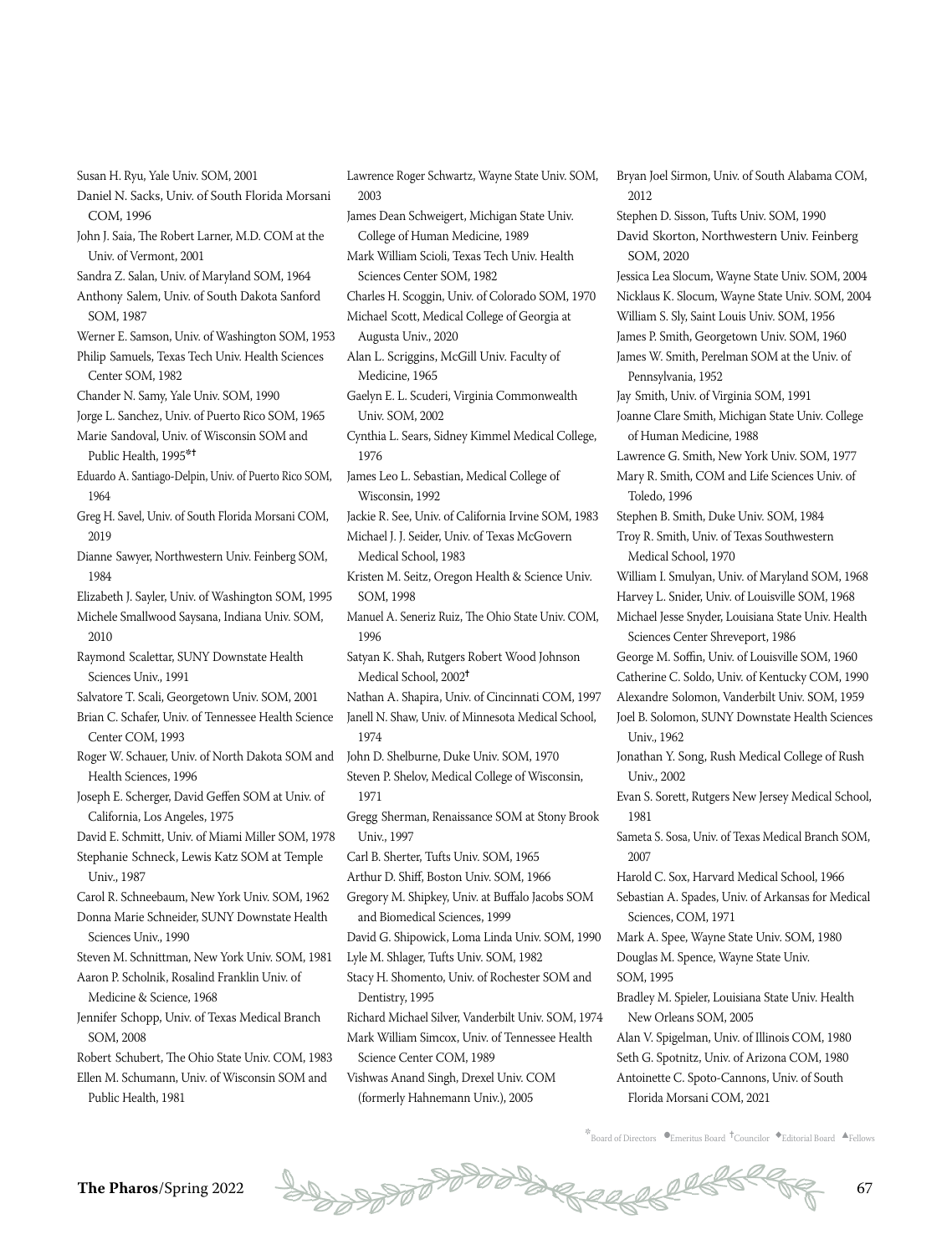- Laura Read Sprabery, Univ. of Mississippi SOM, 1987
- George A. Sprecace, SUNY Downstate Health Sciences Univ., 1957
- Deidre St. Peter, Univ. of Maryland SOM, 2015
- William K. Stacy, Virginia Commonwealth Univ. SOM, 1991
- Morris Stampfer, Albert Einstein COM/Montefiore Medical Center, 1963
- William D. Stanish, Dalhousie Univ. Faculty of Medicine, 1998
- Charles A. Stanley, Univ. of Virginia SOM, 1969
- Catherine M. Stark, Wayne State Univ. SOM, 1993
- Joanne P. Starr, New York Medical College, 1990
- James Statler, Univ. of Alabama at Birmingham SOM, 2021
- Genevieve Staudt, Univ. of Iowa Roy J. and Lucille A. Carver COM, 2011
- Ralph E. Steele, Univ. of Chicago Pritzker SOM, 1975
- Michael P. Steinberg, Washington Univ. SOM in St. Louis, 1989
- Alwin F. Steinmann, Albany Medical College, 2007
- Michael A. Stellini, Wayne State Univ. SOM, 2004
- Michael K. Stephens, Tulane Univ. SOM, 1967
- Evan L. Stepp, Univ. of Texas Medical Branch SOM, 1999
- Angela Ruth Stewart, Univ. of Missouri-Columbia SOM, 1988
- John D. Stewart, Univ. of Kentucky COM, 2019
- M. Christine Stock, Northwestern Univ. Feinberg SOM, 1980
- John R. Stone, The Johns Hopkins Univ. SOM, 1967
- Linda C. Stone, The Ohio State Univ. COM, 2004
- Joyce E. Stout, Sidney Kimmel Medical College, 1996
- Samuel J. Stratton, Univ. of New Mexico SOM, 1975
- Harold B. Strauch, Stanford Univ. SOM, 1958
- Carla S. Streepy-O'Day, Case Western Reserve Univ. SOM, 1978
- Kim Strong Griswold, Univ. at Buffalo Jacobs SOM and Biomedical Sciences, 1994
- Richard L. Strub, Louisiana State Univ. Health New Orleans SOM, 1983
- Samantha M. Sublette, Indiana Univ. SOM, 2003 John K. Sullivan, Georgetown Univ. SOM, 1976
- Claude R. Swayze, Univ. of Toronto Faculty of Medicine, 1960
- M. Monica Sweeney, SUNY Downstate Health Sciences Univ., 2013
- Ronald W. Swinfard, Univ. of Missouri-Columbia SOM, 1978
- Peter Tadros, Univ. of Kansas SOM, 2013
- Timothy N. Taft, Univ. of Missouri-Columbia SOM, 1968
- John I. Takayama, New York Univ. SOM, 1985
- Filemon K. Tan, Univ. of Texas McGovern Medical School, 2006
- Joseph Tarantolo, Icahn SOM at Mount Sinai, 1970 Melanie Teasley, Rutgers Robert Wood Johnson
- Medical School, 1981
- 
- Karen L. Tedesco, SUNY Upstate Medical Univ. COM, 1997
- Melissa G. Teitelman, Lewis Katz SOM at Temple Univ., 1999
- J. Thomas Telle, Indiana Univ. SOM, 1962 Sonia R. Teller, Univ. of Louisville SOM, 1997
- Craig L. Tendler, Icahn SOM at Mount Sinai, 1984
- Joseph Tenenbaum, Harvard Medical School, 1974
- Susan A. Terry, Marshall Univ. Joan C. Edwards SOM, 1988
- Suzanne S. Teuber, Univ. of California Davis SOM, 1986
- Vijay M. Thadani, Dartmouth Geisel SOM, 2001 Kent H. Thayer, David Geffen SOM at Univ. of
- California, Los Angeles, 1972
- Elizabeth H. Thilo, Sidney Kimmel Medical College, 1976
- Douglas F. Thompson, Univ. of Minnesota Medical School, 1977
- Kennith O. Thompson, Sidney Kimmel Medical College, 1975
- Roger Philip Thorne, Drexel Univ. COM (formerly Hahnemann Univ.), 1973
- Judith Ellen Tintinalli, Univ. of North Carolina SOM at Chapel Hill, 2017
- Russell B. Tippins, Medical College of Georgia at Augusta Univ., 1993
- Wayne Ernest Tobin, Tulane Univ. SOM, 1959
- Tracy Ann Tomac, Texas A&M Health Science Center COM, 1990
- John Tooker, Univ. of Colorado SOM, 1970\* John C. Toole, Emory Univ. SOM, 1969

Robert D. Toto, Univ. of Illinois COM, 1976 Simon P. Treissman, Dalhousie Univ. Faculty of Medicine, 1995 Justin James Trevino, Wright State Univ. Boonshoft SOM, 1987 Thomas M. T. Turk, Virginia Commonwealth Univ. SOM, 1991 Barbara J. Turner, Perelman SOM at the Univ. of Pennsylvania, 1978 Carla A. Turner, Univ. of Nevada, Reno SOM, 1995 Dennis A. Turner, Indiana Univ. SOM, 1975 Jonathan Turner, Medical Univ. of South Carolina COM, 2021 Kelly Hoskins Tyler, Tulane Univ. SOM, 2003 James R. Ullrich, Univ. of California Irvine SOM, 1974 Michelle L. Ulmen-Baack, Univ. of Nebraska Medical Center COM, 1998 David D. Ulmer, Washington Univ. SOM in St. Louis, 1954 Donald A. Underwood, Case Western Reserve Univ. SOM, 1975 Allison A. Urrutia, Northeast Ohio Medical Univ., 2007 Anthony J. Van Norman, West Virginia Univ. SOM, 2007 Geoffrey J. Vanflandern, Northwestern Univ. Feinberg SOM, 1988 Jeffery Dean Vaught, Indiana Univ. SOM, 1988 Cathleen M. Veach, Oregon Health & Science Univ. SOM, 1995 Vladimir I. Vekshtein, New York Univ. SOM, 1984 Sally Anne Vender, Univ. of New Mexico SOM, 2008 Allison G. Venturella, Univ. of Tennessee Health Science Center COM, 2008 Frederick M. Vincent, Michigan State Univ. College of Human Medicine, 1991 Miriam L. Vishny, Univ. of Texas Health San Antonio Long SOM, 1986 Gus J. Vlahakes, Harvard Medical School, 1975 John Floyd Vogt, Loma Linda Univ. SOM, 1966 Nicholas J. Volpe, SUNY Downstate Health Sciences Univ., 1986 Robert John Vosatka, New York Univ. SOM, 1987 Philip M. Wade, Tufts Univ. SOM, 1978

- Ryan Wade, Eastern Virginia Medical School, 2020
- $\stackrel{*}{\text{\rm *}}$ Board of Directors  $\bullet$ Emeritus Board  $\stackrel{\text{\rm *}}{\text{\rm *}}$ Councilor  $\stackrel{\text{\rm *}}{\text{\rm *}}$ Editorial Board  $\stackrel{\text{\rm *}}{\text{\rm *}}$ Fellows

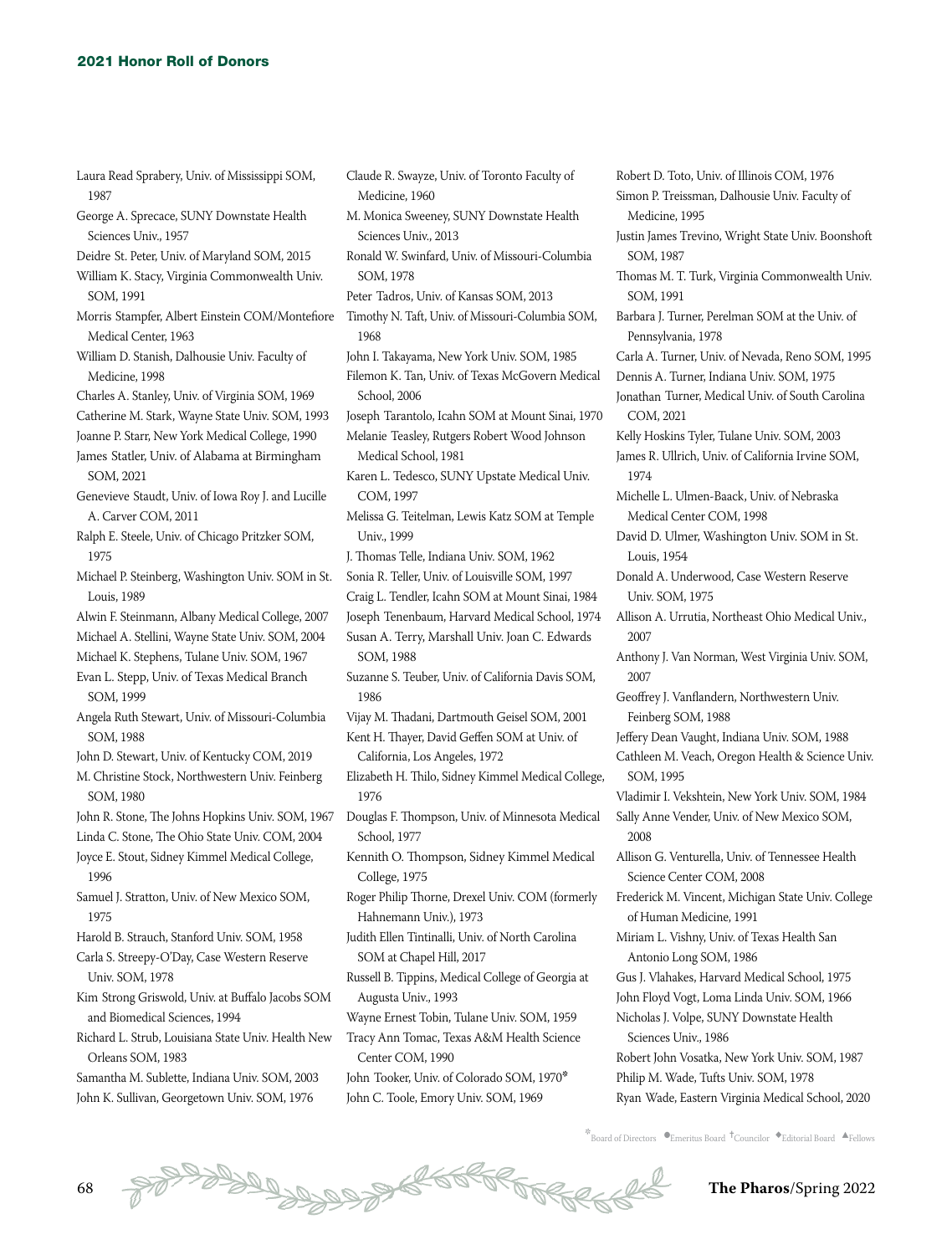Harvey S. Wages, Medical College of Georgia at Augusta Univ., 1966

David G. Wagner, Oregon Health & Science Univ. SOM, 1999

Russell G. Wagner, Univ. of South Alabama COM, 1984

William E. Wagner, Univ. of Iowa Roy J. and Lucille A. Carver COM, 1984

Ellen R. Wald, SUNY Downstate Health Sciences Univ. 1968

George Kirk Walker, Wake Forest SOM, 1985

Jeffrey I. Wallace, Univ. of Michigan Medical School, 1982

Danielle S. Walsh, Univ. of South Florida Morsani COM, 1994

Francis M. Walsh, Medical College of Wisconsin, 1971

Robert L. Walton, Univ. of Kansas SOM, 1972

Ann L. Ward, Univ. of Oklahoma COM, 1976

James M. Ware, Emory Univ. SOM, 1982

Janet G. Warner, Wayne State Univ. SOM, 1993

William C. Warren, Emory Univ. SOM, 2005 Alan A. Wartenberg, Medical College of Wisconsin, 1972

Anthony Evans Watkins, Howard Univ. COM, 2010 James R. Webster, Northwestern Univ. Feinberg SOM, 1973

Julie S. Webster, Medical College of Georgia at Augusta Univ., 1991

Stephen P. Weglarz, Tufts Univ. SOM, 1954

Albert C. Weihl, Yale Univ. SOM, 1970

Malvin Weinberger, Lewis Katz SOM at Temple Univ., 1961

Barbara M. Weissman, Case Western Reserve Univ. SOM, 1980

James Matthew Weisz, Columbia Univ. Vagelos College of Physicians and Surgeons, 1991

Chet Edward Wells, Univ. of Texas Medical Branch SOM, 1976

Alan F. Wentworth, Univ. of Iowa Roy J. and Lucille A. Carver COM, 1956

James M. West, Univ. of Tennessee Health Science Center COM, 1983

George R. Westby, Albany Medical College, 1969 Ann Riopel White, The Johns Hopkins Univ. SOM, 1995

Benjamin T. White, Wake Forest SOM, 1996

Frederick J. White, Louisiana State Univ. Health Sciences Center Shreveport, 1999 Janis P. White, West Virginia Univ. SOM, 1974 Mark Donald White, Albany Medical College, 2009 Steven John White, Baylor COM, 1988 Robert A. Wiebe, John A. Burns SOM Univ. of Hawaii, 1990 Steven L. Wiesner, Univ. of Wisconsin SOM and Public Health, 1983 Matthew A. Will, Indiana Univ. SOM, 2004 Josie R. Williams, Univ. of Texas Health San Antonio Long SOM, 1975 Marvin Williams, Univ. of Oklahoma COM, 2019 Michael E. Williams, Univ. of Cincinnati COM, 1979 Daniel R. Wilson, Creighton Univ. SOM, 2006 David B. Wilson, Univ. of Mississippi SOM, 1969 Dorian J. Wilson, Rutgers New Jersey Medical School, 2005 Frank C. Wilson, Univ. of North Carolina SOM at Chapel Hill, 2007 John W. Wilson, Duke Univ. SOM, 1949 Dane Kurt Wingerson, Univ. of Washington SOM, 1987 Robert H. Wise, Vanderbilt Univ. SOM, 1980 Jay B. Wish, Tufts Univ. SOM, 1973 Roy Witherington, Medical College of Georgia at Augusta Univ., 1952 Nelson M. Wolf, Lewis Katz SOM at Temple Univ., 1966 John R. Wolfe, Virginia Commonwealth Univ. SOM, 1967 Emily Lynn Wolff, Univ. of Kentucky COM, 2005 Gerald A. Wolff, Washington Univ. SOM in St. Louis, 1960 Brian Wolk, Tufts Univ. SOM, 2007 Daniel R. Wolpaw, Case Western Reserve Univ. SOM, 1976 Robert F. Wong, Lewis Katz SOM at Temple Univ., 1996 Judy W. Wood, Univ. of Tennessee Health Science Center COM, 1969 William C. Wood, Univ. of Tennessee Health Science Center COM, 1969 John Benjamin Woods, Univ. of Alabama at Birmingham SOM, 2018

Donna Ailport Woodson, COM and Life Sciences Univ. of Toledo, 2010<sup>+</sup>

Ruth B. J. Woolcock, Loma Linda Univ. SOM, 1982 Karen E. Wyatt, Creighton Univ. SOM, 2000 James A. Wynn, Univ. of Texas Southwestern Medical School, 1958 Gautam P. Yagnik, Univ. of Pittsburgh SOM, 2003 Jack E. Yakish, Drexel Univ. COM (formerly Hahnemann Univ.), 1981 Philip R. Yarnell, New York Univ. SOM, 1962 John F. Yerger, Lewis Katz SOM at Temple Univ., 1960 Louis Buford Yerger, Univ. of Mississippi SOM, 1960 Kenneth Scott Yew, Uniformed Services Univ. of the Health Sciences F. Edward Hébert SOM, 2009 Mark Yoffe, Univ. of Florida COM, 1976 Paul C. Young, Northwestern Univ. Feinberg SOM, 1966 Mihae Yu, John A. Burns SOM Univ. of Hawaii, 1979 Elias T. Zambidis, Univ. of Rochester SOM and Dentistry, 2009 Joseph R. Zanga, Loyola Univ. Chicago Stritch SOM, 1991 Paul Zarutskie, Drexel Univ. COM (formerly Hahnemann Univ.), 1975 Charles J. Zelnick, Univ. of Cincinnati COM, 1979 Nicholas P. Ziats, Case Western Reserve Univ. SOM, 2005 Benson L. Zoghlin, Univ. at Buffalo Jacobs SOM and Biomedical Sciences, 1984 Michele M. Zormeier, Wayne State Univ. SOM, 1993 Teresa Zryd, Wright State Univ. Boonshoft SOM, 2012 Mary L. Zupanc, David Geffen SOM at Univ. of California, Los Angeles, 1979 Merck Foundation, Matching gift

### \$1—\$49 donation

Anonymous

Quaker Houghton Foundation matching gift Ralph E. Abraham, Univ. of Mississippi SOM, 1964 Neel B. Ackerman, Medical College of Georgia at Augusta Univ., 1978 Joseph Adamson, Oakland Univ. William Beaumont SOM, 2020 Oluwaseun Gbolabo Adeola, Univ. of Missouri-Columbia SOM, 2016

 $\overline{\mathbb{F}}$ Board of Directors  $\bullet$ Emeritus Board  $\overline{\bullet}$ Councilor  $\bullet$ Editorial Board  $\overline{\bullet}$ Fellows

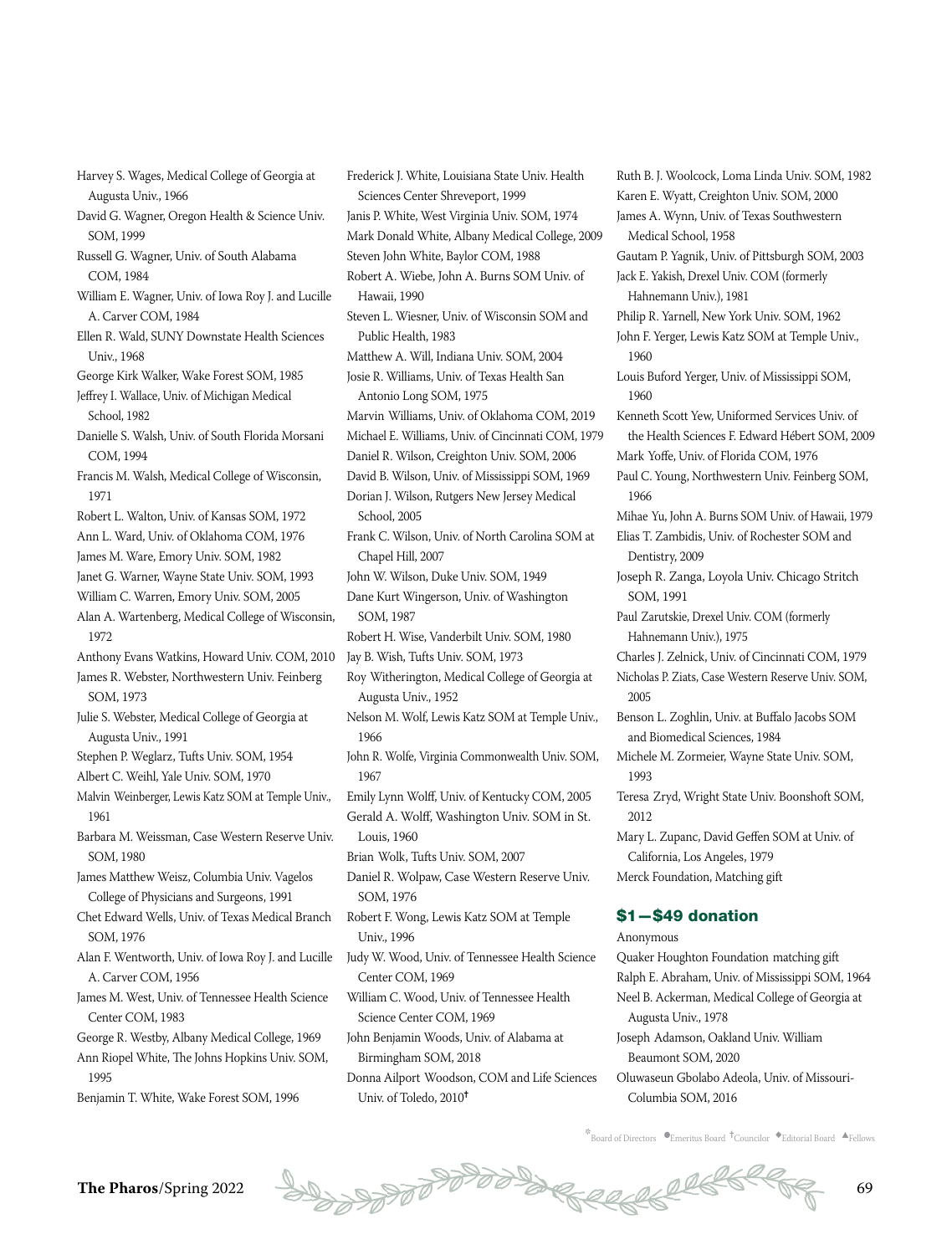| Ann M. Aleman Weinmann, Universidad Central<br>del Caribe SOM, 1992 |
|---------------------------------------------------------------------|
| Ali Ahsan Ali, Icahn SOM at Mount Sinai, 2020                       |
| Dolores E. Ali, Univ. of California San Francisco                   |
|                                                                     |
| SOM, 1974                                                           |
| Juliet Alla, Oregon Health & Science Univ. SOM,                     |
| 2020                                                                |
| Matthew Thomas Allemang, The Ohio State Univ.                       |
| COM, 2009                                                           |
| Herbert M. Allen, Univ. of Virginia SOM, 1970                       |
| Lawrence W. Allen, Case Western Reserve Univ.                       |
| SOM, 1962                                                           |
| Kenneth R. Alper, Univ. of Texas Health San                         |
| Antonio Long SOM, 1984                                              |
| Joseph S. Alpert, Harvard Medical School, 1969†                     |
| Linda L. Alston, Univ. of Iowa Roy J. and Lucille A.                |
| Carver COM, 1970                                                    |
| Eduardo Cesar Alvarado, Howard Univ. COM,                           |
| 2021                                                                |
| Stas Amato, The Robert Larner, M.D. COM at the                      |
| Univ. of Vermont, 2020                                              |
| Thomas J. Amrick, Sidney Kimmel Medical                             |
| College, 1984                                                       |
| Steven M. Amster, George Washington Univ. SOM                       |
| and Health Sciences, 1999                                           |
| Melanie Andersen, Boston Univ. SOM, 2012                            |
| Donald L. Anderson, Loma Linda Univ. SOM, 1995                      |
| Joseph Thomas Anderson, Univ. of South Carolina                     |
|                                                                     |
| SOM, 1989                                                           |
| Susan J. Anderson-Nelson, Rush Medical College of                   |
| Rush Univ., 1985                                                    |
| Kathryn Anthony, Louisiana State Univ. Health                       |
| New Orleans SOM, 2021                                               |
| Nathan Arboleda, SUNY Upstate Medical Univ.                         |
| COM, 2021                                                           |
| Gregory Jacob Ardoin, Louisiana State Univ. Health                  |
| New Orleans SOM, 1984                                               |
| Rex E. H. Arendall, Vanderbilt Univ. SOM, 1977                      |
| Mary A. Arneson, Univ. of Minnesota Medical                         |
| School, 1975                                                        |
| Robert F. Ashman, Columbia Univ. Vagelos College                    |
| of Physicians and Surgeons, 1966                                    |
| Alison Augsburger, Univ. of South Carolina SOM,                     |
| 2020                                                                |
| Sylvia Awadalla, Washington Univ. SOM in St.                        |
| Louis, 2003                                                         |
| William R. Ayers, Georgetown Univ. SOM, 1961                        |
|                                                                     |

Merwyn Bagan, Boston Univ. SOM, 1996

Alan Stephen Baggett, Univ. of Alabama at Birmingham SOM, 2020 Byron J. Bailey, Univ. of Texas Medical Branch SOM, 1994 Clark Bailey, Univ. of Kentucky COM, 1978 Thomas A. Bailey, Albany Medical College, 1969 Robert G. Baily, Penn State COM, 1984 John H. Bair, Northeast Ohio Medical Univ., 1983 Katie Alice Baird, Warren Alpert Medical School of Brown Univ., 2017 David Russell Bakken, Univ. of Iowa Roy J. and Lucille A. Carver COM, 1969 Algis J. Baliunas, Rush Medical College of Rush Univ. 2003 Scott Barbour, Saint Louis Univ. SOM, 1996 Gaetano R. Barile, Weill Cornell Medical College, 1991 Koleen K. W. Barnell, Rosalind Franklin Univ. of Medicine & Science, 1985 Brandon James Barnes, Virginia Commonwealth Univ. SOM, 2019 William M. Barr, Medical Univ. of South Carolina COM, 1954 Laura Barrera (Stull), Uniformed Services Univ. of the Health Sciences F. Edward Hébert SOM, 2020 Christopher John Bartels, Univ. of Pittsburgh SOM, 2011 Jerome V. Basinski, Saint Louis Univ. SOM, 1962 Donald H. Batts, Loyola Univ. Chicago Stritch SOM, 1970 Kathy E. Baylor Giorgio, Sidney Kimmel Medical College, 1990 Douglas P. Beall, Georgetown Univ. SOM, 1993 Charles M. Beasley, Univ. of Kentucky COM, 1982 John Michael Beiner, Yale Univ. SOM, 1997 H. Vaughan Belcher, Virginia Commonwealth Univ. SOM, 1952 Ricardo Julio Bello, T.H. Chan SOM at UMass Chan Medical School, 2021 Alex Belshoff, Loyola Univ. Chicago Stritch SOM, 2020 David R. Benjamin, Univ. of Pittsburgh SOM, 1973 Jeffrey L. Berenberg, Boston Univ. SOM, 1967 Bruce W. Berger, SUNY Upstate Medical Univ. COM, 1968 Stephen A. Bernsten, Univ. of Wisconsin SOM and Public Health, 1970 Elaine K. Berry, Univ. of Iowa Roy J. and Lucille A.

Carver COM, 1984 Charles K. Bertel, Tulane Univ. SOM, 1983 Edward H. Bertram, Univ. of North Carolina SOM at Chapel Hill, 1980 John E. Bevilacqua, Perelman SOM at the Univ. of Pennsylvania, 1953 Karthik Shyam Bhandari, Univ. of Texas McGovern Medical School, 2020 Udayan Bhatt, The Ohio State Univ. COM, 2017 John P. Bilezkian, Columbia Univ. Vagelos College of Physicians and Surgeons, 1968 Wade Billings, Indiana Univ. SOM, 2021 Lauren Elizabeth Blaha, Wake Forest SOM, 2020 James A. Blake, Albert Einstein COM/Montefiore Medical Center, 1980 Erika Lynn Blanck, Univ. of South Carolina SOM, 2018 Nina Blank, Weill Cornell Medical College, 2018 Mark M. Blatter, Virginia Commonwealth Univ. SOM, 1972 Julie Blehm, Univ. of North Dakota SOM and Health Sciences, 2000 Sidney R. Block, The Johns Hopkins Univ. SOM, 1967 Gary F. Bloemer, Univ. of Louisville SOM, 1982 Robin B. Blount, Univ. of Missouri-Columbia SOM, 1982 George L. Blum, Univ. of Michigan Medical School, 1954 Michael D. Blum, Northwestern Univ. Feinberg SOM, 1979 Adam Blumenberg, SUNY Downstate Health Sciences Univ., 2014 Aaron E. Bond, Keck SOM of the Univ. of Southern California, 2011 Mary A. Bone, Univ. of Texas Southwestern Medical School, 1955 Walter Bonner, Medical Univ. of South Carolina COM, 1954 Philip D. Bonomi, Univ. of Illinois COM, 1970 Linda P. Book, Univ. of Cincinnati COM, 1971 Mousa Botros, Univ. of Miami Miller SOM, 2019 Amy L. Braddock, Wayne State Univ. SOM, 1999 Jennifer W. Bragg, Columbia Univ. Vagelos College of Physicians and Surgeons, 2003 Samielle Brancato, Warren Alpert Medical School of Brown Univ., 2008

 $k$ Board of Directors  $\bullet$ Emeritus Board  $\dagger$ Councilor  $\bullet$ Editorial Board  $\bullet$ Fellows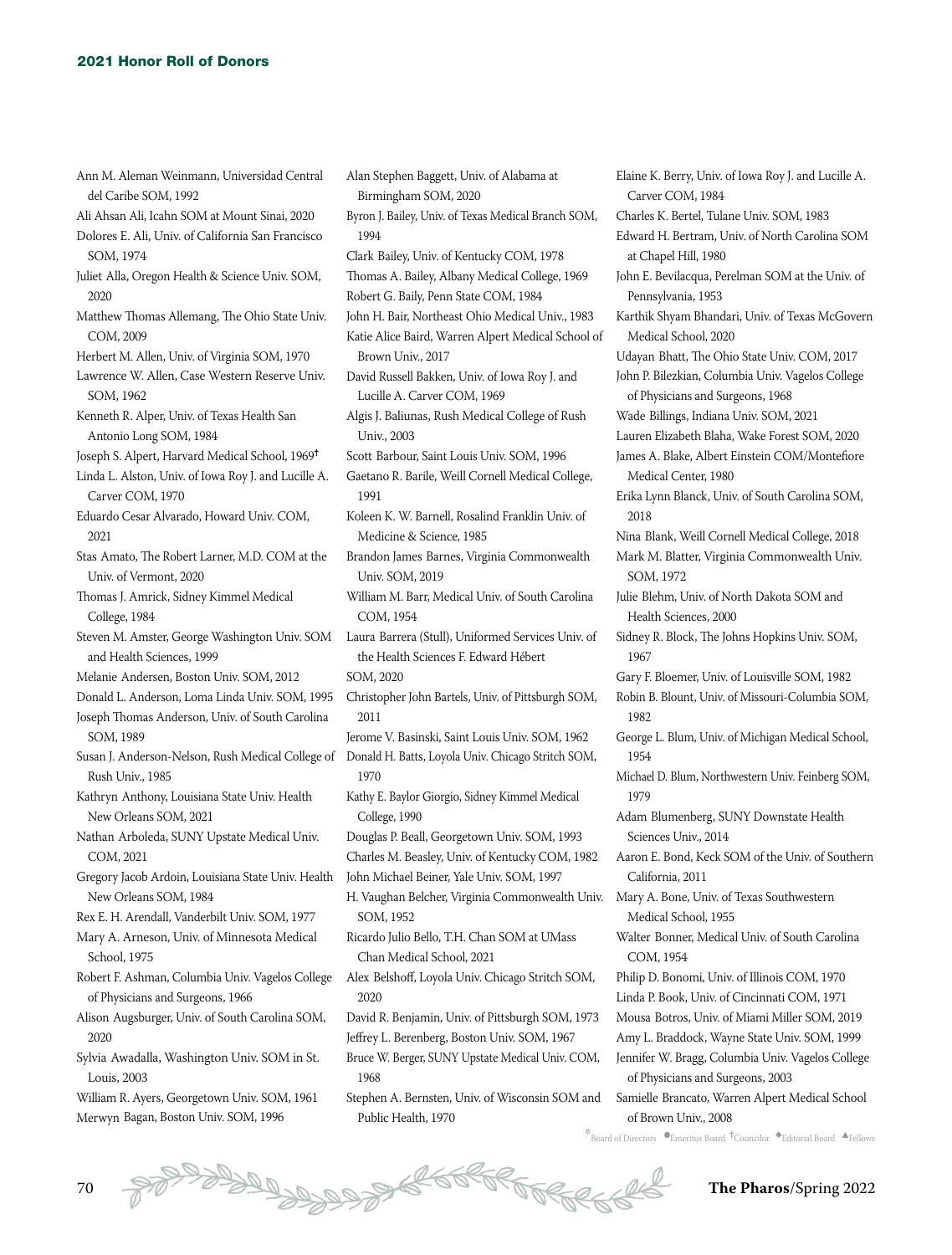Robert F. Branche, Howard Univ. COM, 1982 Thomas J. Braun, Univ. of Colorado SOM, 1975

- Lois Lester Bready, Univ. of Texas Health San Antonio Long SOM, 1988
- Ira Brenner, Sidney Kimmel Medical College, 1975
- William E. Brenner, Case Western Reserve Univ. SOM, 1962
- Nicole Christina Brescia, Wayne State Univ. SOM, 2013
- Kevin Joseph Breslin, Wright State Univ. Boonshoft SOM, 1985
- Gilbert D. Brinckerhoff, George Washington Univ. SOM and Health Sciences, 1966
- Jerry D. Brindley, Univ. of Oklahoma COM, 1978
- Anna Bailey Britt, Univ. of Mississippi SOM, 2021 Gregory S. Brown, Univ. of Michigan Medical
- School, 1975
- Randall L. Brown, Louisiana State Univ. Health New Orleans SOM, 1977
- Caitlin Marie Brumfiel, Georgetown Univ. SOM, 2021
- Charles S. Bryan, Univ. of South Carolina SOM, 1992◆
- Donald K. Bryan, Univ. of Cincinnati COM, 1966

James E. Bryant, Wake Forest SOM, 1976

- Michael J. Buchele, Univ. of Texas Southwestern Medical School, 1970
- John S. Buchignani, Univ. of Tennessee Health Science Center COM, 1964
- Rebecca Buckley, Duke Univ. SOM, 1985
- Frederick S. Buckner, Univ. of Washington SOM, 2018
- Scott C. Budd, Univ. of Arkansas for Medical Sciences, COM, 1989
- Terrence J. Bugno, Northwestern Univ. Feinberg SOM, 1982
- Charles S. Burger, Case Western Reserve Univ. SOM, 1965
- Kelly Burke, Wayne State Univ. SOM, 2020
- Christopher R. Burrow, Baylor COM, 1978
- Robert A. Buschow, Univ. of Texas Southwestern Medical School, 1979
- Rebecca L. Bushong, Univ. of Kentucky COM, 1982
- John R. Butterly, Univ. of California San Francisco SOM, 1976
- Icy A. Cade, Univ. of Michigan Medical School, 1984

Michael U. Callaghan, Wayne State Univ. SOM, 2003 Jeffrey P. Callen, Univ. of Louisville SOM, 1993 Joseph Cambareri, SUNY Upstate Medical Univ. COM, 1982 Ellen Campbell, Univ. of Arizona COM, 2019 William T. Campbell, Univ. of Louisville SOM, 1977 Jordan Carrier, Michigan State Univ. College of Human Medicine, 2019 Thomas J. Castellano, Columbia Univ. Vagelos College of Physicians and Surgeons, 1976 Deena M. Castellion, Wake Forest SOM, 1993 John A. Cece, Rutgers Robert Wood Johnson Medical School, 1980 Lee A. Celio, Drexel Univ. COM (formerly Hahnemann Univ.), 1981 Thomas C. Cesario, Univ. of Wisconsin SOM and Public Health, 1964 Alison Cesarz, Rush Medical College of Rush Univ., 2018 M. Joan Chacko, Univ. of British Columbia Faculty

of Medicine, 1967

- Leo I. Chaikovsky, Univ. of Illinois COM, 1979 Raghav Chandra, Rush Medical College of Rush
- Univ., 2018
- Andrew Ming-F. Chang, David Geffen SOM at Univ. of California, Los Angeles, 1985
- Stephen Chao, Rush Medical College of Rush Univ., 2016
- Sarah H. Cheeseman, Univ. of Wisconsin SOM and Public Health, 1972
- Artur Chernoguz, Albany Medical College, 2008 Bruce S. Chertow, Marshall Univ. Joan C. Edwards SOM, 2007
- Robert C. Childress, Indiana Univ. SOM, 1954 Eugene M. Chlosta, Univ. at Buffalo Jacobs SOM and Biomedical Sciences, 1969
- Kathleen R. Cho, Vanderbilt Univ. SOM, 1983
- Charles R. Clark, Univ. of Michigan Medical School, 1975
- Kerry Clark, Univ. of Oklahoma COM, 1984
- Lynn Cleary, The Ohio State Univ. COM, 1978<sup>\*◆↑</sup> Nancy Clemens, Drexel Univ. COM (formerly Hahnemann Univ.), 2015

Lloyd S. Clements, Uniformed Services Univ. of the Health Sciences F. Edward Hébert SOM, 1990

Karen G. Cloninger, Wake Forest SOM, 1979 Michael L. Coates, Wake Forest SOM, 2005

William B. Cobb, Howard Univ. COM, 1977 Charles C. Coddington, Medical Univ. of South Carolina COM, 1976 Arnold N. Cohen, Harvard Medical School, 1975 Kenneth A. Cohen, Boston Univ. SOM, 1981 Mark D. Cohen, Indiana Univ. SOM, 1979 Michael Colello, Univ. of South Carolina SOM Greenville, 2018 C. Norman Coleman, Yale Univ. SOM, 1969 Kenneth A. Coleman, Renaissance SOM at Stony Brook Univ., 1998 Melba Iris Colon, Universidad Central del Caribe SOM, 2012 John K. Colwell, Univ. of Michigan Medical School, 1957 Lizelle Comfort, Albert Einstein COM/Montefiore Medical Center, 2018 Hannah Leigh Conley, East Carolina Univ. Brody SOM, 2021 James L. Cook, Baylor COM, 1972 Michael Roderick Cook, Lewis Katz SOM at Temple Univ., 2017 Daniel Patrick Corbally, Lewis Katz SOM at Temple Univ., 2018 Ann Elizabeth Cornell, Univ. of Iowa Roy J. and Lucille A. Carver COM, 1985 David C. Covey, Univ. of Arkansas for Medical Sciences, COM, 1978 Richard H. Cowan, Univ. of Tennessee Health Science Center COM, 1971 Loy D. Cowart, Medical College of Georgia at Augusta Univ., 1992 Kristi Cowell, Michigan State Univ. College of Human Medicine, 2003 Michael T. Cox, Univ. of Kentucky COM, 1980 Ralph Lee Cox, Univ. of Louisville SOM, 1986 Lucy S. Crain, Univ. of Kentucky COM, 1991 William R. Crain, Univ. of Kentucky COM, 1966 James R. Crews, Univ. of Virginia SOM, 1978 Gregory H. Croll, Univ. of Missouri-Columbia SOM, 1983 Robert K. Crone, Albany Medical College, 1971 Richard L. Cronemeyer, Univ. of Kansas SOM, 1976 James Patrick Crowley, Georgetown Univ. SOM, 1969 Stephen H. Cruikshank, Wake Forest SOM, 1998 James J. Curran, Univ. of Illinois COM, 1975

 $^*$ Board of Directors  $\bullet$ Emeritus Board  $\rm ^+$ Councilor  $\bullet$ Editorial Board  $\rm \bullet$ Fellows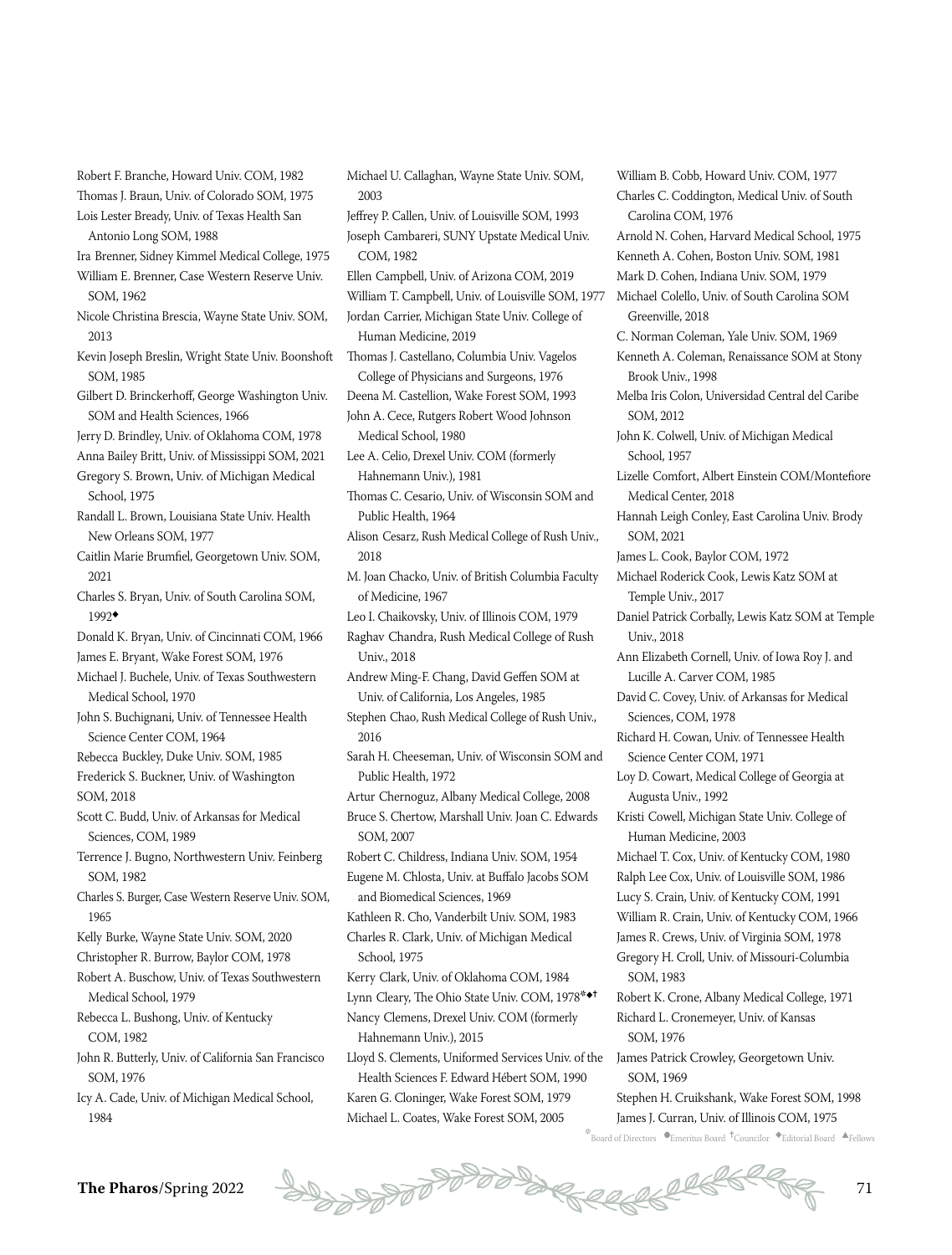- Gregory Czer, David Geffen SOM at Univ. of California, Los Angeles, 1978
- John Michael Dalena, Rutgers New Jersey Medical School, 1985
- Arthur F. Dalley, Vanderbilt Univ. SOM, 2003
- Howard B. Danforth, Univ. of Washington SOM, 1958
- Kathryn H. Dao, Univ. of Texas Southwestern Medical School, 1999
- Jeremy L. Davis, Univ. of South Florida Morsani COM, 2005
- David J. De Harter, Univ. of Wisconsin SOM and Public Health, 1968
- Peter R. De Marco, Creighton Univ. SOM, 1962
- Alan H. Decherney, Lewis Katz SOM at Temple Univ., 1966
- Jack A. DeHovitz, Univ. of Texas Medical Branch SOM 1980
- Carlos R. Del Coro, Univ. of Puerto Rico SOM, 1998
- Mayo R. Delilly, Howard Univ. COM, 1977
- Rachel Denneny, Sidney Kimmel Medical College, 2021
- George Olen Denny, Washington Univ. SOM in St. Louis, 2016
- Michael Derickson, Uniformed Services Univ. of the Health Sciences F. Edward Hébert SOM, 2019
- Dennis F. Devereux, Rutgers Robert Wood Johnson Medical School, 1974
- Carl M. Devore, Albany Medical College, 1979
- Solisis Deynes-lopez, Univ. of Puerto Rico SOM, 2003
- David J. Dickoff, Albany Medical College, 1981
- Mike Dillard, East Tennessee State Univ. Quillen COM, 1992
- Meredith Anne Dilley, Univ. of Arkansas for Medical Sciences, COM, 2014
- Oneil Dillon, Univ. of California San Francisco SOM, 1965
- Samantha Dizon, Univ. of Maryland SOM, 2017
- Cathleen Doane-Wilson, The Robert Larner, M.D. COM at the Univ. of Vermont, 1980
- Robert B. Doll, Sidney Kimmel Medical College, 1977
- Natalie Dosch, Univ. of Wisconsin SOM and Public Health, 2020
- Michael F. Doucet, Louisiana State Univ. Health Sciences Center Shreveport, 1982
- John W.W. Doucette, Univ. of Michigan Medical School, 1954
- Ehsan Dowlati, Virginia Tech Carilion SOM, 2015 Lillian J. Dubiel, Univ. of Maryland SOM, 2016
- Leslie A. Dudley, Univ. of South Alabama COM,
- 1984
- Jess Duet Anderson, Louisiana State Univ. Health New Orleans SOM, 2012
- Frank D. Dufour, David Geffen SOM at Univ. of California, Los Angeles, 1973
- Ramon S. Dunkin, Indiana Univ. SOM, 1956
- Quinn Alexander Dunlap, Univ. of Alabama at Birmingham SOM, 2015
- Julie Gay Duquette, Drexel Univ. COM (formerly Hahnemann Univ.), 1990
- J. William DuVal, Virginia Commonwealth Univ. SOM, 1976
- Timothy J. Eberlein, Univ. of Pittsburgh SOM, 1976 Andrew M. Ebert, Univ. of Texas Medical Branch SOM, 2000
- Kent Russell Edwards, Univ. of South Carolina SOM, 2015
- Michael J. Edwards, New York Univ. SOM, 1981
- Rolf Ehlers, Case Western Reserve Univ. SOM, 1982
- Eli D. Ehrenpreis, Rosalind Franklin Univ. of Medicine & Science, 2000
- Michael S. Eichenhorn, Univ. of Michigan Medical School, 1974
- Marsha Lillian Eigenbrodt, Louisiana State Univ. Health Sciences Center Shreveport, 1976
- Lindsay Samantha Elbaum, Rutgers Robert Wood Johnson Medical School, 2014
- Kenneth E. Ellingwood, Univ. of Missouri-Columbia SOM, 1972
- Richard Ellis, The Johns Hopkins Univ. SOM, 1961
- Ross Nevin England, Lewis Katz SOM at Temple Univ., 2011
- Beal G. Essink, Univ. of Nebraska Medical Center COM, 1996
- James H. Esther, Northwestern Univ. Feinberg SOM, 1975
- Eric Wayne Etchill, Univ. of Pittsburgh SOM, 2016 Maria L. Evans, Univ. of Missouri-Columbia SOM, 1994
- David George Evelyn, The Robert Larner, M.D. COM at the Univ. of Vermont, 1987
- John D. Everett, Wayne State Univ. SOM, 1980

Michael Fadell, COM and Life Sciences Univ. of Toledo, 1974 Joshua M. Farber, The Johns Hopkins Univ. SOM, 1977 Davis Graham Farvolden, T.H. Chan SOM at UMass Chan Medical School, 2006 Richard Faulk, Medical Univ. of South Carolina COM, 1993 Kenneth Feehs, Wake Forest SOM, 2017 Robert C. Feldman, Perelman SOM at the Univ. of Pennsylvania, 1974 Joel M. Felner, Emory Univ. SOM, 1980 Vincent L. Ferrara, Lewis Katz SOM at Temple Univ., 1962 Ernest Joseph Ferris, Univ. of Arkansas for Medical Sciences, COM, 1958 Christine Post Field, Univ. of North Carolina SOM at Chapel Hill, 2018 John Fildes, Univ. of Nevada, Reno SOM, 2012 Robert B. Filuk, Univ. of Ottawa Faculty of Medicine, 1979 Louis I. Fink, Perelman SOM at the Univ. of Pennsylvania, 1980 G. Duncan Finlay, Univ. of Florida COM, 1965 Lisa Nicole Fioretti, Univ. of Louisville SOM, 2017 John P. Flanagan, The Ohio State Univ. COM, 1967 Elaine Fleming, Louisiana State Univ. Health New Orleans SOM, 2018 James Julian Fletcher, Eastern Virginia Medical School, 2003 Patricia L. Fluhrer, Univ. of California Davis SOM, 1983 Rachel Claire Foels, Univ. of South Florida Morsani COM, 2020 Alexander Alb Fondak, Georgetown Univ. SOM, 1972 Ernest M. Found, SUNY Upstate Medical Univ. COM, 2019 Barbara J. Fox, Univ. of Cincinnati COM, 1979 Henry S. Fraimow, Perelman SOM at the Univ. of Pennsylvania, 1981 Alvin L. Francik, Univ. of Illinois COM, 1963 Deborah U. Frank, Univ. of Virginia SOM, 1994 Melvin J. Fratkin, Virginia Commonwealth Univ. SOM, 1963 Lawrence E. Freedberg, New York Univ. SOM, 1968

Nicole Frei, Univ. of Cincinnati COM, 1994 Richard A. Freiberg, Harvard Medical School, 1957

72 **The Pharos**/Spring 2022

 $^*$ Board of Directors  $\bullet$ Emeritus Board  $\rm ^+$ Councilor  $\bullet$ Editorial Board  $\rm \bullet$ Fellows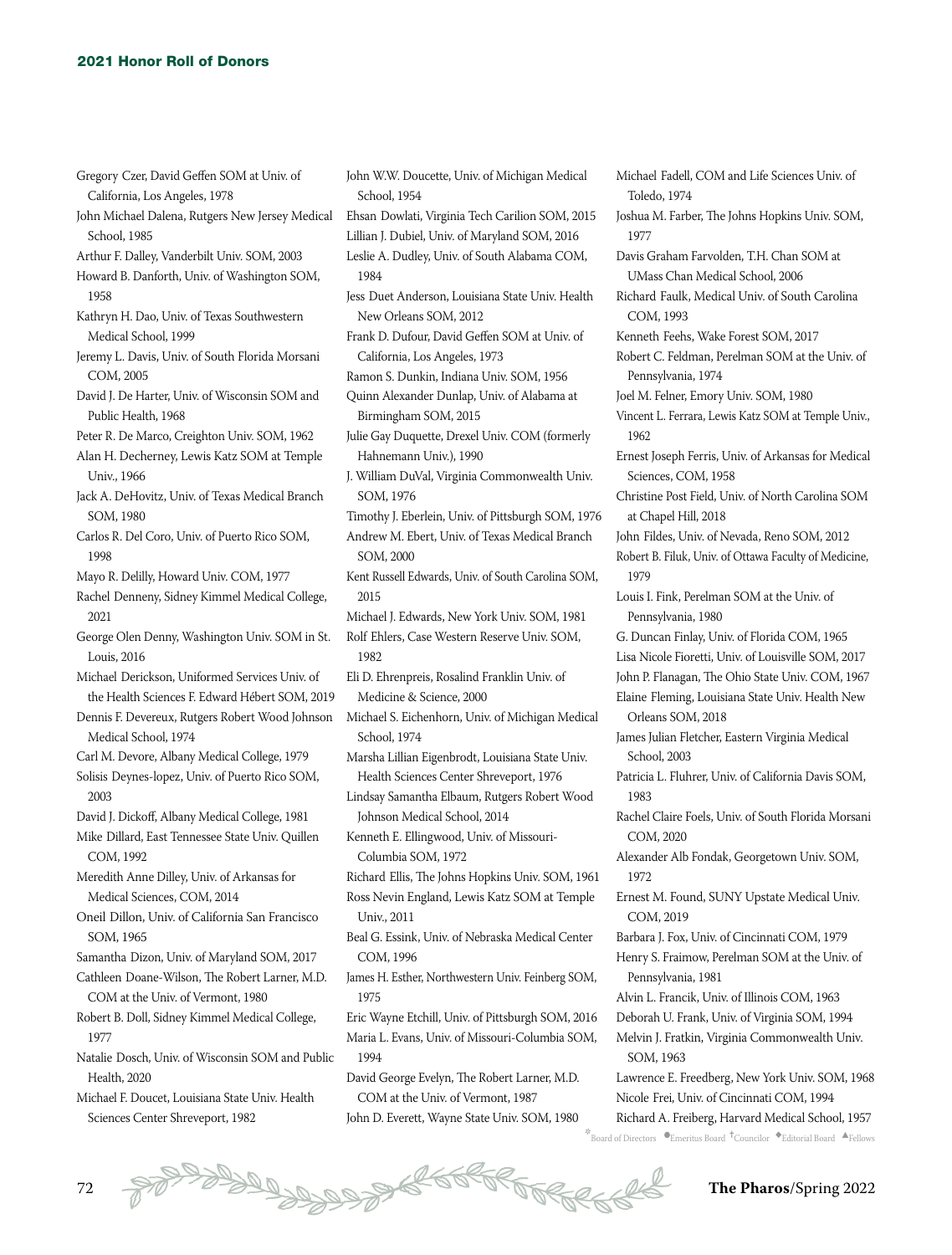Stanley Friedman, New York Univ. SOM, 1958 Christine Fukui, Univ. of California San Francisco SOM, 1973

- Max Douglas Fuller, Univ. of South Dakota Sanford SOM, 2018
- Jeremiah D. Gaddy, East Tennessee State Univ. Quillen COM, 2014

Donald I. Galen, Keck SOM of the Univ. of Southern California, 1968

Marilee L. Gallagher, Case Western Reserve Univ. SOM, 1976

Kathryn Gallaway, Univ. of Texas Southwestern Medical School, 2021

Pablo Garcia, Stanford Univ. SOM, 2020

W. Timothy Garvey, Saint Louis Univ. SOM, 1977

Jennifer Ann Garvin-Cress, Univ. of Wisconsin SOM and Public Health, 1985

Paul W. Gerard, Univ. of Cincinnati COM, 1961 Michael J. Gerardi, Georgetown Univ.

SOM, 1985

Alexander Marshall Germann, Univ. of Kansas SOM, 2019

Carl Gessler, Univ. of Arkansas for Medical Sciences, COM, 1981

Franklin Keith Gettys, Univ. of South Carolina SOM, 2008

- Lawrence Stanley Geyman, Icahn SOM at Mount Sinai, 2017
- Eugene Giles, Meharry Medical College SOM, 1984

Brian Gilmore, Duke Univ. SOM, 2014

Carlos E. Girod, Univ. of Maryland SOM, 1960

Paul Gittens, Drexel Univ. COM (formerly Hahnemann Univ.), 2018

Sheri Lyn Gladish, Meharry Medical College SOM, 1995

John C. Glantz, David Geffen SOM at Univ. of California, Los Angeles, 1980

Chad Allan Glenn, Univ. of Oklahoma COM, 2017

W. P. Glezen, Univ. of Illinois COM, 1955

Gordon Glober, Univ. of Central Florida COM, 2021

Christian Gluck, Univ. at Buffalo Jacobs SOM and Biomedical Sciences, 2020

Phillip A. Godwin, Univ. of Kansas SOM, 1955

Paul B. Goldberg, Weill Cornell Medical College, 1975

Andrew M. Goldenberg, Boston Univ. SOM, 1983

I. David Goldman, Virginia Commonwealth Univ. SOM, 1988

- Glenn S. Gollobin, Washington Univ. SOM in St. Louis, 1977
- Angela Gonzalez, Univ. of Puerto Rico SOM, 1983 David Good, Univ. of Wisconsin SOM and Public Health, 1974
- Roy A. Goodart, Univ. of Arkansas for Medical Sciences, COM, 1975 Robert S. Goodman, David Geffen SOM at Univ. of California, Los Angeles, 1958
- Leslie Lash Goodwin, Univ. of Utah SOM, 1977
- Daniel S. Gordon, Uniformed Services Univ. of the Health Sciences F. Edward Hébert SOM, 1990 Max Gouron, Univ. of Texas Health San Antonio Long SOM, 1989
- Mary A. Govier, Univ. of Missouri-Columbia SOM, 1977

Anju Goyal, Northeast Ohio Medical Univ., 2000 David M. Gozansky, Univ. of Miami Miller SOM, 1964

Mark G. Grand, Yale Univ. SOM, 1967

Michael Graves, Univ. of Texas Southwestern Medical School, 2010

Leonard Joseph Graziani, Sidney Kimmel Medical College, 1975

- Alan R. Green, New York Medical College, 1969
- Abby J. Greenberg, SUNY Downstate Health Sciences Univ., 1959
- Alvin D. Greenberg, Univ. of Rochester SOM and Dentistry, 1960
- George M. Greene, Univ. of Nebraska Medical Center COM, 1985
- Robert B. Greer, Penn State COM, 1987

Shawn A. Gregory, Univ. of Virginia SOM, 1998 Steven L. Grenell, Rutgers Robert Wood Johnson Medical School, 1977

Pamela L. Grich, Perelman SOM at the Univ. of Pennsylvania, 1983

Molly Elizabeth Griffin, T.H. Chan SOM at UMass Chan Medical School, 2021

Charles Griffith, Univ. of Kentucky COM, 2000

Atul Grover, George Washington Univ. SOM and Health Sciences, 1995\*◆

- Seth Grubb, Univ. of South Florida Morsani COM, 2016
- William Henry Gullung, Louisiana State Univ. Health New Orleans SOM, 1975

Clifford J. Gunthel, Emory Univ. SOM, 1985 Shruti Gupta, Univ. of Virginia SOM, 2013 Lino A. Gutierrez, Univ. of Texas Health San Antonio Long SOM, 2018

Fuad Jamal Habash, Univ. of Arkansas for Medical Sciences, COM, 2019

- Martha N. Hackett, Case Western Reserve Univ. SOM, 1978
- Mary Helen Hackney, East Carolina Univ. Brody SOM, 1990
- Lillian Haddock-Suarez, Univ. of Puerto Rico SOM, 1973

Robert W. Haerr, Creighton Univ. SOM, 1975 Maryann Haflin, Drexel Univ. COM (formerly Hahnemann Univ.), 1971

Rachel F. Haft, Washington Univ. SOM in St. Louis, 1986

Joseph R. Hageman, Univ. of Illinois COM, 1975 Michelle M. Hages, Wayne State Univ. SOM, 1982 Elizabeth L. Hamilton-Byrd, Keck SOM of the

Univ. of Southern California, 1987 Michael Shane Hamman, Univ. of Washington

SOM, 2005

Glenn S. Hammer, New York Univ. SOM, 1968 Peter M. Hammer, Wayne State Univ. SOM, 2006 Lara C. Hanlon, Dartmouth Geisel SOM, 2001

Elizabeth Reed Hanson, Washington Univ. SOM in St. Louis, 2007

Janette L. Harbottle Hope, John A. Burns SOM Univ. of Hawaii, 1995

Kevin R. Hargrave, Louisiana State Univ. Health New Orleans SOM, 1996

R. Andrew Harper, Univ. of Texas McGovern Medical School, 2006

Lawrence P. Harter, Creighton Univ. SOM, 1977

Tania Hassanzadeh, Univ. of Arizona COM, 2018

Donald R. Hawes, Indiana Univ. SOM, 2005

Helen Hays, Univ. of Alberta Faculty of Medicine and Dentistry, 1987

Frank H. Healey, Rutgers New Jersey Medical School, 1980

Valerie L. Hearns, Univ. of South Dakota Sanford SOM, 2006

Joseph Heitman, Duke Univ. SOM, 2015

- Bradley E. Henderson, Medical College of Georgia at Augusta Univ., 1980
- N. Patrick Hennessey, Michigan State Univ. College of Human Medicine, 2011

 $k$ Board of Directors  $\bullet$ Emeritus Board  $\dagger$ Councilor  $\bullet$ Editorial Board  $\bullet$ Fellows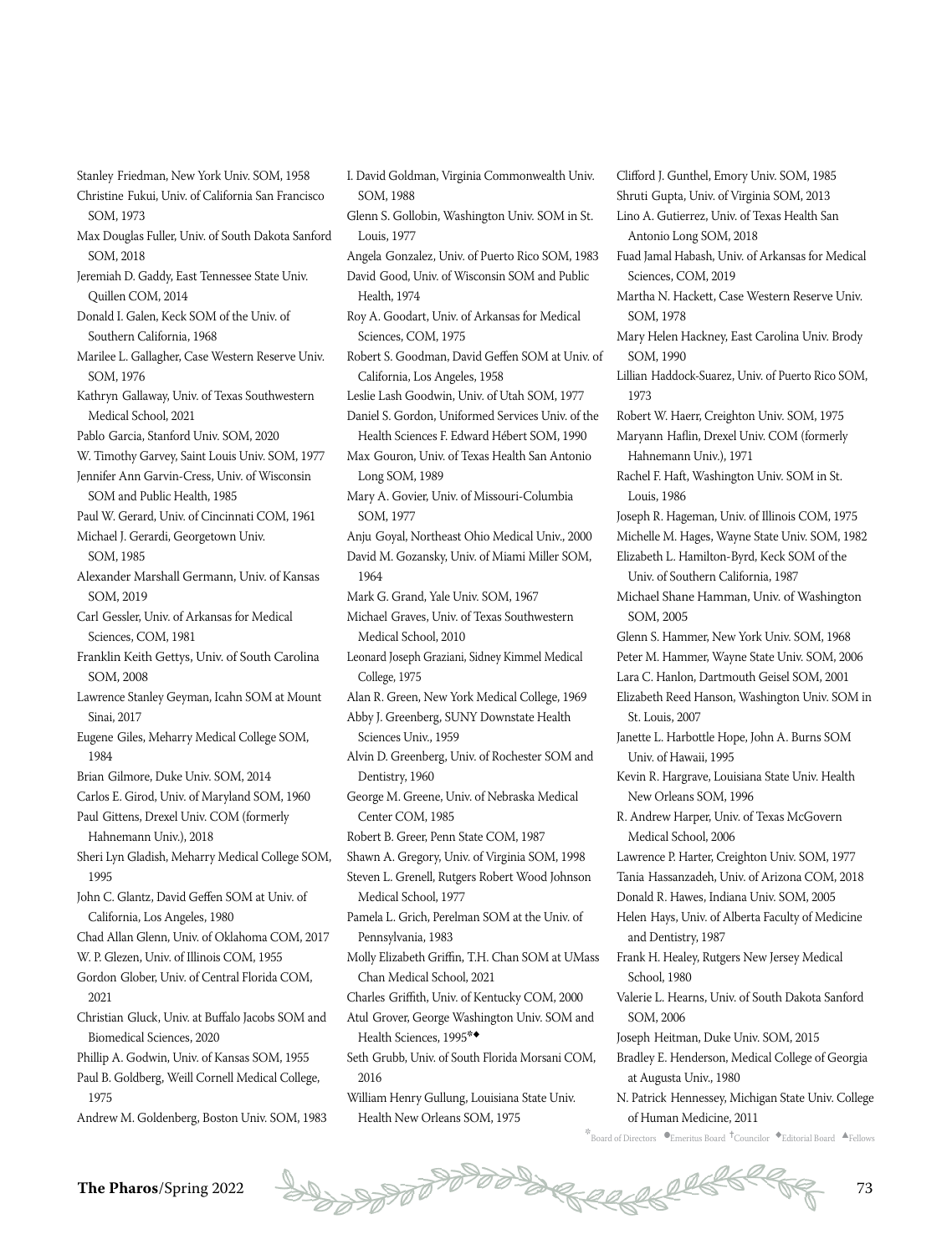| George F. Henning, Lewis Katz SOM at Temple<br>Univ., 1983 |
|------------------------------------------------------------|
| Matthew Henry, Wayne State Univ. SOM, 2021                 |
| Marilyn D. Herber, Loma Linda Univ. SOM, 1958              |
| Victoria Heren, Univ. of Minnesota Medical School,         |
| 1986                                                       |
| Robert M. Herenstein, New York Medical College,            |
| 1985                                                       |
| John A. Hermos, Boston Univ. SOM, 1964                     |
| Daniel Paul Hertel, Univ. of Wisconsin SOM and             |
| Public Health, 2014                                        |
| Jay B. Higgs, Univ. of Iowa Roy J. and Lucille A.          |
| Carver COM, 1980                                           |
| George James Hill, Rutgers New Jersey Medical              |
|                                                            |
| School, 1957                                               |
| James F. Hindson, Case Western Reserve Univ. SOM,          |
| 1969                                                       |
| Susan Hingle, Georgetown Univ. SOM, 1996                   |
| Edwin E. Hitt, Tulane Univ. SOM, 1965                      |
| Margaret C. Hochreiter, Washington Univ. SOM in            |
| St. Louis, 1978                                            |
| Robert E. Hodapp, Univ. of Minnesota Medical               |
| School, 1976                                               |
| Dayle Hodge, Oregon Health & Science Univ. SOM,            |
| 2020                                                       |
| David W. Hodgens, Loma Linda Univ. SOM, 1984               |
| Kyle Hodges, Univ. of Texas Medical Branch SOM,            |
| 2020                                                       |
| Laura Nell Hodo, Univ. of Utah SOM, 2006                   |
| Curtis Leroy Hoegh, Univ. of Iowa Roy J. and               |
| Lucille A. Carver COM, 1983                                |
| Thomas E. Hoffman, Tulane Univ. SOM, 1969                  |
| Steven M. Holland, The Johns Hopkins Univ. SOM,            |
| 1983                                                       |
| Keith E. Holley, Loma Linda Univ. SOM, 1977                |
| Rebecca Linda Holt, Duke Univ. SOM, 2011                   |
| Curtis R. Holzgang, Oregon Health & Science Univ.          |
| SOM, 1962                                                  |
| Monica Holzwarth, Univ. of Cincinnati COM, 1985            |
| William A. Horton, Univ. of Kansas SOM, 1971               |
| Bradley S. Howard, Univ. of South Carolina SOM,            |
| 1985                                                       |
| Cindy M. Howe, Univ. of Minnesota Medical School,          |
| 1982                                                       |
| Charles G. Howell, Medical College of Georgia at           |
| Augusta Univ., 1973                                        |
| Vasilis Charles Hristidis, Renaissance SOM at Stony        |
| Brook Univ., 2020                                          |

William K. Huff, Univ. of Texas Health San Antonio Laura Ashley Kagami, John A. Burns SOM Univ. of Long SOM, 1981 Karen C. Hunt, Northwestern Univ. Feinberg SOM, 1982 Robert N. Hurd, Saint Louis Univ. SOM, 1974 Lindalee G. Huston, Univ. of California Davis SOM, 1975 Michael C. Hutchison, Univ. of Kansas SOM, 1978 Jensen Hart Hyde, Univ. of Tennessee Health Science Center COM, 2014 Noreen A. Hynes, Uniformed Services Univ. of the Health Sciences F. Edward Hébert SOM, 1985 Eric A. Hyson, Perelman SOM at the Univ. of Pennsylvania, 1974 Virginia G. Ingram, Case Western Reserve Univ. SOM, 1954 Thomas S. Inui, The Johns Hopkins Univ. SOM, 1988 Derek M Isrow, Univ. of Miami Miller SOM, 2013 Tom D. Ivey, Univ. of Wisconsin SOM and Public Health, 1970 William R. Jacobs, Indiana Univ. SOM, 1950 Kraig W. Jacobson, Oregon Health & Science Univ. SOM, 1974 Robert A. James, Univ. of Pittsburgh SOM, 1983 Edward A. Janon, George Washington Univ. SOM and Health Sciences, 1961 James David Jansen, Saint Louis Univ. SOM, 1988 Allen N. Jelks, Duke Univ. SOM, 1955 Andres Jimenez, Keck SOM of the Univ. of Southern California, 1984 Kristin E. Joachim, Medical College of Wisconsin, 2013 Sukhjit S. Johl, David Geffen SOM at Univ. of California, Los Angeles, 1995 Jolene Kay Johnson, George Washington Univ. SOM and Health Sciences, 1985 Thomas Vincent Johnson, The Johns Hopkins Univ. SOM, 2014 Courtney Jones, Univ. of Cincinnati COM, 2020 Amit Rohan Toor Joshi, Sidney Kimmel Medical College, 2019 Penelope Jucowics Cohen, Rutgers New Jersey Medical School, 1985 G. F. Judisch, Univ. of Iowa Roy J. and Lucille A. Carver COM, 1962 Jennifer Lee Jung, Rosalind Franklin Univ. of Medicine & Science, 2021

 $^*$ Board of Directors  $\bullet$ Emeritus Board  $\rm ^+$ Councilor  $\bullet$ Editorial Board  $\rm \bullet$ Fellows Hawaii, 2020 Norman B. Kahn, Univ. of Kansas SOM, 2006 David B. Kaminsky, New York Medical College, 1969 Ravi Mohan Kamra, Dalhousie Univ. Faculty of Medicine, 1986 Ajay Chakravarthy Kanakamedala, Univ. of Pittsburgh SOM, 2017 Elizabeth Kander, Georgetown Univ. SOM, 2012 Bertram D. Kaplan, Sidney Kimmel Medical College, 1973 Henry Jerrold Kaplan, Univ. of Louisville SOM, 2010 Ronald Kapusta, McGill Univ. Faculty of Medicine, 1960 Barry H. Kart, Lewis Katz SOM at Temple Univ., 1968 Herant Katchadourian, American Univ. of Beirut Faculty of Medicine, 1958 Danielle A. Katz, SUNY Upstate Medical Univ. COM, 1997 Henry J. Katz, Albany Medical College, 1980 Sally Ann Kaufman, The Ohio State Univ. COM, 2013 Stephen Richard Keller, Virginia Commonwealth Univ. SOM, 1978 Arthur Kellermann, Emory Univ. SOM, 1980 Mirle A. Kellett, George Washington Univ. SOM and Health Sciences, 1975 Dorothy H. Kelly, Wayne State Univ. SOM, 1971 Matthew Kelly, Duke Univ. SOM, 2016 Ted Percy Kemp, Louisiana State Univ. Health New Orleans SOM, 1985 Walter L. Kemp, Creighton Univ. SOM, 1997 Jonathan Michael Kennedy, SUNY Upstate Medical Univ. COM, 2021 Nancy Torhan Kenney, Drexel Univ. COM (formerly Hahnemann Univ.), 1987 Daniel Ogawa Kent, Albany Medical College, 2016 Keith Kenter, Univ. of Missouri-Columbia SOM, 1990 David K. Kentsmith, Univ. of Nebraska Medical Center COM, 1980 Lawrence J. Kerzner, Georgetown Univ. SOM, 1974 Jawad Radwan Khazaal, Michigan State Univ. College of Human Medicine, 2021

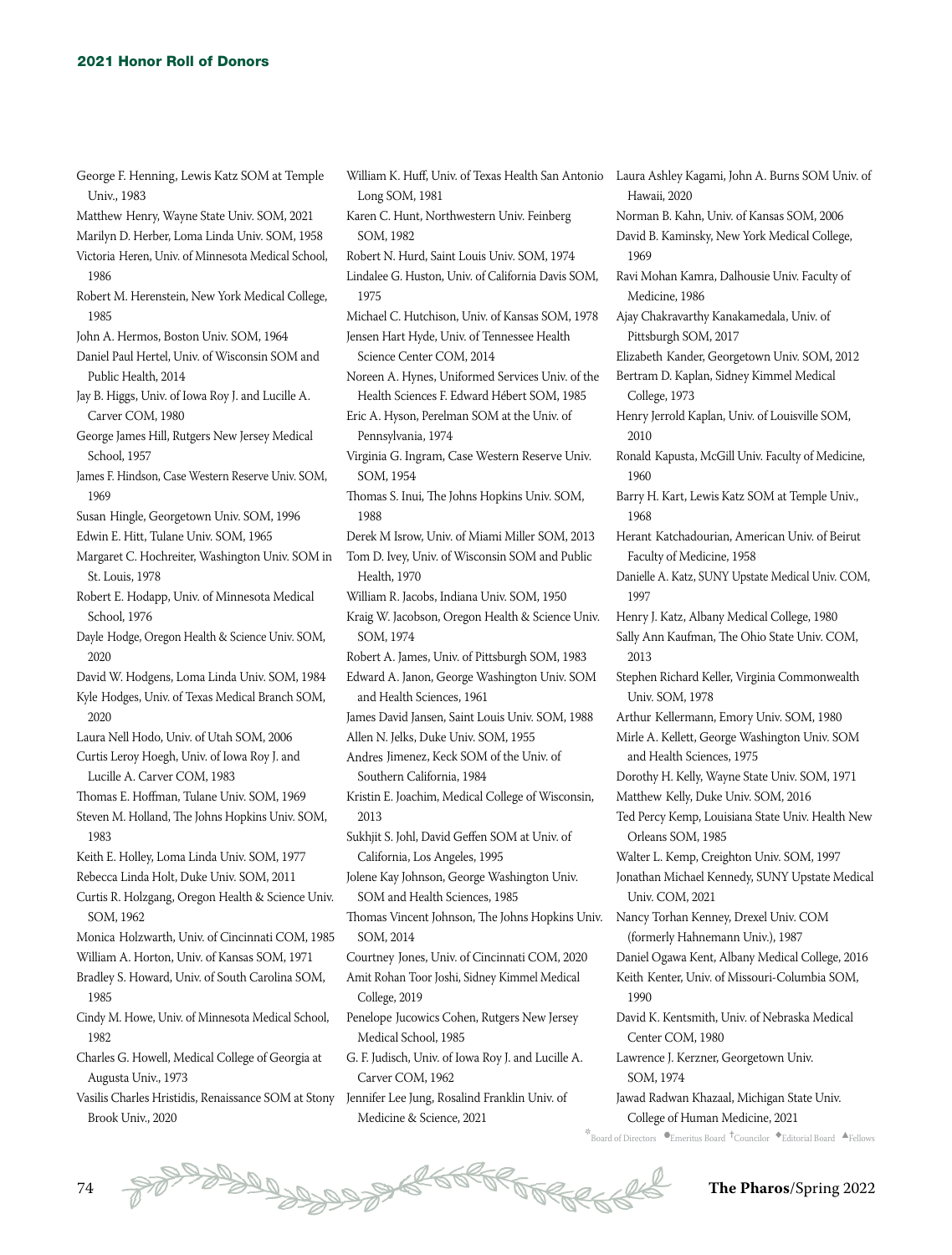Andrew H. Khouw, Univ. of Texas Southwestern Medical School, 1985 Charles Cantwell Kilpatrick, Baylor COM, 2017 Paul B. Kilzer, Washington Univ. SOM in St. Louis, 1980 Samantha King, The Ohio State Univ. COM, 2017 Joan L. King-Angell, Univ. of California San Francisco SOM, 1984 Carolyn T. Kitchin, Drexel Univ. COM (formerly Hahnemann Univ.), 1959 Elizabeth Kiwanuka, Warren Alpert Medical School of Brown Univ., 2018 Kenneth W. Kizer, David Geffen SOM at Univ. of California, Los Angeles, 1976 Kim A. Klancke, Univ. of Cincinnati COM, 1976 Aziz Albert Klavon, George Washington Univ. SOM and Health Sciences, 1987 Jonathan Kleen, Univ. of California San Francisco SOM, 2017 Robert A. Kloner, Northwestern Univ. Feinberg SOM, 1973 Nathan Knapp, Oregon Health & Science Univ. SOM, 2016 Elizabeth E. Knepp, Wright State Univ. Boonshoft SOM, 1983 Melanie G. Kogan, Washington Univ. SOM in St. Louis, 1984 Janie Elaine Konakis, Univ. of Nevada, Reno SOM, 1987 Murray Korc, Albany Medical College, 1973 Wesley P. Kozinn, Univ. of Cincinnati COM, 1972 James M. Kozlowski, Northwestern Univ. Feinberg SOM, 1975 Kent Kraus, Indiana Univ. SOM, 2021 Arthur M. Krieg, Washington Univ. SOM in St. Louis, 1983 J. Scott Kriegshauser, Creighton Univ. SOM, 1984 Lawrence A. Kriegshauser, Univ. of Missouri-Columbia SOM, 1977 Curtis J. Krock, The Johns Hopkins Univ. SOM, 1961 N. O. Kronfol, American Univ. of Beirut Faculty of Medicine, 1975 James E. Krook, Univ. of Minnesota Medical School, 1969 Irina Kryzhanovskaya, Univ. of California San Francisco SOM, 2016 Paul A. Kurlansky, Tufts Univ. SOM, 1980

Neil A. Kurtzman, Univ. of Illinois COM, 1976 David C. Kushner, Perelman SOM at the Univ. of Pennsylvania, 1970 Joe W. Kutz, Baylor COM, 2000 Clarence E. Kylander, Univ. of Pittsburgh SOM, 1960 Annette A. E. Kyzer, Tulane Univ. SOM, 1995 Eugene H. Lamkin, Indiana Univ. SOM, 1960 Mark B. Landon, Weill Cornell Medical College, 1979 Katarina Lanner-cusin, Univ. of California San Francisco SOM, 1981 Michael B. Lappin, Univ. of Tennessee Health Science Center COM, 1967 Boris R. Larreta, Keck SOM of the Univ. of Southern California, 1981 Christopher Larsen, Loyola Univ. Chicago Stritch SOM, 2016 Patricia S. Latham, Keck SOM of the Univ. of Southern California, 1972 Alan T. Lau, John A. Burns SOM Univ. of Hawaii, 1981 William W. Laxson, Stanford Univ. SOM, 1948 Vivian Layne Bruzzese, Univ. of Florida COM, 1987 Walter P. Ledet, Louisiana State Univ. Health New Orleans SOM, 1967 Bruce D. Lee, Loma Linda Univ. SOM, 1988 Cheong Jun Lee, Univ. of Michigan Medical School, 2003 Kenneth S. Lee, East Carolina Univ. Brody SOM, 1995 Tiffany L. Lee, Oregon Health & Science Univ. SOM, 2020 Thomas J. Leipzig, Univ. of Chicago Pritzker SOM, 1980 Corrine Lenahan, COM and Life Sciences Univ. of Toledo, 2000 Dolores A. Leon, Oregon Health & Science Univ. SOM, 1974 Daniel A. Leonard, Univ. of Cincinnati COM, 1981 Ronald A. Leonard, Drexel Univ. COM (formerly Hahnemann Univ.), 1982 Joseph B. Leroy, Medical College of Georgia at Augusta Univ., 1971 Barrett Levesque, New York Medical College, 2004 Murray L. Levin, Tufts Univ. SOM, 1960 Corinne LeVine, Tufts Univ. SOM, 2016

Hahnemann Univ.), 1975 Stephen M. Levine, Howard Univ. COM, 1970 Stuart M. Levitz, New York Univ. SOM, 1979 Darrell V. Lewis, Univ. of Minnesota Medical School, 1968 Lawrence M. Lewis, Washington Univ. SOM in St. Louis, 2015 Myron Keith Lewis, Medical College of Georgia at Augusta Univ., 1976 Jeffrey L. Lichtenstein, Univ. of Tennessee Health Science Center COM, 1973 Martin R. Liebowitz, New York Univ. SOM, 1955 Edmund Ligman, Loyola Univ. Chicago Stritch SOM, 1978 Henry W. P. Lim, SUNY Downstate Health Sciences Univ., 1974 Bobby L. Limmer, Univ. of Texas Medical Branch SOM, 1967 Hilary Lin, Penn State COM, 2016 Thomas M. Lincoln, Univ. of South Alabama COM, 2011 Beth Hays Lindsay, Medical College of Georgia at Augusta Univ., 1986 Michael Leona Lippmann, Univ. at Buffalo Jacobs SOM and Biomedical Sciences, 1969 Thomas Little, Medical College of Georgia at Augusta Univ., 1981 Mark J. Lodespoto, Univ. at Buffalo Jacobs SOM and Biomedical Sciences, 1986 James P. Logerfo, Univ. of Rochester SOM and Dentistry, 1968 Richard A. Losada, New York Medical College, 1983 Judette Louis, Drexel Univ. COM (formerly Hahnemann Univ.), 2020 Maryann Lowen, New York Medical College, 1976 Philip A. Lowry, Yale Univ. SOM, 1981 Charles E. Lucas, Wayne State Univ. SOM, 1978 Carlos Luciano, Univ. of Puerto Rico SOM, 2012 John R. Luckasen, Univ. of Nebraska Medical Center COM, 1970 Cassie Ann Ludwig, Stanford Univ. SOM, 2019 John C. Lystash, Sidney Kimmel Medical College, 1982 Harry Joseph Macdannald, Univ. of California Davis SOM, 1972 M.C. Theodore Mackett, Loma Linda Univ. SOM,

Michael A. Levine, Drexel Univ. COM (formerly

 $^*$ Board of Directors  $\bullet$ Emeritus Board  $\rm ^+$ Councilor  $\bullet$ Editorial Board  $\rm \bullet$ Fellows

1994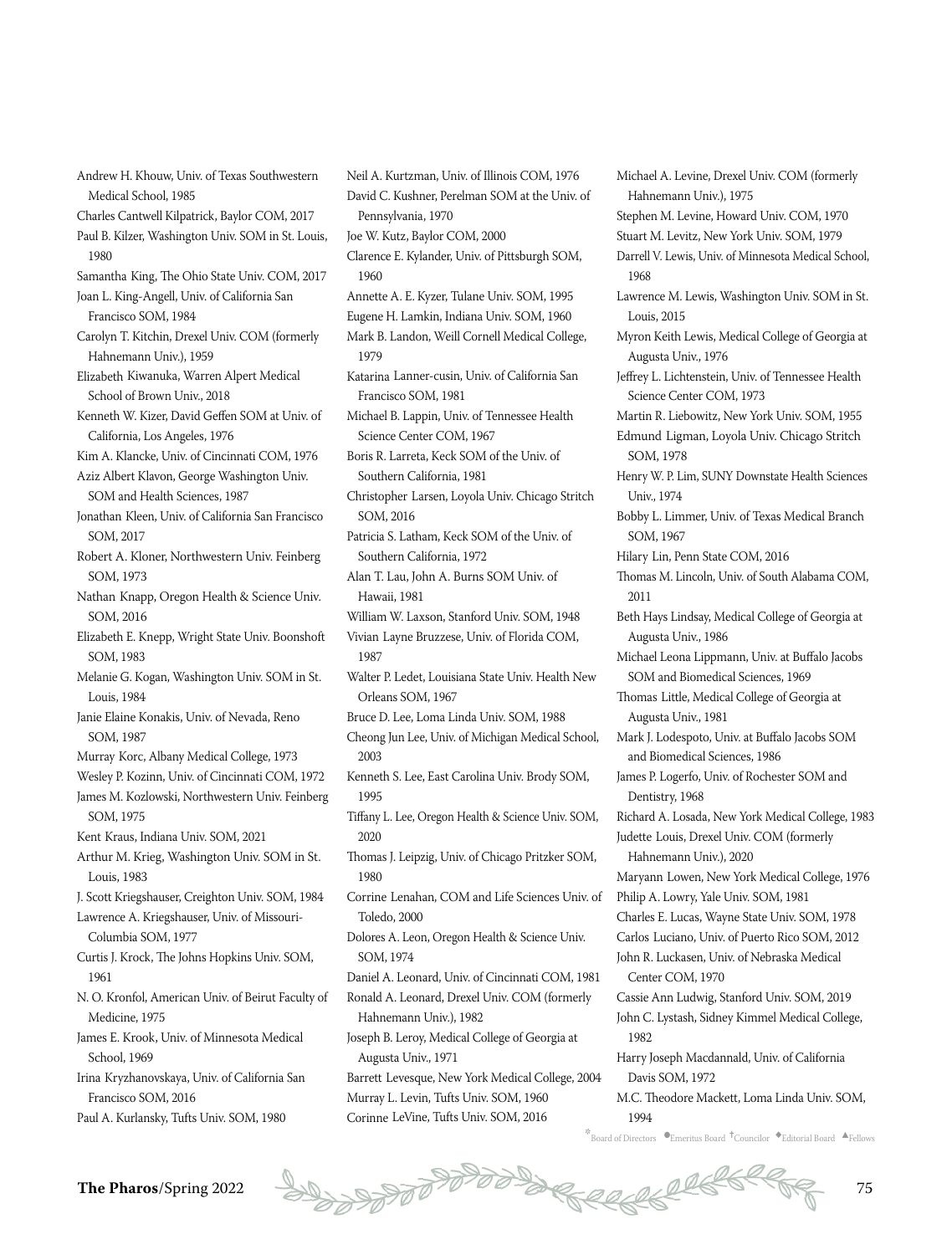- Henry Macler, Albany Medical College, 1973 Bronwen J. Magraw, Univ. of Minnesota Medical School, 1975 Kiame Jackson Mahaniah, Tufts Univ. SOM, 2019 Lindsey Lee Mahoney, Georgetown Univ. SOM, John C. Maize, Medical Univ. of South Carolina William E. Maliha, Creighton Univ. SOM, 1980 Bella Malits, New York Medical College, 2020 Lawrence E. Mallette, Vanderbilt Univ. SOM, 1970 Annalise Nicole Manley, Oregon Health & Science Univ. SOM, 2021 Commonwealth Univ. SOM, 2015 A. Carver COM, 1973 Peggy Smythe March, Perelman SOM at the Univ. of Pennsylvania, 1956 Ponnila Sunderi Marinescu, Univ. of Rochester SOM and Dentistry, 2011 Eric S. Marks, Wake Forest SOM, 1973 Sheron B. Marshall, Georgetown Univ. SOM, 1996 Paula Marsland, Univ. of Washington SOM, 2021 Donald C. Martin, Univ. of British Columbia Faculty of Medicine, 1956 SOM, 1988 Suzanne E. Martini, Univ. of Cincinnati COM, 1991 SOM, 1987 Leonard I. Mastbaum, Univ. of Minnesota Medical Ambrose S. Masto, Keck SOM of the Univ. of Carl K. Matlock, Indiana Univ. SOM, 1971
- 2018
- COM, 1995
- 
- 
- 
- 
- Shawdi Manouchehr-Pour, Virginia
- John B. Mansfield, Univ. of Iowa Roy J. and Lucille
- Jean P. Marachi, Univ. of Miami Miller SOM, 1974
- 
- 
- Corey H. Marco, David Geffen SOM at Univ. of California, Los Angeles, 1966
- Linda J. Margulies, George Washington Univ. SOM and Health Sciences, 1981
- 
- 
- Charles Jerom Marlen, Univ. of Missouri-Columbia SOM, 1963
- Walt Marquardt, Univ. of Pittsburgh SOM, 1981
- 
- 
- 
- Robert Edward Martin, Univ. of California Davis
- 
- Damon Isamu Masaki, The Johns Hopkins Univ.
- Robert J. Mason, Case Western Reserve Univ. SOM, 1965
- School, 1963
- Southern California, 1965
- 
- Lindsay A. Matthews, Tulane Univ. SOM, 2018
- K. Jane Mayberry-Carson, East Tennessee State Univ. Quillen COM, 1995 George Elliot McCord, Indiana Univ. SOM, 1965 James Ewell McDonald, Univ. of Mississippi SOM, 1977 Janice G. McFarland, Oregon Health & Science Univ. SOM, 1976 Zell A. McGee, Univ. of North Carolina SOM at Chapel Hill, 1961 John Damian McGlothlin, Univ. of Illinois COM, 2021 Deborah L. McIntyre, Univ. of Louisville SOM, 1974 Travis E. McKevitt, Albany Medical College, 2014 Lawrence A. McKinnis, Univ. of Colorado SOM, 1958 Mia Marie McNulty, Univ. of Colorado SOM, 2017 Leroy C. McNutt, Keck SOM of the Univ. of Southern California, 1968 Christopher J. Meier, Univ. of Cincinnati COM, 1976 Jay Meisner, Univ. of Illinois COM, 2017 Paul M. Mendelman, The Ohio State Univ. COM, 1973 John Merillat, Univ. of Kansas SOM, 1980 Frances Meyer, SUNY Downstate Health Sciences Univ., 1985 Jordan Meyers, Oregon Health & Science Univ. SOM, 2021 Guy Micco, Univ. of California San Francisco SOM, 2011 John Mark Michael, Washington Univ. SOM in St. Louis, 1972 Joanne A. Michaelson, Univ. of Iowa Roy J. and Lucille A. Carver COM, 1979 Jerry N. Middleton, Washington Univ. SOM in St. Louis, 1963 Peter Milano, Univ. of Florida COM, 2009 David P. Miller, Univ. of Pittsburgh SOM, 1969 Scott B. Miller, COM and Life Sciences Univ. of Toledo, 1979 Stephen H. Miller, David Geffen SOM at Univ. of California, Los Angeles, 1964 Carrie E. Milligan, Indiana Univ. SOM, 2002 Walter J. Milton, David Geffen SOM at Univ. of California, Los Angeles, 1982 Jonathan Min, Loma Linda Univ. SOM, 2020
- Steven K. Mishkin, Albert Einstein COM/ Montefiore Medical Center, 1981
- Robert G. Mobley, Wayne State Univ. SOM, 1980 James Martin Molnar, The Ohio State Univ. COM, 1981
- Jehan Momin, Penn State COM, 2020
- Bruce Ted Monastersky, Rutgers New Jersey Medical School, 1991
- Sara G. Monroe, Rush Medical College of Rush Univ., 1978
- Enrique A. Montemayor, Univ. of Texas McGovern Medical School, 2006
- Alan B. Montgomery, Univ. of Washington SOM, 1979
- Dan G. Montgomery, Univ. of South Florida Morsani COM, 1982
- David Morimoto, Northwestern Univ. Feinberg SOM, 1985
- Douglas Jay Morr, Indiana Univ. SOM, 1981
- Michael Morrison, Drexel Univ. COM (formerly Hahnemann Univ.), 1978
- Dori R. Mortimer, Georgetown Univ. SOM, 1999
- Samuel L. Moschella, Tufts Univ. SOM, 1945
- Judd W. Moul, Sidney Kimmel Medical College, 1982
- John F. Mueller, Rutgers Robert Wood Johnson Medical School, 1975
- Thomas M. Munger, The Robert Larner, M.D. COM at the Univ. of Vermont, 1984
- Dale P. Murphy, The Ohio State Univ. COM, 1971
- Tracy D. Murphy, Univ. of Kansas SOM, 1992
- Thomas G. Murray, Emory Univ. SOM, 1980
- Matthew Murtha, The Ohio State Univ. COM, 2020
- Bradford E. Mutchler, Univ. of Tennessee Health Science Center COM, 1961
- Frank L. Myers, Univ. of Iowa Roy J. and Lucille A. Carver COM, 1957
- Justin Mygatt, Uniformed Services Univ. of the Health Sciences F. Edward Hébert SOM, 2013
- Patricia A. Nahormek, Drexel Univ. COM (formerly Hahnemann Univ.), 1973
- Louden Nalle, Indiana Univ. SOM, 1974
- Benjamin H. Natelson, Perelman SOM at the Univ. of Pennsylvania, 1967
- Stephen M. Neely, Univ. of Virginia SOM, 1973
- Patricia J. Neely-Wold, Univ. of Nebraska Medical Center COM, 1952
- Peter N. Nelson, Univ. of Washington SOM, 1981 Thomas R. Neuman, Wayne State Univ. SOM, 1988
- $^*$ Board of Directors  $\bullet$ Emeritus Board  $\rm ^+$ Councilor  $\bullet$ Editorial Board  $\rm \bullet$ Fellows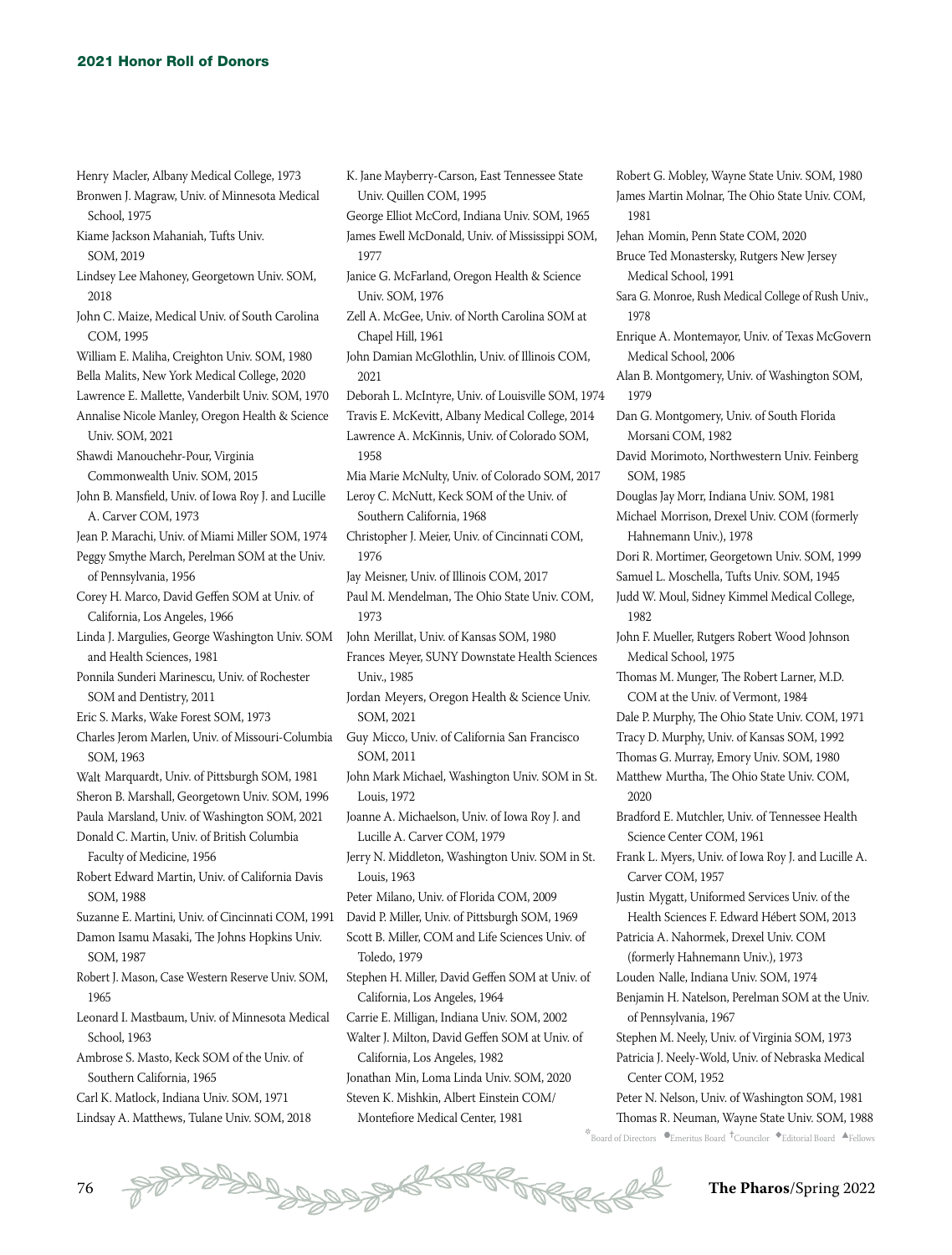Sara L. Newell, Univ. of Iowa Roy J. and Lucille A. Carver COM, 1974 Richard W. Nicolay, Indiana Univ. SOM, 2016 Junedale Yuka Nishiyama, John A. Burns SOM Univ. of Hawaii, 2004 Bruce C. Nisula, Harvard Medical School, 1969 Daniel W. Nixon, Medical College of Georgia at Augusta Univ., 1968 Charles G. Noss, Univ. of Louisville SOM, 1963 Edward R. Nowicki, Sidney Kimmel Medical College, 1965 Julia A.V. A. Nuelle, Loyola Univ. Chicago Stritch SOM, 2011 James G. O'Brien, Michigan State Univ. College of Human Medicine, 1991 Mary J. O'Sullivan, Drexel Univ. COM (formerly Hahnemann Univ.), 1989 Luke Oakley, Uniformed Services Univ. of the Health Sciences F. Edward Hébert SOM, 2016 Levonti Ohanisian, Charles E. Schmidt COM of Florida Atlantic Univ., 2019 Keith R. Oken, Univ. of Virginia SOM, 1985 Mary S. Olney, David Geffen SOM at Univ. of California, Los Angeles, 1982 E. Mitchel Opremcak, The Ohio State Univ. COM, 1981 Morris L. Orocofsky, Sidney Kimmel Medical College, 1967 Rebecca L. Orwoll, Oregon Health & Science Univ. SOM, 1978 Osamudiamen Osa-Edoh, Meharry Medical College SOM, 2019 Drew Ossakow David Joseph Overley, Univ. of Louisville SOM, 2002 Calvin E. Oyer, Indiana Univ. SOM, 1952 Ann M. Packard, Univ. of Alabama at Birmingham SOM, 1976 Payal Parikh, Rutgers Robert Wood Johnson Medical School, 2020 Barbara Elaine Cammer Paris, SUNY Downstate Health Sciences Univ., 2008 Andrew Chunkil Park, Univ. of Iowa Roy J. and Lucille A. Carver COM, 2014 Joanne F. Johnston Pasiuk, Univ. of Texas Medical Branch SOM, 2004 Michael J. Passarello, Univ. of Kentucky COM, 1983

Sumit Patel, Rosalind Franklin Univ. of Medicine & Science, 2021 Emory Patterson, Medical College of Georgia at Augusta Univ., 2019 Emily Patton, Southern Illinois Univ. SOM, 2013 David E. Pautz, Univ. of Minnesota Medical School, 1977 Niloufar Paydar-Darian, Rosalind Franklin Univ. of Medicine & Science, 2009 Keith M. Pearson, Univ. of Louisville SOM, 1945 Rade N. Pejic, Tulane Univ. SOM, 2001 John W. Pemberton, Univ. of Nebraska Medical Center COM, 1958 Paul Peng, Icahn SOM at Mount Sinai, 2019 Elizabeth A. Peralta, Univ. of California Irvine SOM, 1991 Marvin A. Perer, Northwestern Univ. Feinberg SOM, 1965 Leonel Perez, Uniformed Services Univ. of the Health Sciences F. Edward Hébert SOM, 2019 Jimmye S. Perkins, Univ. of Louisville SOM, 2003 Janet Perlman, Univ. of California San Francisco SOM, 2014 Jacob Perlson, Dartmouth Geisel SOM, 2021 Jean Perrin, Indiana Univ. SOM, 1969 Holly Beth Perzy, Case Western Reserve Univ. SOM, 1989 Carol E. Peterson, Univ. of Michigan Medical School, 1979 Dolores D. Peterson, Rutgers New Jersey Medical School, 1990 Margaret Ann Peterson, Ponce Health Sciences Univ., 1990 Michael T. Phillips, Univ. of Washington SOM, 1964 John D. Phipps, Univ. of North Carolina SOM at Chapel Hill, 1993 Jeffrey M. Pines, Columbia Univ. Vagelos College of Physicians and Surgeons, 1973 Martin P. Pirnat, Univ. of Colorado SOM, 1974 Henry C. Pitot, Tulane Univ. SOM, 1955 Peter D. Pizzutillo, Drexel Univ. COM (formerly Hahnemann Univ.), 2018 Marshall Plaut, The Johns Hopkins Univ. SOM, 1967 Gregory Podsakoff, Loma Linda Univ. SOM, 1976 Leonard M. Pogach, Drexel Univ. COM (formerly Hahnemann Univ.), 1976

 $k$ Board of Directors  $\bullet$ Emeritus Board  $\dagger$ Councilor  $\bullet$ Editorial Board  $\bullet$ Fellows SOM, 1998 Hiram C. Polk, Univ. of Louisville SOM, 1974 Aruthr James Potter, Wayne State Univ. SOM, 1981 Ronald J. Pritza, Creighton Univ. SOM, 1999 Clare Prohaska, Univ. of Kansas SOM, 2015 Cyrus Anthony Pumilia, Univ. of Central Florida COM, 2021 Ivor N. Purchas, Howard Univ. COM, 1976 Warren W. Quillian, Emory Univ. SOM, 1961 Dennis P. Quinlan, Rutgers New Jersey Medical School, 1980 Cid S. Quintana, Univ. of Puerto Rico SOM, 1984 Clayton L. Raab, Univ. of Maryland SOM, 1974 John S. Radomski, Sidney Kimmel Medical College, 1980 Paul R. Radway, Univ. of Illinois COM, 1967 George L. Rainsford, Medical Univ. of South Carolina COM, 1975 Ross A. Rames, Vanderbilt Univ. SOM, 1986 Eric J. Ramirez-Diaz, Universidad Central del Caribe SOM, 1997 Catherine A. Ramsay, Univ. of California San Francisco SOM, 1995 Mary Beth Ramundo, Rutgers Robert Wood Johnson Medical School, 1985 W. Kimryn Rathmell, Univ. of North Carolina SOM at Chapel Hill, 2014 Kenneth R. Ratzan, Harvard Medical School, 1965 Douglas A. Rayner, New York Medical College, 1960 Steven M. Readinger, Univ. of Iowa Roy J. and Lucille A. Carver COM, 1974 Robert R. Recker, Creighton Univ. SOM, 1976 Sujatha Pinnama Reddy, Drexel Univ. COM (formerly Hahnemann Univ.), 2019 Allen Robert Reeves, Northeast Ohio Medical Univ., 2015 Mitchell F. Reiter, Univ. of Miami Miller SOM, 1992 Leland C. Reitz, Univ. of Kansas SOM, 1963 Fiorella Enid Reyes-Baez, Univ. of Puerto Rico SOM, 2019 Richard D. Riedel, Univ. of Louisville SOM, 1967 John C. Riley, Univ. of Texas Medical Branch SOM, 1960 Franklin D. Roberts, Univ. of Arkansas for Medical Sciences, COM, 1976

Hari M. Polenakovik, Wright State Univ. Boonshoft

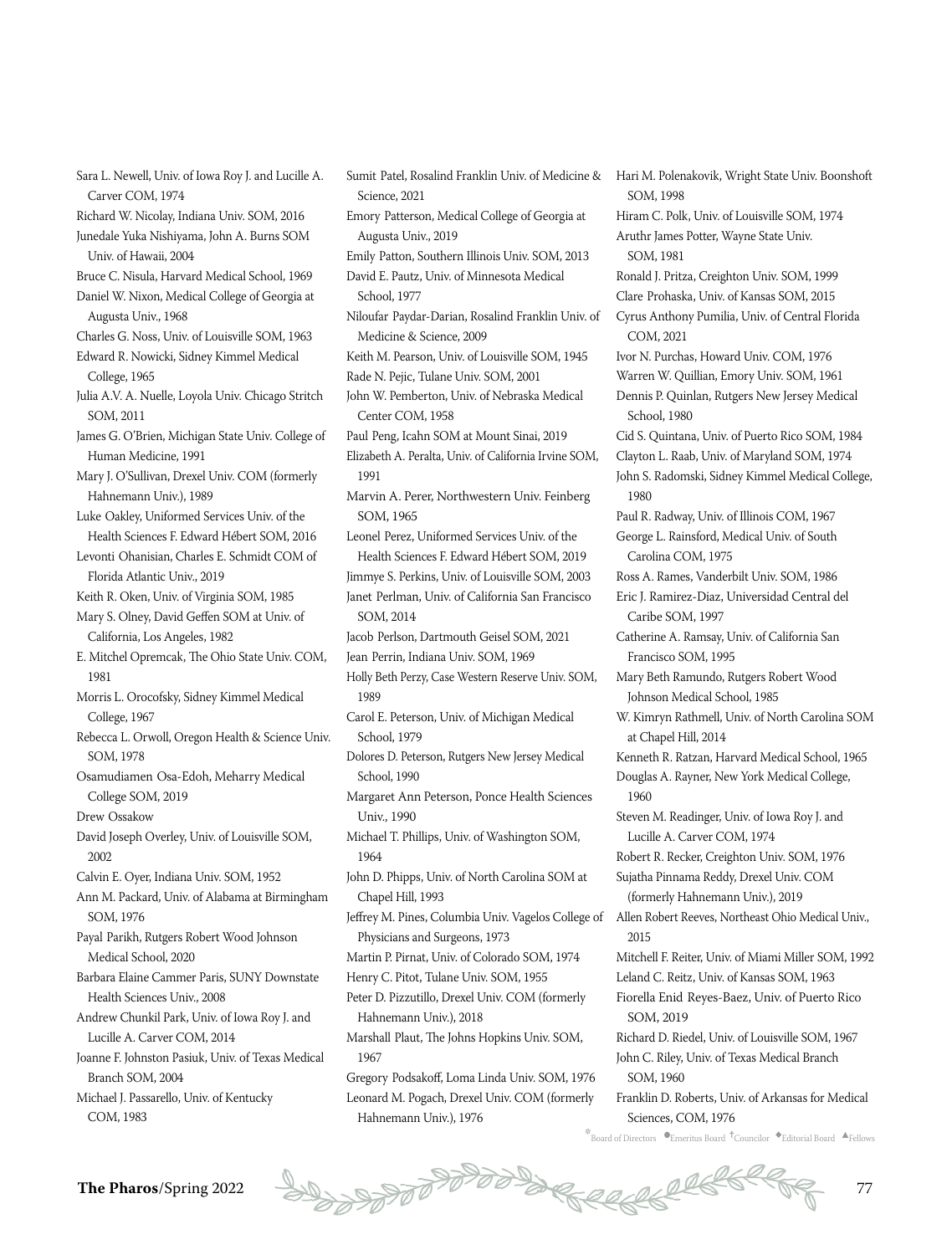Deborah N. Robin, SUNY Upstate Medical Univ. COM, 1980 Charles W. Robinson, Univ. of North Carolina SOM at Chapel Hill, 1960 Aylin R. Rodan, Univ. of California San Francisco SOM, 2004 Adine Elise Rodemeyer, Univ. of Minnesota Medical School, 2000 José Ginel Rodriguez, Universidad Central del Caribe SOM, 1996\*<sup>+</sup> Kyle Michael Roedersheimer, Univ. of North Carolina SOM at Chapel Hill, 2019 Alan K. Rogers, Baylor COM, 1980 John R. Rogers, Medical College of Wisconsin, 1960 Harvey G. Rohlwing, Univ. of Florida COM, 1977 Megan Rolfzen, Univ. of Nebraska Medical Center COM, 2019 Jean Luc Luc Rolland, Morehouse SOM, 2020 Kristen H. Rollins, Univ. of South Carolina SOM, 2010 Paul P. Romanello, SUNY Upstate Medical Univ. COM, 1983 Megan Roosen-Runge, Univ. of Washington SOM, 2019 David H. Rosen, Univ. of Missouri-Columbia SOM, 1970 Jordan Harrison Rosen, Univ. of Virginia SOM, 2017 Lionel W. Rosen, Sidney Kimmel Medical College, 1964 Frank W. Rosenberg, Univ. of Toronto Faculty of Medicine, 1971 Malcolm D. Rosenson, Louisiana State Univ. Health New Orleans SOM, 1980 Steven Joseph Rosenthal, Univ. of California Davis SOM, 1976 Charles B. Ross, Univ. of Kentucky COM, 1983 David A. Ross, Yale Univ. SOM, 2005 Mark E. Rowin, Univ. of Texas McGovern Medical School, 1988 Ayresleigh Brandina Rowland, The Johns Hopkins Univ. SOM, 2017 J. James Rowsey, George Washington Univ. SOM and Health Sciences, 1996 Richard J. Rubin, Rosalind Franklin Univ. of Medicine & Science, 1974 Matthew Rudorfer, SUNY Downstate Health 2003 1985 1979

Joel T. Ruff, John A. Burns SOM Univ. of Hawaii, Joseph M. Ruggio, Albert Einstein COM/ Montefiore Medical Center, 1980 Nanette K. Rumsey, Northwestern Univ. Feinberg SOM, 1984 John B. Rush, Baylor COM, 1961 William R. Rushing, Univ. of Mississippi SOM, Sandra Sabatini, Univ. of Texas Health San Antonio Long SOM, 1985 Saria Saccocio, Univ. of South Carolina SOM Greenville, 2020 David B. Sachar, Harvard Medical School, 1963 John H. Sadler, Univ. of Maryland SOM, 1986 Mervyn Sahud, Rosalind Franklin Univ. of Medicine & Science, 2016 Tawakalitu Salewa Oseni, Case Western Reserve Univ. SOM, 2001 Jane E. Salmon, Columbia Univ. Vagelos College of Physicians and Surgeons, 1976 Andrew Samoyedny, Drexel Univ. COM (formerly Hahnemann Univ.), 2020 Joseph S. Sanfilippo, Rosalind Franklin Univ. of Medicine & Science, 1992 Howard S. Sanford, Northwestern Univ. Feinberg SOM, 1957 Joshua Sappenfield, Univ. of Florida COM, 2017 Natasha M. Savage, Medical College of Georgia at Augusta Univ., 2015<sup>†</sup> Janahn C. Scalapino, Univ. of California San Francisco SOM, 1978 August Schaeffer, Univ. of Texas Medical Branch SOM, 2020 Justin Schaffer, The Johns Hopkins Univ. SOM, 2010 Ralph Mark Schapira, Louisiana State Univ. Health New Orleans SOM, 2019 Mark T. Schemmel, Loyola Univ. Chicago Stritch SOM, 1992 Gerold L Schiebler, Univ. of Florida COM, 1963 Kenneth A. Schiffer, Albert Einstein COM/ Montefiore Medical Center, 1961 Jerry R. Schlegel, Medical College of Wisconsin, James Schlotter, Univ. of Texas Medical Branch SOM, 1981 Christa Schmitt, David Geffen SOM at Univ. of California, Los Angeles, 2016

COM, 1970 Theodore L. Schreiber, Weill Cornell Medical College, 1977 Stephen A. Schulman, Univ. of Michigan Medical School, 1978 Brittney Jean Schultz, Univ. of Minnesota Medical School, 2013 Herman Joseph Schultz, Univ. of Texas Medical Branch SOM, 1952 Mark R. Schuyler, Univ. of Wisconsin SOM and Public Health, 1967 Matthew B. Schwarz, Univ. of Washington SOM, 1983 Alexander Senk, Univ. of Minnesota Medical School, 2015 Joseph M. Serletti, Univ. of Rochester SOM and Dentistry, 1982 Richard K. Shadduck, SUNY Upstate Medical Univ. COM, 1962 Joseph M. Shaeffer, Georgetown Univ. SOM, 1977 Sanjeev Shah, Univ. of North Carolina SOM at Chapel Hill, 2005 Craig L. Shane, Univ. of Utah SOM, 1992 Jessica Gowramma T. Shantha, Morehouse SOM, 2010 George G. Shashaty, Georgetown Univ. SOM, 1961 Saulat Sajjad Sheikh, Univ. of Alabama at Birmingham SOM, 2020 John P. D. Shemo, West Virginia Univ. SOM, 1974 James W. Shepard, Lewis Katz SOM at Temple Univ., 1975 William M. Sherrill, Univ. of Texas Southwestern Medical School, 1970 Joshua S. Shimony, Univ. of Illinois COM, 1995 James A. Shubin, Univ. of California Davis SOM, 1975 Neil H. Shusterman, Sidney Kimmel Medical College, 1977 Katerina Shvartsman, Uniformed Services Univ. of the Health Sciences F. Edward Hébert SOM, 2020 Stanley F. Siefer, Univ. of Chicago Pritzker SOM, 1968 Garry E. Siegel, Medical College of Georgia at Augusta Univ., 1981

Lydia Schneider, The Ohio State Univ. COM, 2020 Paul I. Schneiderman, SUNY Upstate Medical Univ.

Kenneth I. Siegel, Tufts Univ. SOM, 1972

 $^*$ Board of Directors  $\bullet$ Emeritus Board  $\rm ^+$ Councilor  $\bullet$ Editorial Board  $\rm \bullet$ Fellows

Sciences Univ., 1977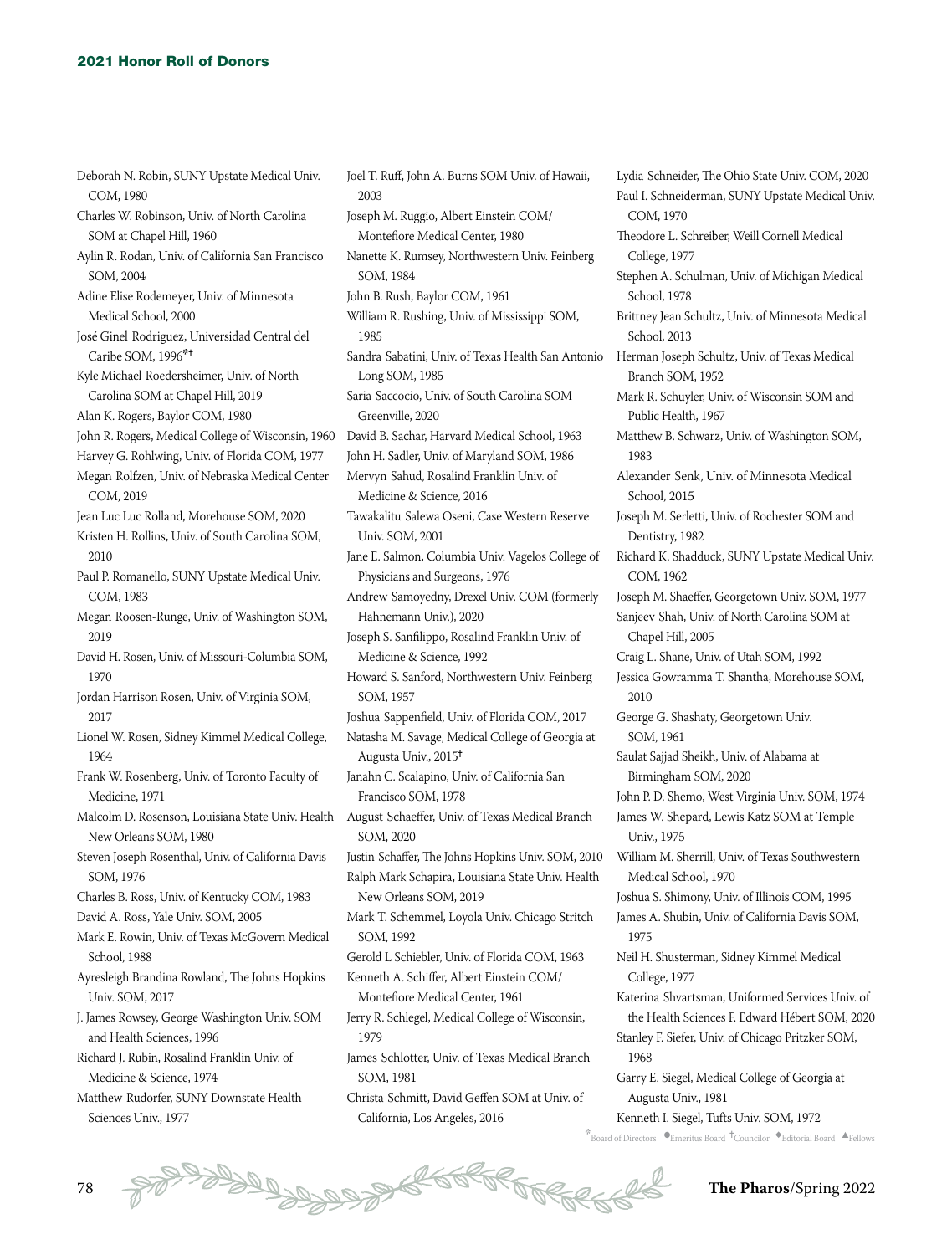Ann L. Silverman, Albert Einstein COM/ Montefiore Medical Center, 1982

- Beverly Jane Simpson-Greer, Univ. of Texas McGovern Medical School, 1985
- Eugene P. Sinclair, Medical College of Wisconsin, 1961
- Douglas M. Sirkin, Univ. at Buffalo Jacobs SOM and Biomedical Sciences, 1966
- Donald A. Skor, Rush Medical College of Rush Univ., 1977
- Marjorie L. Slankard, Univ. of Missouri-Columbia SOM, 1971
- Stephen J. Slavin, Icahn SOM at Mount Sinai, 1992
- Frederick A. Slezak, The Ohio State Univ. COM, 1978 Ashley Elizabeth Smith, Northeast Ohio Medical
- Univ., 2008
- Barry Smith, Dartmouth Geisel SOM, 2011
- Nathan Smith, Univ. of Illinois COM, 2017
- Dixie E. Snider, Univ. of Louisville SOM, 1968 Jonathan Snider, Virginia Commonwealth Univ.
- SOM, 2020

Edward L. Snyder, New York Medical College, 2000 Steven Lloyd Soignet, Louisiana State Univ. Health New Orleans SOM, 1991

- James V. Soldin, Univ. of Minnesota Medical School, 1978
- Sheldon D. Solomon, Lewis Katz SOM at Temple Univ., 1963
- Carl R. Sonder, MD, Lewis Katz SOM at Temple Univ., 1965
- Mary E. Soper, Indiana Univ. SOM, 1975
- George L. Spaeth, Harvard Medical School, 1959
- Robert D. Sparks, Tulane Univ. SOM, 1966
- Eugene L. Speck, George Washington Univ. SOM and Health Sciences, 1968
- Nancy Dollase Spector, Drexel Univ. COM (formerly Hahnemann Univ.), 2008
- Lawrence John Spingola, SUNY Downstate Health Sciences Univ., 1965
- Sandra Lynne Nutt Squires, New York Medical College, 1988
- Thejal Srikumar, Univ. of South Florida Morsani COM, 2017
- Jordan Taylor Standlee, Washington Univ. SOM in St. Louis, 2017
- Stanley N. Stark, Univ. of Colorado SOM, 1960
- Mandell D. Stearman, George Washington Univ. SOM and Health Sciences, 1963
- Lawrence Emil Steinbach, Sidney Kimmel Medical College, 1990 COM, 1977 Mark J. Stephan, Univ. of Colorado SOM, 1971 Jack O. Stewart, Northwestern Univ. Feinberg SOM, 1979 Thomas Stibolt, Rush Medical College of Rush Univ., 1974 Mack C. Stirling, The Johns Hopkins Univ. SOM, 1979 Peggy N. Stoll, Univ. of Texas Southwestern Medical School, 1982 James H. Stonebridge, Univ. of Washington SOM, 1968 Timothy J. Storer, Univ. of Cincinnati COM, 1997 Richard T. Strawser, Univ. of Nebraska Medical Center COM, 1984 Thomas Joseph Strick, Medical College of Wisconsin, 1985 Steven C. Stricker, Univ. of California Irvine SOM, 1977 Lynn K. Struck, Univ. of Iowa Roy J. and Lucille A. Carver COM, 1985 Raymond L. Struck, Univ. of Minnesota Medical School, 1973 William H. Stuart, Northwestern Univ. Feinberg SOM, 1960 Shirley A. Suda, Univ. of California Davis SOM, 1983 John P. Sullivan, Tufts Univ. SOM, 1947 Kenneth T. Sumida, John A. Burns SOM Univ. of Hawaii, 1998 Calvin Russell Sumner, George Washington Univ. SOM and Health Sciences, 1981 Doyle F. Sumrall, Univ. of Mississippi SOM, 1974 Swaid N. Swaid, Univ. of Alabama at Birmingham SOM, 1975 Shane Patrick Sweeney, Lewis Katz SOM at Temple Univ. 2015 Donna J. Sweetland, Southern Illinois Univ. SOM, 1995
- Mellick T. Sykes, Univ. of Texas Medical Branch SOM, 1976
- Stanley J. Szefler, Univ. at Buffalo Jacobs SOM and Biomedical Sciences, 1975
- Lloyd A. Tabb, New York Univ. SOM, 1971
- Richard J. Steinmann, SUNY Upstate Medical Univ. Fern S. Takemoto, John A. Burns SOM Univ. of Health Sciences, 1993 Hawaii, 1986 Lyn Elizabeth Tanzi, SUNY Upstate Medical Univ. COM, 1996 Philip J. Tavares, Georgetown Univ. SOM, 1979 James R. Taylor, Medical Univ. of South Carolina COM, 1984 Lara J. Teal Clement, Wake Forest SOM, 1997 Liana J. Tedesco, Tufts Univ. SOM, 2018 Stanley D. Teeter, Univ. of Arkansas for Medical Sciences, COM, 1960 Steven Teich, Univ. at Buffalo Jacobs SOM and Biomedical Sciences, 1981 Thomas L. Terry, Case Western Reserve Univ. SOM, 1973 N. Noel Testa, New York Medical College, 2000 Erin Marie Theisen, Univ. of Wisconsin SOM and Public Health, 2019 Jillian Lee Theobald, Rosalind Franklin Univ. of Medicine & Science, 2010 John L. Thistle, Lewis Katz SOM at Temple Univ., 1962 H. Emerson Thomas, Boston Univ. SOM, 1961 Linda Ruth Thompson, Univ. of Virginia SOM, 1966 Michael G. Threlkeld, Univ. of Tennessee Health Science Center COM, 1983 Clifton P. Titcomb, Georgetown Univ. SOM, 1978 Gary T. Tizard, Baylor COM, 1970 Bruno P. Tolge, Albany Medical College, 1960 David Neil Toupin, Univ. of Kentucky COM, 2019 Michael D. Tracy, Univ. of Colorado SOM, 1994 Randall William Treffy, Univ. of Illinois COM, 2020 Lorraine Tremblay, Univ. of Western Ontario Faculty of Medicine and Dentistry, 1991 Dmitriy Treyster, Uniformed Services Univ. of the Health Sciences F. Edward Hébert SOM, 2020 Tiffany Truong, New York Medical College, 2021 Michael T. Tshudy, Uniformed Services Univ. of the Health Sciences F. Edward Hébert SOM, 2019 Susan Tucker, Northeast Ohio Medical Univ., 2013 Felicia Raeleigh Tulgestke, Michigan State Univ.

Eric N. Tabor, George Washington Univ. SOM and

- College of Human Medicine, 2018
- David J. Tulipan, Albert Einstein COM/Montefiore Medical Center, 1983
- Nick W. Turkal, Creighton Univ. SOM, 1982
- $^*$ Board of Directors  $\bullet$ Emeritus Board  $\rm ^+$ Councilor  $\bullet$ Editorial Board  $\rm \bullet$ Fellows